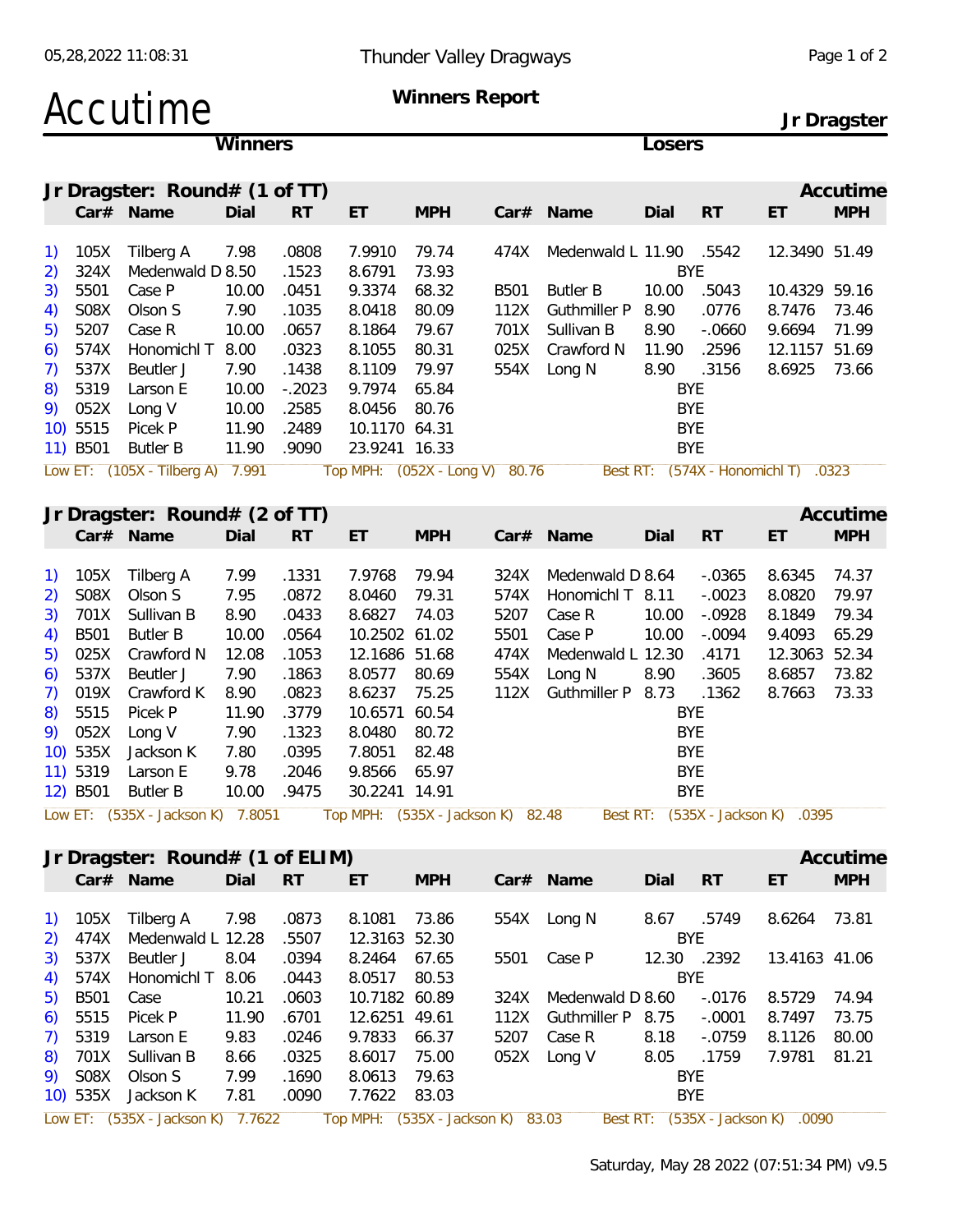|              |         | Jr Dragster: Round# (2 of ELIM)   |      |           |        |                                   |             |                   |            |           |                                   | Accutime   |
|--------------|---------|-----------------------------------|------|-----------|--------|-----------------------------------|-------------|-------------------|------------|-----------|-----------------------------------|------------|
|              |         | Car# Name                         | Dial | <b>RT</b> | ET     | <b>MPH</b>                        |             | Car# Name         | Dial       | <b>RT</b> | ET                                | <b>MPH</b> |
|              | 105X    | Tilberg A                         | 7.98 | .0739     | 7.9271 | 80.60                             |             |                   | <b>BYE</b> |           |                                   |            |
| 2)           | 537X    | Beutler J                         | 8.01 | .0585     | 8.0559 | 80.99                             | 474X        | Medenwald L 12.30 |            | .1695     | 12.2400 52.61                     |            |
| 3)           | 535X    | Jackson K                         | 7.75 | .0972     | 7.8226 | 78.69                             | 5515        | Picek P           | 12.55      | .6728     | 12.0796 49.29                     |            |
| 4)           | S08X    | Olson S                           | 7.98 | .0852     | 8.1319 | 79.65                             | <b>B501</b> | <b>Butler B</b>   | 10.21      | $-.0691$  | 10.1762 61.49                     |            |
| 5)           | 5319    | Larson E                          | 9.77 | .3081     | 9.7771 | 65.85                             | 574X        | Honomichl T 8.04  |            | $-.0074$  | 8.0709 80.43                      |            |
|              |         | Low ET: (535X - Jackson K) 7.8226 |      |           |        | Top MPH: (537X - Beutler J) 80.99 |             |                   |            |           | Best RT: (537X - Beutler J) .0585 |            |
|              |         |                                   |      |           |        |                                   |             |                   |            |           |                                   |            |
|              |         | Jr Dragster: Round# (3 of ELIM)   |      |           |        |                                   |             |                   |            |           |                                   | Accutime   |
|              |         | Car# Name                         | Dial | <b>RT</b> | ET     | <b>MPH</b>                        |             | Car# Name         | Dial       | RT        | ET                                | <b>MPH</b> |
| <sup>1</sup> |         | 105X Tilberg A                    | 7.93 | .0173     | 8.0204 | 73.17                             | S08X        | Olson S           | 8.06       | .2074     | 8.2455                            | 74.40      |
| 2)           | 537X    | Beutler J                         | 8.05 | .1086     | 8.0665 | 81.10                             |             | 5319 Larson E     | 9.75       | $-.0115$  | 10.0386 64.93                     |            |
| 3)           | 535X    | Jackson K                         | 7.79 | .0032     | 7.7776 | 83.06                             |             |                   | <b>BYE</b> |           |                                   |            |
|              |         | Low ET: (535X - Jackson K) 7.7776 |      |           |        | Top MPH: (535X - Jackson K) 83.06 |             |                   |            |           | Best RT: (535X - Jackson K) .0032 |            |
|              |         |                                   |      |           |        |                                   |             |                   |            |           |                                   |            |
|              |         | Jr Dragster: Round# (4 of ELIM)   |      |           |        |                                   |             |                   |            |           |                                   | Accutime   |
|              |         | Car# Name                         | Dial | <b>RT</b> | ET.    | <b>MPH</b>                        |             | Car# Name         | Dial       | <b>RT</b> | ET                                | <b>MPH</b> |
|              |         | 105X Tilberg A                    | 7.93 | $-.0851$  | 7.9394 | 80.52                             |             |                   | <b>BYE</b> |           |                                   |            |
| 2)           | 537X    | Beutler J                         | 8.06 | .0400     | 8.0585 | 80.67                             |             | 535X Jackson K    | 7.78       | .0521     | 7.7607                            | 82.10      |
|              |         | Low ET: (105X - Tilberg A) 7.9394 |      |           |        | Top MPH: (537X - Beutler J) 80.67 |             |                   |            |           | Best RT: (537X - Beutler J) .0400 |            |
|              |         |                                   |      |           |        |                                   |             |                   |            |           |                                   |            |
|              |         | Jr Dragster: Round# (5 of ELIM)   |      |           |        |                                   |             |                   |            |           |                                   | Accutime   |
|              |         | Car# Name                         | Dial | <b>RT</b> | ET     | <b>MPH</b>                        |             | Car# Name         | Dial       | RT        | ET                                | <b>MPH</b> |
|              |         |                                   |      |           |        |                                   |             |                   |            |           |                                   |            |
|              | 1) 537X | Beutler J                         | 8.05 | .0394     | 8.0456 | 80.86                             |             | 105X Tilberg A    | 7.93       | $-.0190$  | 7.8839                            | 80.24      |
|              |         | Low ET: (537X - Beutler J) 8.0456 |      |           |        | Top MPH: (537X - Beutler J) 80.86 |             |                   |            |           | Best RT: (537X - Beutler J) .0394 |            |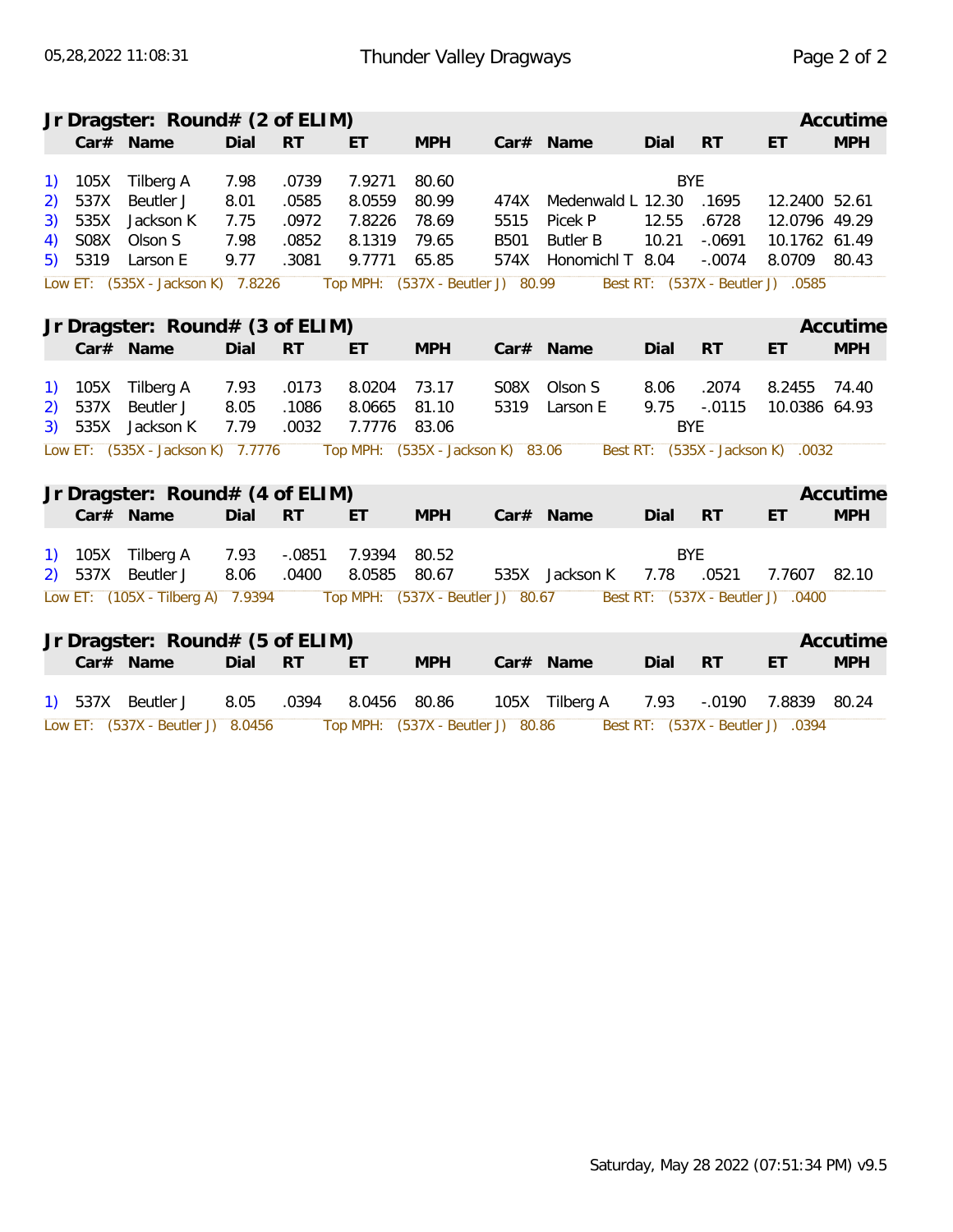| 05,28,2022 11:08:31                       |         |       |        |            | Thunder Valley Dragways |             |        |            |    | Page 1 of 1           |
|-------------------------------------------|---------|-------|--------|------------|-------------------------|-------------|--------|------------|----|-----------------------|
| <b>Accutime</b>                           |         |       |        |            | Winners Report          |             |        |            |    |                       |
|                                           |         |       |        |            |                         |             |        |            |    | Jr Dragster Shoot Out |
|                                           | Winners |       |        |            |                         |             | Losers |            |    |                       |
|                                           |         |       |        |            |                         |             |        |            |    |                       |
| Jr Dragster Shoot Out: Round# (1 of ELIM) |         |       |        |            |                         |             |        |            |    | Accutime              |
| $Car#$ Name                               | Dial    | -RT   | ЕT     | <b>MPH</b> |                         | $Car#$ Name | Dial   | <b>RT</b>  | ЕT | <b>MPH</b>            |
|                                           |         |       |        |            |                         |             |        |            |    |                       |
| Guthmiller P 8.75<br>12X                  |         | .0557 | 8.7500 | 73.90      |                         |             |        | <b>BYE</b> |    |                       |

| 4) 052X Long J<br>7.95<br>13.4901 41.24<br>.0076<br>8.0036 76.13<br>13.40 .2516<br>5501<br>Case P<br>5) 474X Medenwald L 12.25<br>.2638<br>12.2358 53.06<br><b>BYE</b><br>6) $324X$ Medenwald D 8.55<br>8.5998 75.01<br>BYE<br>.2382<br>Low ET: (052X - Long J) 8.0036 Top MPH: (574X - Honomichl T) 80.66<br>Best RT: (052X - Long J) .0076<br>Jr Dragster Shoot Out: Round# (2 of ELIM)<br>Accutime<br><b>RT</b><br><b>MPH</b><br>Car# Name<br>Dial<br><b>MPH</b><br>Dial<br>ET.<br>ET.<br>- RT<br>$Car#$ Name<br>1) 324X Medenwald D 8.56<br>.1530<br>8.6443 72.59<br>554X Long N<br>8.60<br>.2774<br>8.6363<br>74.27<br>2) 112X Guthmiller P 8.74<br>.0294<br>8.7690 73.30<br>Honomichl T 8.03<br>.1186<br>8.0543<br>574X<br>80.46<br>3) 474X Medenwald L 12.20<br>12.3299 52.42 |  | 3) 574X Honomichl T 8.05 | .4962 | 8.0553 | 80.66 | B501 | Butler B | 10.21 | LB3A   | 11.1988 59.35 |       |
|--------------------------------------------------------------------------------------------------------------------------------------------------------------------------------------------------------------------------------------------------------------------------------------------------------------------------------------------------------------------------------------------------------------------------------------------------------------------------------------------------------------------------------------------------------------------------------------------------------------------------------------------------------------------------------------------------------------------------------------------------------------------------------------|--|--------------------------|-------|--------|-------|------|----------|-------|--------|---------------|-------|
|                                                                                                                                                                                                                                                                                                                                                                                                                                                                                                                                                                                                                                                                                                                                                                                      |  |                          |       |        |       |      |          |       |        |               |       |
|                                                                                                                                                                                                                                                                                                                                                                                                                                                                                                                                                                                                                                                                                                                                                                                      |  |                          |       |        |       |      |          |       |        |               |       |
|                                                                                                                                                                                                                                                                                                                                                                                                                                                                                                                                                                                                                                                                                                                                                                                      |  |                          |       |        |       |      |          |       |        |               |       |
|                                                                                                                                                                                                                                                                                                                                                                                                                                                                                                                                                                                                                                                                                                                                                                                      |  |                          |       |        |       |      |          |       |        |               |       |
|                                                                                                                                                                                                                                                                                                                                                                                                                                                                                                                                                                                                                                                                                                                                                                                      |  |                          |       |        |       |      |          |       |        |               |       |
|                                                                                                                                                                                                                                                                                                                                                                                                                                                                                                                                                                                                                                                                                                                                                                                      |  |                          |       |        |       |      |          |       |        |               |       |
|                                                                                                                                                                                                                                                                                                                                                                                                                                                                                                                                                                                                                                                                                                                                                                                      |  |                          |       |        |       |      |          |       |        |               |       |
|                                                                                                                                                                                                                                                                                                                                                                                                                                                                                                                                                                                                                                                                                                                                                                                      |  |                          |       |        |       |      |          |       |        |               |       |
|                                                                                                                                                                                                                                                                                                                                                                                                                                                                                                                                                                                                                                                                                                                                                                                      |  |                          |       |        |       |      |          |       |        |               |       |
|                                                                                                                                                                                                                                                                                                                                                                                                                                                                                                                                                                                                                                                                                                                                                                                      |  |                          |       |        |       |      |          |       |        |               |       |
|                                                                                                                                                                                                                                                                                                                                                                                                                                                                                                                                                                                                                                                                                                                                                                                      |  |                          | .2777 |        |       | 052X | Long J   | 7.97  | -.0038 | 7.9793        | 81.48 |

2) 554X Long N 8.60 .4987 8.6262 74.36 5207 Case R 8.11 .0499 8.1068 76.61

|  | Jr Dragster Shoot Out: Round# (3 of ELIM)                                                                      |         |     |            |           |         |       |              | Accutime          |
|--|----------------------------------------------------------------------------------------------------------------|---------|-----|------------|-----------|---------|-------|--------------|-------------------|
|  | Car# Name                                                                                                      | Dial RT | ET. | <b>MPH</b> | Car# Name | Dial RT |       | ET           | <b>MPH</b>        |
|  | 1) 474X Medenwald L 12.29 .1194 12.4632 46.37                                                                  |         |     |            |           |         | BYF.  |              |                   |
|  | 2) 112X Guthmiller P 8.75 .0671 8.7898 72.97 324X Medenwald D 8.58                                             |         |     |            |           |         | .2458 | 8.6093 74.89 |                   |
|  | Low ET: (112X - Guthmiller P) 8.7898 Top MPH: (112X - Guthmiller P) 72.97 Best RT: (112X - Guthmiller P) .0671 |         |     |            |           |         |       |              |                   |
|  |                                                                                                                |         |     |            |           |         |       |              |                   |
|  | In Dragster Shoot Out: $Point (1 of F11M)$                                                                     |         |     |            |           |         |       |              | $\Lambda$ ccutime |

|  | Jr Dragster Shoot Out: Round# (4 of ELIM)                                                                    |         |      |            |                                            |         |    | Accutime   |  |
|--|--------------------------------------------------------------------------------------------------------------|---------|------|------------|--------------------------------------------|---------|----|------------|--|
|  | Car# Name                                                                                                    | Dial RT | - FT | <b>MPH</b> | Car# Name                                  | Dial RT | ET | <b>MPH</b> |  |
|  | 1) 112X Guthmiller P 8.75 .0882 8.8118 71.10                                                                 |         |      |            | 474X Medenwald L 12.33 .3101 12.2568 52.22 |         |    |            |  |
|  | Low ET: (112X - Guthmiller P) 8.8118 Top MPH: (112X - Guthmiller P) 71.1 Best RT: (112X - Guthmiller P) 0882 |         |      |            |                                            |         |    |            |  |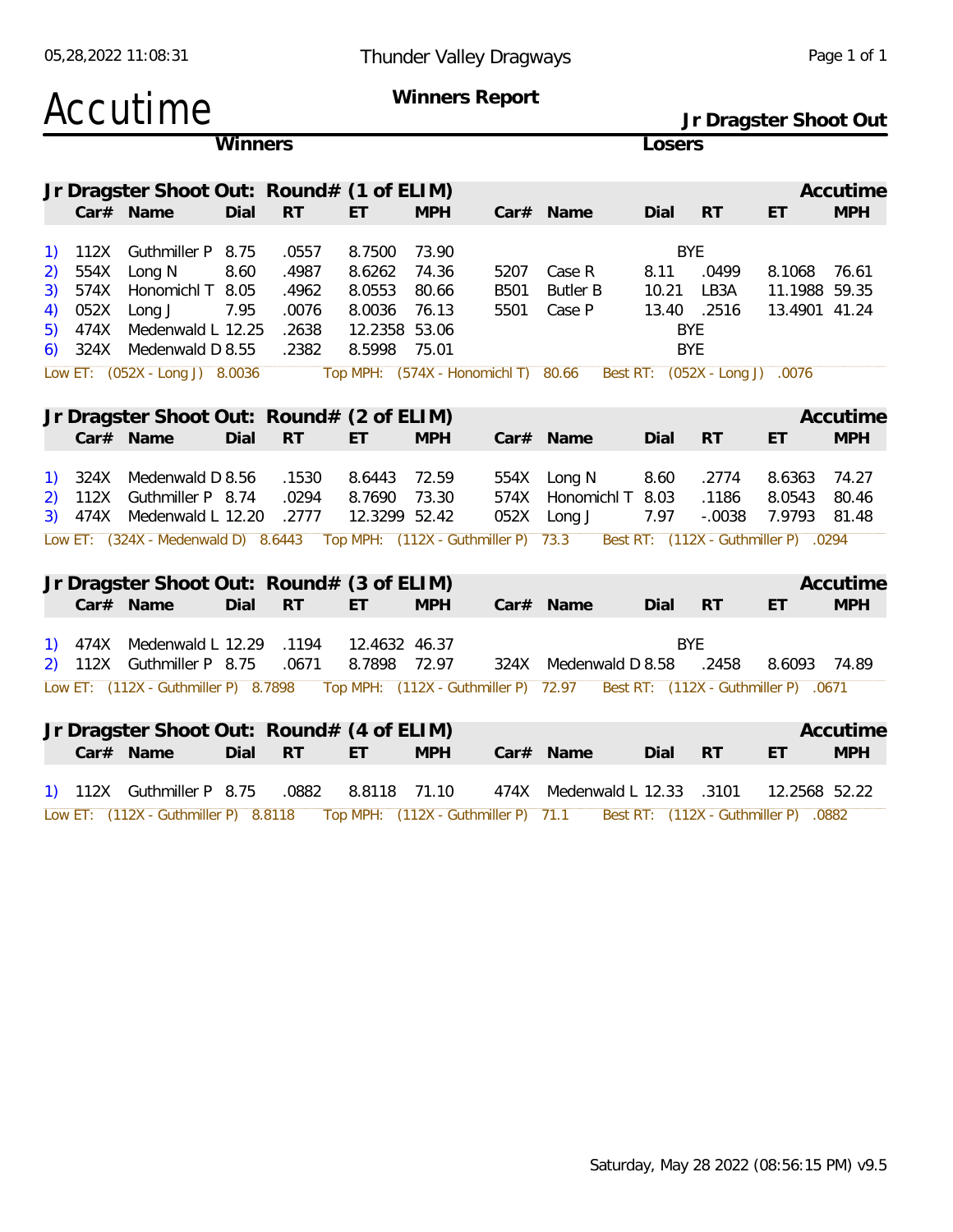|                                            |                                                     | Accutime                                                                                                                              |                                                    |                                                    |                                                                                                          | Winners Report                     |                                      |                                                                                                                                                         |                                                              |                                                                                  | <b>Buick Oldsmobile Pontiac</b>                                                                                          |                        |
|--------------------------------------------|-----------------------------------------------------|---------------------------------------------------------------------------------------------------------------------------------------|----------------------------------------------------|----------------------------------------------------|----------------------------------------------------------------------------------------------------------|------------------------------------|--------------------------------------|---------------------------------------------------------------------------------------------------------------------------------------------------------|--------------------------------------------------------------|----------------------------------------------------------------------------------|--------------------------------------------------------------------------------------------------------------------------|------------------------|
|                                            |                                                     |                                                                                                                                       | Winners                                            |                                                    |                                                                                                          |                                    |                                      |                                                                                                                                                         | Losers                                                       |                                                                                  |                                                                                                                          |                        |
|                                            |                                                     | Buick Oldsmobile Pontiac: Round# (1 of TT)<br>Car# Name                                                                               | Dial                                               | <b>RT</b>                                          | ET                                                                                                       | <b>MPH</b>                         |                                      | Car# Name                                                                                                                                               | Dial                                                         | RT                                                                               | ET                                                                                                                       | Accutime<br><b>MPH</b> |
| <sup>1</sup><br>2)<br>3)<br>4)<br>5)<br>6) | 1X88<br><b>NX50</b><br>0137<br>0138<br>0082<br>0851 | Gloe J<br>Nedved D<br>Wilke J<br>Blaster J<br>Otto J<br>Hulstein C<br>Low ET: (1X88 - Gloe J) 10.7496                                 | 10.65<br>12.60<br>13.10<br>12.90<br>12.20<br>15.00 | .1078<br>.2665<br>.3639<br>.1955<br>.0884<br>.0316 | 10.7496 122.28<br>12.9035 105.02<br>13.2856 101.24<br>12.5619 106.71<br>12.3037 110.38<br>11.7960 115.03 | Top MPH: (1X88 - Gloe J) 122.28    | 2710<br>5201<br>0130<br>0139<br>0145 | Nussbaum R 13.40<br>Hollmann J<br>Gloe D<br>Balgter C<br>Schenkel K                                                                                     | 11.45<br>10.95<br>13.67<br>14.51<br><b>BYE</b>               | .2771<br>$-0.0535$<br>$-.0473$<br>.3504<br>.1458<br>Best RT: (0851 - Hulstein C) | 13.4614 97.87<br>11.4120 116.04<br>11.0874 124.07<br>13.1904 101.99<br>14.3298 89.07<br>.0316                            |                        |
|                                            |                                                     |                                                                                                                                       |                                                    |                                                    |                                                                                                          |                                    |                                      |                                                                                                                                                         |                                                              |                                                                                  |                                                                                                                          |                        |
|                                            |                                                     | Buick Oldsmobile Pontiac: Round# (2 of TT)<br>Car# Name                                                                               | Dial                                               | <b>RT</b>                                          | ET.                                                                                                      | <b>MPH</b>                         |                                      | Car# Name                                                                                                                                               | Dial                                                         | <b>RT</b>                                                                        | ET                                                                                                                       | Accutime<br><b>MPH</b> |
| 1)<br>2)<br>3)<br>4)<br>5)                 | <b>NX50</b><br>0138<br>0137<br>0082<br>0851         | Nedved D<br>Blaster J<br>Wilke J<br>Otto J<br>Hulstein C<br>Low ET: (0851 - Hulstein C) 11.9828                                       | 12.60<br>12.55<br>13.20<br>12.25<br>11.40          | .0046<br>.2471<br>.0595<br>.0402<br>.0254          | 12.8932 105.21<br>12.4899 106.99<br>13.3003 101.44<br>12.3494 110.05<br>11.9828 115.80                   | Top MPH: (0851 - Hulstein C) 115.8 | 5201<br>0145<br>0139<br>1X88<br>2710 | Hollmann J<br>Schenkel K<br>Balgter C<br>Gloe J<br>Nussbaum R 13.43                                                                                     | 11.40<br>14.15<br>13.15<br>10.69                             | $-.0330$<br>.0646<br>.1404<br>$-.0476$<br>.0598                                  | 11.4261 116.07<br>14.4806 95.50<br>13.3343 101.33<br>10.6825 123.90<br>13.4643 98.43<br>Best RT: (NX50 - Nedved D) .0046 |                        |
|                                            |                                                     | Buick Oldsmobile Pontiac: Round# (1 of ELIM)                                                                                          |                                                    |                                                    |                                                                                                          |                                    |                                      |                                                                                                                                                         |                                                              |                                                                                  |                                                                                                                          | Accutime               |
|                                            |                                                     | Car# Name                                                                                                                             | Dial                                               | <b>RT</b>                                          | ET.                                                                                                      | <b>MPH</b>                         |                                      | Car# Name                                                                                                                                               | Dial                                                         | RT                                                                               | ET                                                                                                                       | <b>MPH</b>             |
| <sup>1</sup><br>2)<br>3)<br>4)<br>5)<br>6) | 5201<br>0082<br>0145<br>2710<br>0138<br>0137        | Hollmann J<br>Otto J<br>Schenkel K<br>Nussbaum R 13.43<br>Blaster J<br>Wilke J                                                        | 11.41<br>12.35<br>14.15<br>12.45<br>13.25          | .1242<br>.1586<br>.0761<br>.0447<br>.2009<br>.2523 | 11.4634 115.44<br>12.3631 101.74<br>14.5444 94.76<br>13.6472 89.73<br>12.5681 105.63<br>13.3248 98.34    |                                    | NX50<br>1X88<br>0139<br>0130         | Nedved D<br>Gloe J<br>Balgter C<br>Gloe D<br>Low ET: (5201 - Hollmann J) 11.4634 Top MPH: (5201 - Hollmann J) 115.44 Best RT: (2710 - Nussbaum R) .0447 | <b>BYE</b><br>12.77<br>10.69<br>13.21<br>11.05<br><b>BYE</b> | .0285<br>$-0.1045$<br>.1413<br>$-.0763$                                          | 13.0581 99.93<br>10.7163 123.63<br>14.1671 98.40<br>11.2994 122.28                                                       |                        |
|                                            |                                                     |                                                                                                                                       |                                                    |                                                    |                                                                                                          |                                    |                                      |                                                                                                                                                         |                                                              |                                                                                  |                                                                                                                          |                        |
|                                            |                                                     | Buick Oldsmobile Pontiac: Round# (2 of ELIM)<br>Car# Name                                                                             | Dial                                               | <b>RT</b>                                          | ET.                                                                                                      | <b>MPH</b>                         |                                      | Car# Name                                                                                                                                               | Dial                                                         | <b>RT</b>                                                                        | ET                                                                                                                       | Accutime<br><b>MPH</b> |
| 2)<br>3)                                   | 1) 0082<br>5201                                     | Otto J<br>Hollmann J 11.41<br>2710 Nussbaum R 13.43 .0435<br>Low ET: (5201 - Hollmann J) 11.3811  Top MPH: (5201 - Hollmann J) 116.22 | 12.34                                              | .0380<br>.5149                                     | 12.5296 98.36<br>11.3811 116.22<br>13.4403 97.11                                                         |                                    |                                      | 0138 Blaster J<br>0145 Schenkel K<br>0137 Wilke J                                                                                                       | 12.50<br>14.32                                               | .2564<br>.0995<br>13.28 -.1907<br>Best RT: (0082 - Otto J)                       | 12.6565 97.98<br>14.2818 95.26<br>13.2841 101.21<br>.0380                                                                |                        |
|                                            |                                                     | Buick Oldsmobile Pontiac: Round# (3 of ELIM)                                                                                          |                                                    |                                                    |                                                                                                          |                                    |                                      |                                                                                                                                                         |                                                              |                                                                                  |                                                                                                                          | Accutime               |
|                                            |                                                     | Car# Name                                                                                                                             | Dial                                               | <b>RT</b>                                          | ET.                                                                                                      | <b>MPH</b>                         |                                      | Car# Name                                                                                                                                               | Dial                                                         | <b>RT</b>                                                                        | ET                                                                                                                       | <b>MPH</b>             |
|                                            | 1) 0082                                             | Otto J<br>2710 Nussbaum R 13.43<br>Low ET: (0082 - Otto J) 12.365                                                                     | 12.30                                              | .0693<br>$-0429$                                   | 12.3650 102.79<br>13.5236 100.85                                                                         | Top MPH: (0082 - Otto J) 102.79    |                                      | 5201 Hollmann J 11.37 .2438                                                                                                                             | <b>BYE</b>                                                   | Best RT: (0082 - Otto J) .0693                                                   | 11.3584 116.01                                                                                                           |                        |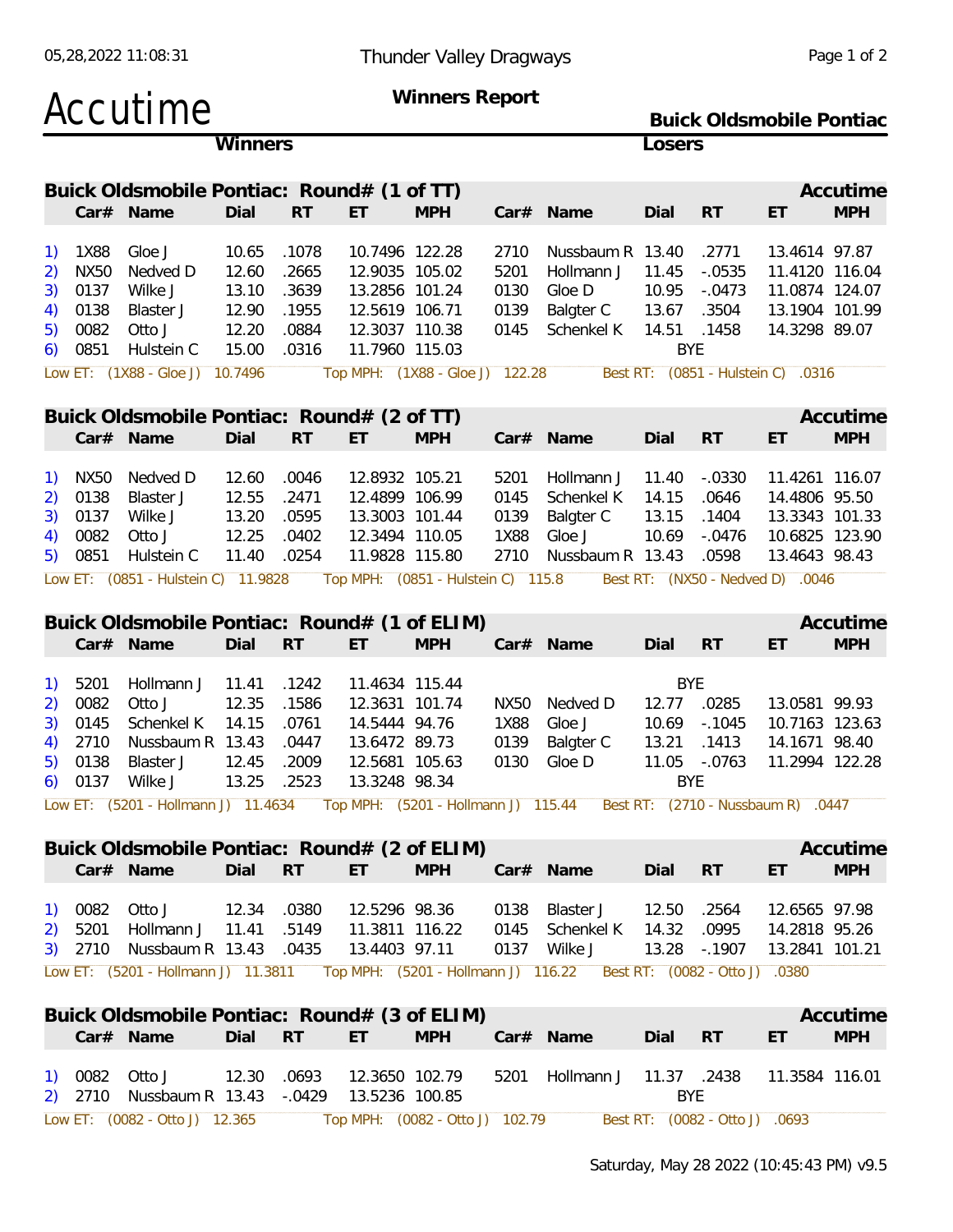|                                 |             |     | Buick Oldsmobile Pontiac: Round# (4 of ELIM) |                                                                |      |                            |           | Accutime   |
|---------------------------------|-------------|-----|----------------------------------------------|----------------------------------------------------------------|------|----------------------------|-----------|------------|
| Car# Name                       | Dial RT     | FT. | <b>MPH</b>                                   | Car# Name                                                      | Dial | RT                         | <b>FT</b> | <b>MPH</b> |
| 1) 0082 Otto J                  | 12.30 .1989 |     |                                              | 12.3585 107.04  2710  Nussbaum R  13.43  .1745  13.5281  98.17 |      |                            |           |            |
| Low ET: (0082 - Otto J) 12.3585 |             |     | Top MPH: (0082 - Otto J) 107.04              |                                                                |      | 1989. (DO82 - Otto J) 1989 |           |            |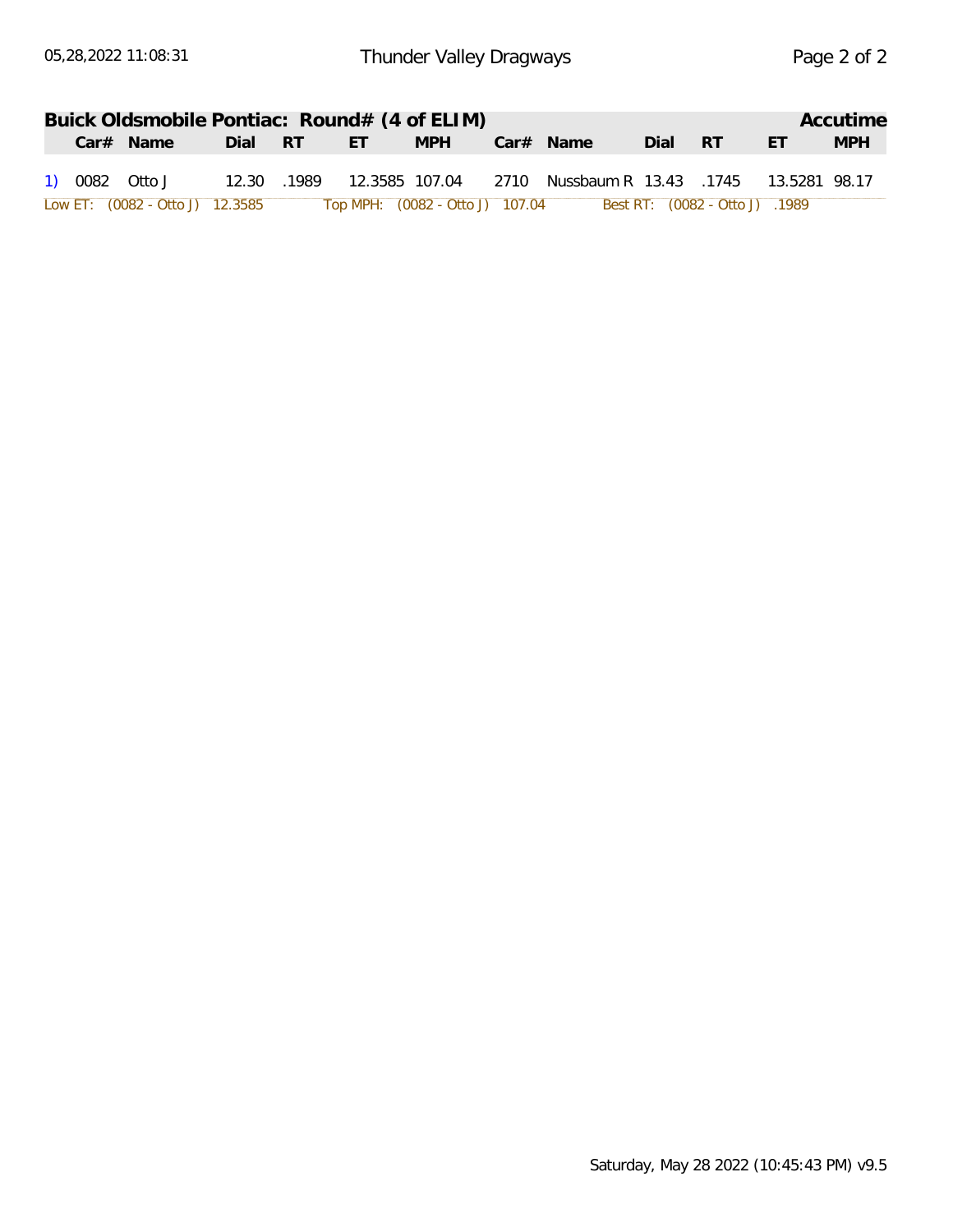| Accutime                                                                                                                                                                     |                                                      |                                              |                                                                                       | <b>Winners Report</b>              |                              |                                                    |                                                |                                                                        | Ford Lincoln Mercury                                                                                    |                        |
|------------------------------------------------------------------------------------------------------------------------------------------------------------------------------|------------------------------------------------------|----------------------------------------------|---------------------------------------------------------------------------------------|------------------------------------|------------------------------|----------------------------------------------------|------------------------------------------------|------------------------------------------------------------------------|---------------------------------------------------------------------------------------------------------|------------------------|
|                                                                                                                                                                              | Winners                                              |                                              |                                                                                       |                                    |                              |                                                    | Losers                                         |                                                                        |                                                                                                         |                        |
| Ford Lincoln Mercury: Round# (1 of TT)<br>Car# Name                                                                                                                          | Dial                                                 | <b>RT</b>                                    | ET                                                                                    | <b>MPH</b>                         |                              | Car# Name                                          | Dial                                           | <b>RT</b>                                                              | ET                                                                                                      | Accutime<br><b>MPH</b> |
| 0136<br>Licht A<br>1)<br>0186<br>Swenson C<br>2)<br>FX161<br>Delfs C<br>3)<br>Sila T<br>7273<br>FX86<br>Fedeler J<br>5)<br>Low ET: (FX86 - Fedeler J) 10.425                 | 12.15<br>12.80<br>12.10<br>13.30<br>10.33            | .0566<br>.0986<br>.1183<br>.2379<br>$-.0345$ | 12.4481 105.07<br>13.2391 103.83<br>12.0945 110.29<br>16.1518 76.94<br>10.4250 133.02 | Top MPH: (FX86 - Fedeler J) 133.02 | 0128<br>8X98<br>0225<br>AX00 | Nachtman D<br>Sila M<br>Fedeler L<br>McCarty J     | 15.51<br>13.40<br>14.82<br>11.75<br><b>BYE</b> | $-.0255$<br>.0214<br>$-.0480$<br>$-.0191$<br>Best RT: (0136 - Licht A) | 15.6029 91.76<br>13.5723 98.34<br>14.6604 92.50<br>11.9023 111.36<br>.0566                              |                        |
|                                                                                                                                                                              |                                                      |                                              |                                                                                       |                                    |                              |                                                    |                                                |                                                                        |                                                                                                         |                        |
| Ford Lincoln Mercury: Round# (2 of TT)<br>Car# Name                                                                                                                          | Dial                                                 | <b>RT</b>                                    | ET                                                                                    | <b>MPH</b>                         |                              | Car# Name                                          | Dial                                           | <b>RT</b>                                                              | ET                                                                                                      | Accutime<br><b>MPH</b> |
| 8X98<br>Sila M<br>1)<br>0186<br>Swenson C<br>2)<br>0136<br>Licht A<br>3)<br><b>FX86</b><br>Fedeler J<br>0128<br>Nachtman D 15.56<br>5)<br>Low ET: (FX86 - Fedeler J) 10.3373 | 13.50<br>13.20<br>12.35<br>10.42                     | .0456<br>.1340<br>.1367<br>.0448<br>.6248    | 13.4887 99.05<br>13.0613 104.51<br>12.3883 106.01<br>10.3373 130.28<br>15.5955 91.04  | Top MPH: (FX86 - Fedeler J) 130.28 | 7273<br>0225<br>AX00         | FX161 Delfs C<br>Sila T<br>Fedeler L<br>McCarty J  | 12.10<br>14.30<br>14.64<br>11.98<br><b>BYE</b> | $-.0643$<br>.7309<br>$-.0327$<br>.0040                                 | 12.2442 109.17<br>14.8288 93.61<br>14.6670 92.65<br>11.8550 112.19<br>Best RT: (FX86 - Fedeler J) .0448 |                        |
|                                                                                                                                                                              |                                                      |                                              |                                                                                       |                                    |                              |                                                    |                                                |                                                                        |                                                                                                         |                        |
| Ford Lincoln Mercury: Round# (1 of ELIM)<br>Car# Name                                                                                                                        | Dial                                                 | <b>RT</b>                                    | EТ                                                                                    | <b>MPH</b>                         |                              | $Car#$ Name                                        | Dial                                           | <b>RT</b>                                                              | ET                                                                                                      | Accutime<br><b>MPH</b> |
| 0225<br>Fedeler L<br>1)<br><b>FX86</b><br>Fedeler J<br>2)<br>0136<br>3)<br>Licht A<br>7273<br>Sila T<br>4)<br>AX00<br>McCarty J<br>5)<br>Low ET: (FX86 - Fedeler J)          | 14.65<br>10.32<br>12.35<br>14.78<br>11.90<br>10.3717 | .1248<br>.1104<br>.1209<br>.2169<br>.0867    | 14.7452 92.44<br>10.3717 129.87<br>12.4518 94.78<br>15.0971 82.98<br>11.9215 109.17   | Top MPH: (FX86 - Fedeler J) 129.87 | 8X98<br>0186<br>0128         | Sila M<br>Swenson C<br>Nachtman D<br>FX161 Delfs C | <b>BYE</b><br>13.47<br>13.06<br>15.56<br>12.20 | .0233<br>.3396<br>.3836<br>.1329                                       | 13.4659 99.05<br>13.1614 104.58<br>15.7803 91.58<br>12.1359 108.56<br>Best RT: (AX00 - McCarty J) .0867 |                        |
| Ford Lincoln Mercury: Round# (2 of ELIM)                                                                                                                                     |                                                      |                                              |                                                                                       |                                    |                              |                                                    |                                                |                                                                        |                                                                                                         | Accutime               |
| Car# Name                                                                                                                                                                    | Dial RT                                              |                                              | ET.                                                                                   | <b>MPH</b>                         |                              | Car# Name                                          | Dial                                           | RT                                                                     | ET.                                                                                                     | <b>MPH</b>             |
| 7273<br>Sila T<br>1)<br>Fedeler L<br>0225<br>2)<br>FX86<br>Fedeler J<br>3)<br>Low ET: (FX86 - Fedeler J) 10.3725                                                             | 14.78<br>14.67<br>10.35                              | .9248<br>.0142<br>.0930                      | 14.6034 94.38<br>14.6719 92.21<br>10.3725 133.18                                      | Top MPH: (FX86 - Fedeler J) 133.18 |                              | AX00 McCarty J                                     | <b>BYE</b><br>11.88 .0754<br><b>BYE</b>        |                                                                        | 11.9341 108.20<br>Best RT: (0225 - Fedeler L) .0142                                                     |                        |
| Ford Lincoln Mercury: Round# (3 of ELIM)<br>Car# Name                                                                                                                        | Dial RT                                              |                                              | ET.                                                                                   | <b>MPH</b>                         |                              | Car# Name                                          | Dial                                           | <b>RT</b>                                                              | ET                                                                                                      | Accutime<br><b>MPH</b> |
| Fedeler L<br>0225<br>$\overline{1}$<br>Fedeler J<br>FX86<br>2)                                                                                                               | 14.66<br>10.37                                       | .0128<br>.0632                               | 14.8894 81.77<br>10.3886 133.18                                                       |                                    | 7273 Sila T                  |                                                    | 14.56 .3064<br><b>BYE</b>                      |                                                                        | 15.0254 88.88                                                                                           |                        |
| Low ET: (FX86 - Fedeler J) 10.3886                                                                                                                                           |                                                      |                                              |                                                                                       | Top MPH: (FX86 - Fedeler J) 133.18 |                              |                                                    |                                                |                                                                        | Best RT: (0225 - Fedeler L) .0128                                                                       |                        |

Ford Lincoln Mercury: Round# (4 of ELIM) **Accutime** Accutime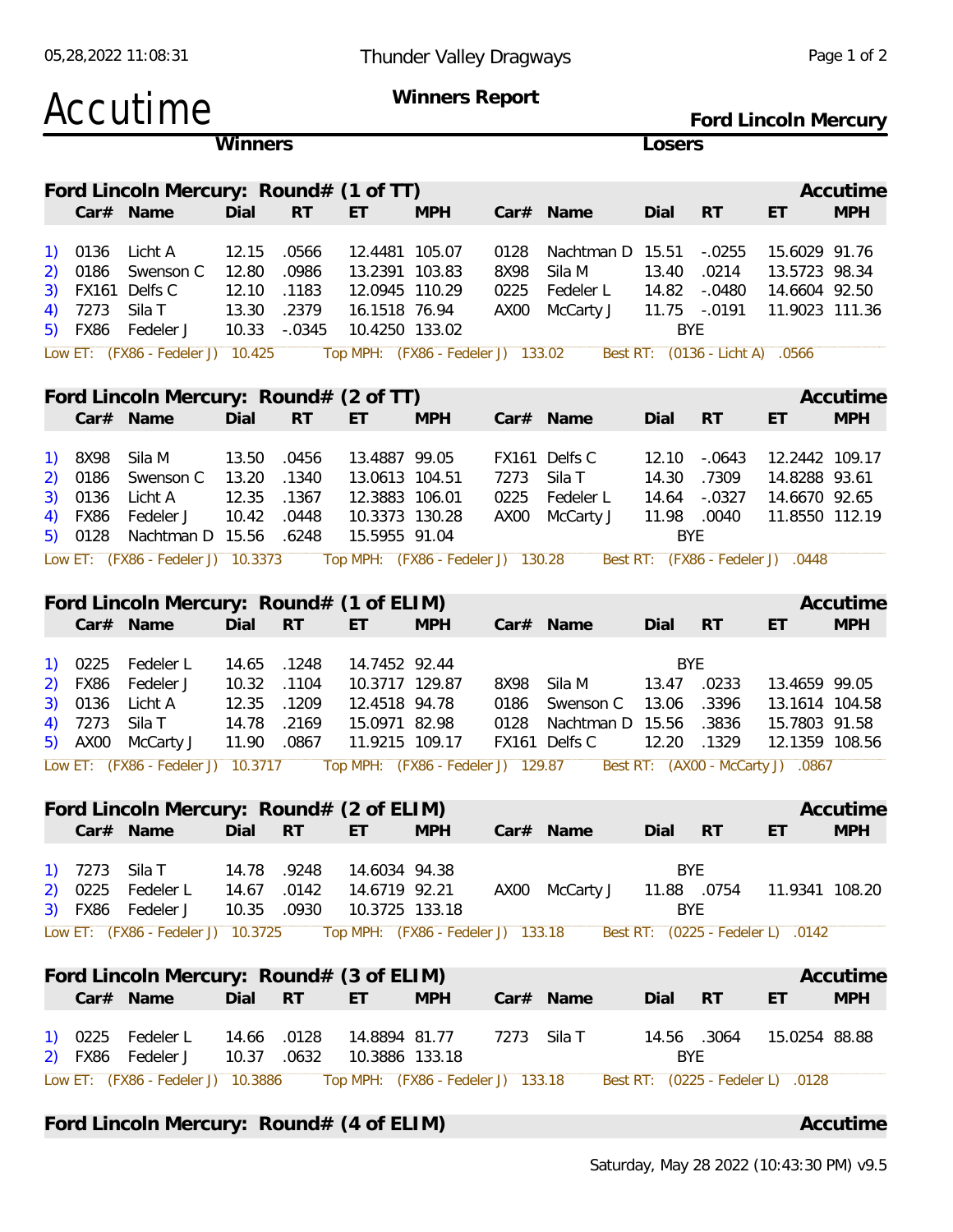|  | 05,28,2022 11:08:31                |      |      |                | Thunder Valley Dragways            |                |       |      |                                   | Page 2 of 2 |
|--|------------------------------------|------|------|----------------|------------------------------------|----------------|-------|------|-----------------------------------|-------------|
|  | $Car#$ Name                        | Dial | – RT | ЕT             | <b>MPH</b>                         | $Car#$ Name    | Dial  | - RT | ET                                | <b>MPH</b>  |
|  | 1) FX86 Fedeler J 10.37 .1099      |      |      | 10.3888 121.16 |                                    | 0225 Fedeler L | 14.66 |      |                                   |             |
|  | Low ET: (FX86 - Fedeler J) 10.3888 |      |      |                | Top MPH: (FX86 - Fedeler J) 121.16 |                |       |      | Best RT: (FX86 - Fedeler J) .1099 |             |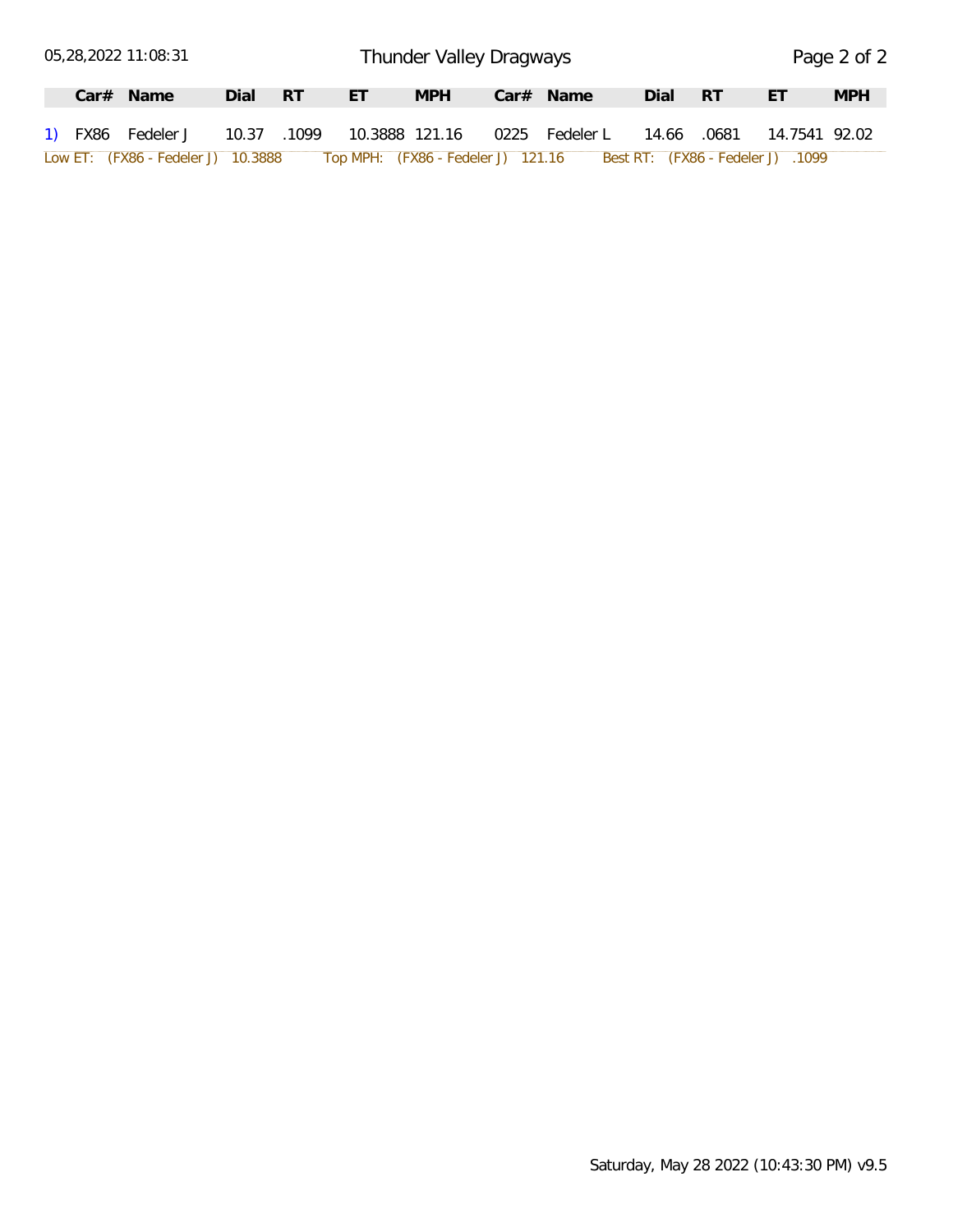# Accutime Winners Report

**Mopar**

**Winners Losers**

|            | Mopar: Round# (1 of TT)             |       |           |                               |            |      |                    |       |           |                                   | Accutime   |
|------------|-------------------------------------|-------|-----------|-------------------------------|------------|------|--------------------|-------|-----------|-----------------------------------|------------|
|            | Car# Name                           | Dial  | <b>RT</b> | ET                            | <b>MPH</b> |      | Car# Name          | Dial  | <b>RT</b> | ET                                | <b>MPH</b> |
| 1) 0175    | Kirk T                              | 11.63 | .0996     | 11.7324 113.24                |            | T449 | Sederstrom J 13.00 |       | .2696     | 13.0388 104.29                    |            |
| 2) 376H    | Moulton M                           | 11.50 | .1921     | 12.7539                       | 104.55     | 079J | Evans J            | 16.60 | .5334     | 16.4668 80.73                     |            |
| 3)<br>1X68 | Metzger J                           | 12.97 | .0117     | 12.8049 104.92                |            | 6317 | Bjordal M          | 12.89 | $-0.1173$ | 12.6915 105.49                    |            |
| 0143<br>4) | Robertson M                         | 9.11  | .6254     | 9.3968                        | 148.27     | D44T | Schmidt J          | 11.30 | .0713     | 11.2245 118.86                    |            |
| 5) 0174    | Stahl S                             | 10.60 | .1057     | 10.8951                       | 113.07     | 0127 | Robertson T        | 11.96 | $-0.0605$ | 12.0381 110.84                    |            |
| 5115<br>6) | Plachy M                            | 10.32 | .1162     | 10.4309                       | 128.64     | 0146 | Martinsen M        | 13.86 | .0878     | 15.1879 90.29                     |            |
| 7)<br>8X31 | Metzger J                           | 10.51 | .0279     | 10.7159 125.66                |            | 5252 | Martinsen K        | 12.08 | .2415     | 12.2208 110.73                    |            |
| 8) 4X51    | Lardy W                             | 12.15 | .0621     | 12.2123 110.62                |            | 0147 | Hartinger P        | 14.37 | .1383     | 14.6659 91.31                     |            |
| 9) 1134    | Bremmon D                           | 12.78 | .0245     | 12.8848 104.26                |            | 0223 | Turner E           | 11.92 | $-.3116$  | 12.2677 113.01                    |            |
| 10) E510   | Karli J                             | 11.57 | .1387     | 11.6357 113.07                |            | 0159 | Herndon J          | 13.50 | .2108     | 13.6290 102.06                    |            |
| 11) 0193   | Fisk M                              | 11.47 | .0465     | 12.2519 109.70                |            | ZX63 | Anderson K         | 10.46 | $-.0044$  | 11.3255 121.92                    |            |
| 12) 0195   | Hartley B                           | 10.00 | .5757     | 10.0594 133.97                |            | 0001 | Nelson J           | 12.10 | .2339     | 11.7282 116.01                    |            |
| 13) A743   | Hofnenke D                          | 12.08 | .1670     | 12.0863                       | 110.02     | 560A | Zoss P             | 10.95 | $-.2202$  | 11.0146 120.90                    |            |
| 14) 0013   | VanGenderon 10.80                   |       | .1154     | 10.8818 124.58                |            | 0172 | Gacke J            | 13.90 | .4455     | 13.1342 100.85                    |            |
| 15) 0180   | Harms B                             | 11.75 | .0307     | 11.6988 114.74                |            | 0231 | Carlson D          | 14.50 | .0348     | 15.1158 92.99                     |            |
| 16) Y544   | Harms T                             | 10.45 | .5808     | 10.4717 128.64                |            | P413 | Passow J           | 10.82 | .1769     | 10.9454 123.76                    |            |
| $17)$ 0161 | Riordan S                           | 9.85  | .2501     | 9.6962                        | 140.85     | 0141 | McKenney L         | 12.10 | .0542     | 13.3517                           | 104.97     |
| 18) 0182   | Keiser J                            | 11.95 | .0940     | 12.0067 113.46                |            | 0162 | Rossow J           | 9.50  | LB3A      | 9.8004                            | 138.89     |
|            | Low ET: (0143 - Robertson M) 9.3968 |       |           | Top MPH: (0143 - Robertson M) |            |      | 148.27             |       |           | Best RT: (1X68 - Metzger J) .0117 |            |

#### **Mopar: Round# (2 of TT) Accurate Accurate Accurate Accurate Accurate Accurate Accurate Accurate Accurate Accurate**

|            | $\sim$                             |       |           |                                      |            |      |                   |       |           |                                      | .          |
|------------|------------------------------------|-------|-----------|--------------------------------------|------------|------|-------------------|-------|-----------|--------------------------------------|------------|
|            | Car# Name                          | Dial  | <b>RT</b> | ET.                                  | <b>MPH</b> |      | Car# Name         | Dial  | <b>RT</b> | ET                                   | <b>MPH</b> |
| 1) 0195    | Hartley B                          | 10.00 | .2913     | 10.1213 135.34                       |            | 0175 | Kirk T            | 11.65 | .0914     | 11.7069 113.12                       |            |
| 2) T449    | Sederstrom J 13.00                 |       | .0025     | 12.8729 105.51                       |            | E510 | Karli J           | 11.59 | $-.0117$  | 11.6512 112.81                       |            |
| 3) 0159    | Herndon J                          | 13.60 | .0653     | 13.5102 103.21                       |            | 079J | Evans J           | 16.30 | .2239     | 16.4409 80.57                        |            |
| 4) 376H    | Moulton M                          | 11.50 | .2134     | 12.3238 102.41                       |            | 1134 | Bremmon D         | 12.79 | .1299     | 12.7752 104.68                       |            |
| 5) 4X51    | Lardy W                            | 12.17 | .1224     | 12.1414 112.30                       |            | 1X68 | Metzger J         | 12.77 | $-.0029$  | 12.7714 104.80                       |            |
| $6)$ P413  | Passow J                           | 10.92 | .0215     | 10.9303 124.62                       |            | 0146 | Martinsen M 15.10 |       | .1436     | 15.2997 90.07                        |            |
| 7) 560A    | Zoss P                             | 10.95 | .1688     | 11.0053                              | 121.13     | 0127 | Robertson T 11.96 |       | .0856     | 11.9847 111.39                       |            |
| 8) 0143    | Robertson M 9.11                   |       | .1848     | 9.2340                               | 149.01     | 5252 | Martinsen K 12.15 |       | .4349     | 12.0832 111.77                       |            |
| 9) 0013    | VanGenderon 10.87                  |       | .3731     | 10.6646 125.07                       |            | 0193 | Fisk M            | 11.87 | .0608     | 12.3499 109.33                       |            |
| 10) 5115   | Plachy M                           | 10.35 | .0307     | 10.3846 129.01                       |            | 0147 | Hartinger P       | 14.67 | .1279     | 14.5818 91.69                        |            |
| 11) 6317   | Bjordal M                          | 12.67 | .0587     | 12.6834 105.24                       |            | 0162 | Rossow J          | 9.70  | LB3A      | 9.7483                               | 139.84     |
| 12) 0174   | Stahl S                            | 10.60 | .1088     | 10.8254 124.24                       |            | ZX63 | Anderson K        | 10.70 | $-.2660$  | 11.8459 111.39                       |            |
| 13) 0161   | Riordan S                          | 9.70  | .1004     | 9.6037 141.96                        |            | A743 | Hofhenke D        | 12.03 | .1588     | 12.0719 110.29                       |            |
| 14) 8X31   | Metzger J                          | 10.51 | .1672     | 10.5758 126.02                       |            | 0001 | Nelson J          | 11.76 | .1914     | 11.7729 115.27                       |            |
| 15) 0231   | Carlson D                          | 15.10 | .2091     | 13.0810 90.78                        |            | 0172 | Gacke J           | 13.12 | .0609     | 13.4028 100.74                       |            |
| $16)$ 0141 | McKenney L                         | 12.10 | .1093     | 12.8238 113.41                       |            | 0182 | Keiser J          | 11.95 | $-0.0366$ | 12.0545 113.15                       |            |
| 17) Y544   | Harms T                            | 10.47 | .0583     | 10.5486 129.09                       |            | 0180 | Harms B           | 11.68 | .0573     | 11.7749 114.30                       |            |
|            | Low ET: (0143 - Robertson M) 9.234 |       |           | Top MPH: (0143 - Robertson M) 149.01 |            |      |                   |       |           | Best RT: (T449 - Sederstrom J) .0025 |            |
|            |                                    |       |           |                                      |            |      |                   |       |           |                                      |            |

| Round# $(1 \text{ of ELIM})$<br>Mopar: |            |               |      |           |                      | Accutime   |  |
|----------------------------------------|------------|---------------|------|-----------|----------------------|------------|--|
| Name<br><b>RT</b><br>Dial<br>Car#      | <b>MPH</b> | Name<br>Car#l | Dial | <b>RT</b> | $\Gamma$<br><u>.</u> | <b>MPH</b> |  |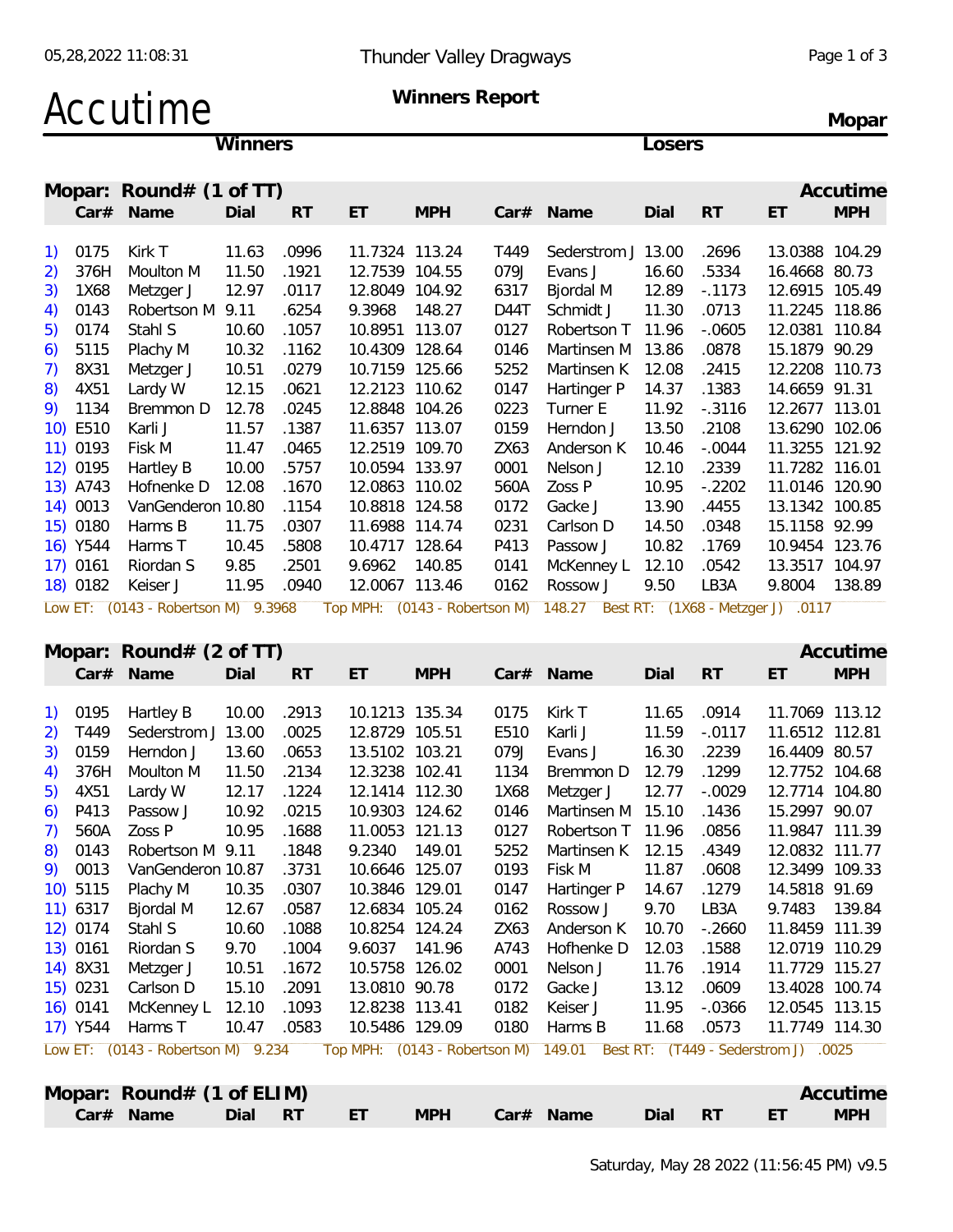|                                                 |            | 05,28,2022 11:08:31                 |       |           |                | Thunder Valley Dragways |      |                                                                           |            |           |                | Page 2 of 3 |
|-------------------------------------------------|------------|-------------------------------------|-------|-----------|----------------|-------------------------|------|---------------------------------------------------------------------------|------------|-----------|----------------|-------------|
| $\left( \begin{array}{c} 1 \end{array} \right)$ | 1X68       | Metzger J                           | 12.76 | .0349     | 12.8571        | 103.12                  | 0180 | Harms B                                                                   | 11.75      | .0654     | 11.7215 114.97 |             |
|                                                 | 2) 6317    | Bjordal M                           | 12.66 | .1958     | 12.6447        | 105.36                  | 5252 | Martinsen K                                                               | 12.05      | $-.0270$  | 12.0574 111.52 |             |
|                                                 | 3) 4X51    | Lardy W                             | 12.12 | .1091     | 12.3184 98.64  |                         | ZX63 | Anderson K                                                                | 10.70      | $-.4470$  | 11.1475 118.80 |             |
|                                                 | 4) 0159    | Herndon J                           | 13.51 | .0154     | 13.6096 94.44  |                         | 0001 | Nelson J                                                                  | 11.70      | .1357     | 12.1447 111.55 |             |
|                                                 | 5) 0127    | Robertson T                         | 11.96 | .0760     | 12.0455 107.22 |                         | 0146 | Martinsen M                                                               | 15.25      | .1304     | 15.4650 88.81  |             |
|                                                 | 6) E510    | Karli J                             | 11.63 | .1647     | 11.8975 86.71  |                         | 376H | Moulton M                                                                 | 11.50      | .6013     | 20.1004 59.82  |             |
| 7)                                              | T449       | Sederstrom J                        | 12.85 | .0077     | 12.8760 96.98  |                         | 0172 | Gacke J                                                                   | 13.30      | .0884     | 13.4312 96.92  |             |
| 8)                                              | 0182       | Keiser J                            | 11.95 | .0688     | 12.0846 108.04 |                         | 0193 | Fisk M                                                                    | 12.17      | .1050     | 12.3541 107.86 |             |
|                                                 | 9) 560A    | Zoss P                              | 10.99 | $-.0849$  | 11.0237        | 120.64                  |      |                                                                           | <b>BYE</b> |           |                |             |
|                                                 | $10)$ 5115 | Plachy M                            | 10.39 | .0840     | 10.5039 112.25 |                         | 0174 | Stahl S                                                                   | 10.70      | .1896     | 10.9108 122.35 |             |
|                                                 | $11)$ 0175 | Kirk T                              | 11.70 | .3719     | 11.7096        | 113.01                  | 0231 | Carlson D                                                                 | 13.00      | $-0.1440$ | 13.0447 94.78  |             |
|                                                 | 12) Y544   | Harms T                             | 10.48 | .0586     | 10.5177        | 113.90                  | 079J | Evans J                                                                   | 16.37      | .2569     | 16.8999 79.94  |             |
|                                                 | 13) 0161   | Riordan S                           | 9.60  | .0870     | 9.8449         | 139.58                  | 0013 | VanGenderon 10.66                                                         |            | $-.0880$  | 10.7783 124.58 |             |
|                                                 | 14) A743   | Hofhenke D                          | 12.10 | $-0.1165$ | 12.1863        | 109.84                  | 1134 | Bremmon D                                                                 | 12.77      | $-.0305$  | 12.8338 104.36 |             |
|                                                 | 15) 0143   | Robertson M 9.19                    |       | .2248     | 9.3555         | 148.96                  | P413 | Passow J                                                                  | 10.92      | .1391     | 10.9109 124.14 |             |
|                                                 | $16)$ 0162 | Rossow J                            | 9.70  | $-.0751$  | 9.7595         | 139.62                  | 0147 | Hartinger P                                                               | 14.57      | $-0.0159$ | 14.6395 91.04  |             |
|                                                 | 17) 0141   | McKenney L 12.70                    |       | .0882     | 12.5685        | 109.46                  | 0195 | Hartley B                                                                 | 10.00      | $-.0413$  | 10.0430 133.81 |             |
|                                                 |            | Low ET: (0143 - Robertson M) 9.3555 |       |           |                |                         |      | Top MPH: (0143 - Robertson M) 148.96 Best RT: (T449 - Sederstrom J) .0077 |            |           |                |             |

|         | Mopar: $Round# (2 of ELIM)$     |             |       |                |            |      |                                                                                                                                                                                                                                                                                                                                                                                                                                                           |       |        |                | Accutime   |
|---------|---------------------------------|-------------|-------|----------------|------------|------|-----------------------------------------------------------------------------------------------------------------------------------------------------------------------------------------------------------------------------------------------------------------------------------------------------------------------------------------------------------------------------------------------------------------------------------------------------------|-------|--------|----------------|------------|
|         | Car# Name                       | Dial        | RT RT | ET.            | <b>MPH</b> |      | Car# Name                                                                                                                                                                                                                                                                                                                                                                                                                                                 | Dial  | RT     | ET             | <b>MPH</b> |
|         |                                 |             |       |                |            |      |                                                                                                                                                                                                                                                                                                                                                                                                                                                           |       |        |                |            |
| 1) 0159 | Herndon J                       | 13.44       | .1617 | 13.4935 103.07 |            | 0175 | Kirk T                                                                                                                                                                                                                                                                                                                                                                                                                                                    | 11.70 | .2032  | 11.7322 112.75 |            |
|         | 2) 6317 Bjordal M               | 12.60 .2243 |       | 12.7017 105.02 |            | 0141 | McKenney L  12.40 -.0252                                                                                                                                                                                                                                                                                                                                                                                                                                  |       |        | 12.4207 113.38 |            |
|         | 3) 0127 Robertson T 11.96 .1044 |             |       | 12.0435 110.95 |            | 4X51 | Lardy W                                                                                                                                                                                                                                                                                                                                                                                                                                                   | 12.18 | .1176  | 12.2536 108.46 |            |
|         | 4) 560A Zoss P                  | 11.00       | .0051 | 11.0468 120.45 |            | A743 | Hofhenke D                                                                                                                                                                                                                                                                                                                                                                                                                                                | 12.15 | -.0753 | 12.1022 110.16 |            |
|         | 5) 0143 Robertson M 9.22 .5624  |             |       | 9.5642 146.96  |            | 0182 | Keiser J                                                                                                                                                                                                                                                                                                                                                                                                                                                  | 11.95 | -.0967 | 11.9188 113.35 |            |
|         | 6) $5115$ Plachy M              | 10.35       | .0548 | 10.3653 129.24 |            |      | D44T Schmidt J                                                                                                                                                                                                                                                                                                                                                                                                                                            | 11.22 | .0506  | 11.1160 119.05 |            |
|         | 7) E510 Karli J                 | 11.61       | .0505 | 11.6474 112.84 |            |      | Y544 Harms T                                                                                                                                                                                                                                                                                                                                                                                                                                              | 10.45 | -.0202 | 10.4662 128.76 |            |
|         | 8) 1X68 Metzger J               | 12.77       | .0551 | 12.8666 104.12 |            |      | 0162 Rossow J                                                                                                                                                                                                                                                                                                                                                                                                                                             | 9.72  | -.2566 | 9.8013         | 139.49     |
|         | 9) 0161 Riordan S               | 9.60        | .0292 | 9.6009 137.24  |            |      | T449 Sederstrom J 12.79                                                                                                                                                                                                                                                                                                                                                                                                                                   |       | .0639  | 12.8361 104.80 |            |
|         |                                 |             |       |                |            |      | $\mathcal{L}(\mathbf{A}) = \mathcal{L}(\mathbf{A}) = \mathcal{L}(\mathbf{A}) = \mathcal{L}(\mathbf{A}) = \mathcal{L}(\mathbf{A}) = \mathcal{L}(\mathbf{A}) = \mathcal{L}(\mathbf{A}) = \mathcal{L}(\mathbf{A}) = \mathcal{L}(\mathbf{A}) = \mathcal{L}(\mathbf{A}) = \mathcal{L}(\mathbf{A}) = \mathcal{L}(\mathbf{A}) = \mathcal{L}(\mathbf{A}) = \mathcal{L}(\mathbf{A}) = \mathcal{L}(\mathbf{A}) = \mathcal{L}(\mathbf{A}) = \mathcal{L}(\mathbf{A})$ |       |        |                |            |

Low ET: (0143 - Robertson M) 9.5642 Top MPH: (0143 - Robertson M) 146.96 Best RT: (560A - Zoss P) .0051

|  | Mopar: $Round# (3 of ELIM)$                                                                             |             |             |                |            |      |                              |            |       |                | Accutime   |
|--|---------------------------------------------------------------------------------------------------------|-------------|-------------|----------------|------------|------|------------------------------|------------|-------|----------------|------------|
|  | Car# Name                                                                                               | Dial        | - RT        | ET             | <b>MPH</b> |      | $Car#$ Name                  | Dial       | RT    | ET             | <b>MPH</b> |
|  |                                                                                                         |             |             |                |            |      |                              |            |       |                |            |
|  | 1) 1X68 Metzger J 12.85 .0622 12.8974 103.31                                                            |             |             |                |            |      |                              | <b>BYE</b> |       |                |            |
|  | 2) 0143 Robertson M 9.22 .0890                                                                          |             |             | 9.8439 141.38  |            |      | 2292. 0127 Robertson T 11.98 |            |       | 11.9534 110.97 |            |
|  | 3) 5115 Plachy M                                                                                        |             | 10.39 .0472 | 10.4474 116.58 |            | 0159 | Herndon J                    | 13.44      | .1089 | 13.5441 102.72 |            |
|  | 4) 560A Zoss P                                                                                          | 10.98       | .0033       | 11.1166 109.36 |            | E510 | Karli J                      | 11.61      | .0752 | 11.6828 107.35 |            |
|  | 5) 6317 Bjordal M                                                                                       | 12.65 .0325 |             | 12.9163 89.77  |            |      | 0161 Riordan S               | 9.58       | .0737 | 12.0395 74.36  |            |
|  | Low ET: (0143 - Robertson M) 9.8439 Top MPH: (0143 - Robertson M) 141.38 Best RT: (560A - Zoss P) .0033 |             |             |                |            |      |                              |            |       |                |            |

|  | Mopar: Round# (4 of ELIM)                                          |             |       |                |            |                |             |                                  |    | Accutime       |
|--|--------------------------------------------------------------------|-------------|-------|----------------|------------|----------------|-------------|----------------------------------|----|----------------|
|  | Car# Name                                                          | Dial        | RT RT | ET             | <b>MPH</b> | Car# Name      | Dial RT     |                                  | ET | <b>MPH</b>     |
|  | 1) 6317 Bjordal M 12.65 .0581                                      |             |       | 12.7376 104.70 |            |                | BYE.        |                                  |    |                |
|  | 2) 5115 Plachy M                                                   | 10.39 .0340 |       | 10.3931 128.90 |            | 1X68 Metzger J | 12.90 .0034 |                                  |    | 12.8034 103.83 |
|  | 3) 560A Zoss P                                                     | 10.98 .0597 |       | 10.9957 120.71 |            |                | <b>BYE</b>  |                                  |    |                |
|  | Low ET: (5115 - Plachy M) 10.3931 Top MPH: (5115 - Plachy M) 128.9 |             |       |                |            |                |             | Best RT: (5115 - Plachy M) .0340 |    |                |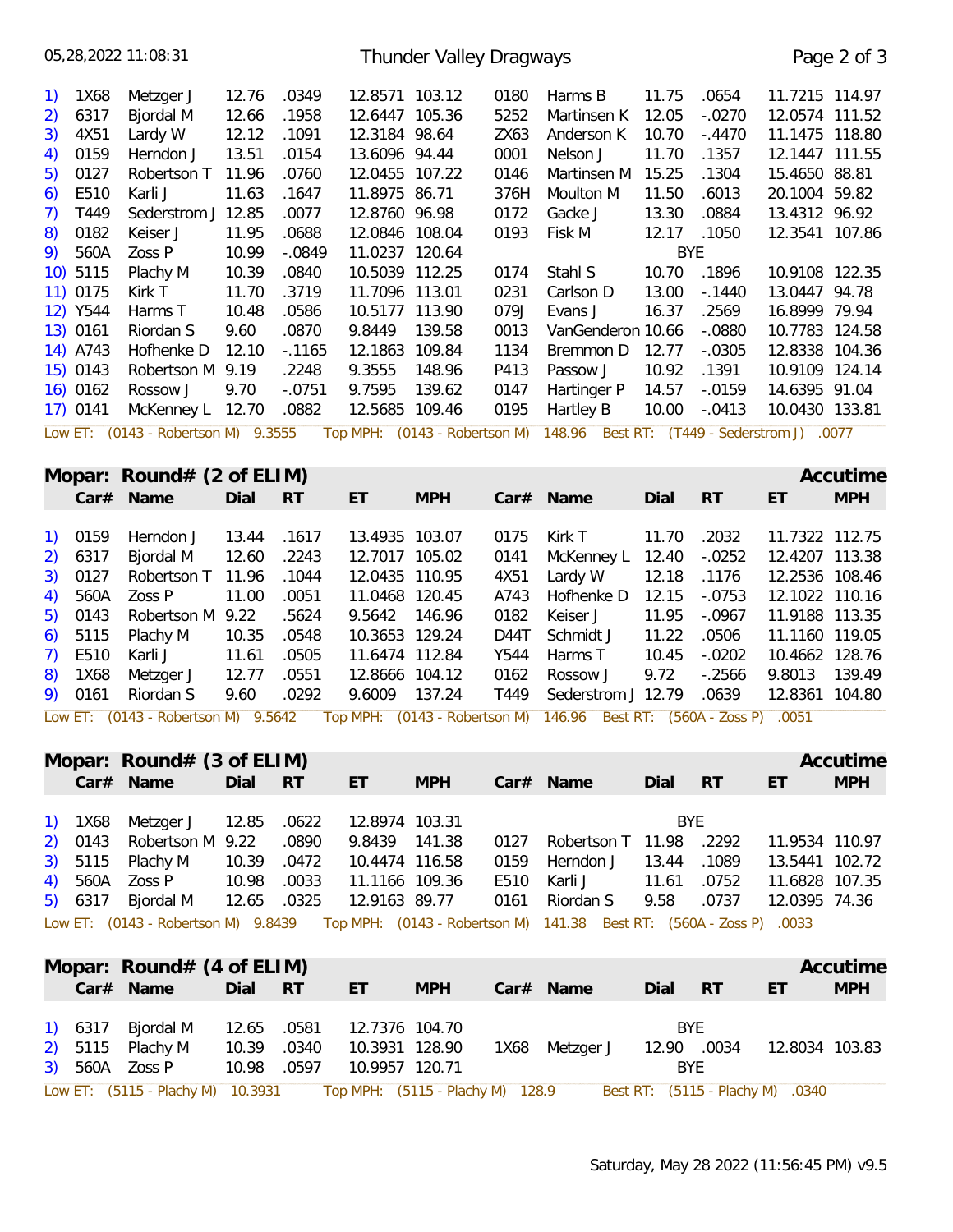|         | 05,28,2022 11:08:31               |       |           | Thunder Valley Dragways           | Page 3 of 3 |      |           |                                  |            |    |                |
|---------|-----------------------------------|-------|-----------|-----------------------------------|-------------|------|-----------|----------------------------------|------------|----|----------------|
|         | Mopar: Round# (5 of ELIM)         |       |           |                                   |             |      |           |                                  |            |    | Accutime       |
|         | $Car#$ Name                       | Dial  | <b>RT</b> | ET                                | <b>MPH</b>  |      | Car# Name | Dial                             | <b>RT</b>  | ET | <b>MPH</b>     |
| 1) 5115 | Plachy M                          | 10.39 | .1154     | 10.3645 121.75                    |             | 560A | Zoss P    | 10.98                            | .0478      |    | 10.9367 120.87 |
| 2) 6317 | Bjordal M                         | 12.72 | $-0.0566$ | 12.7179 104.97                    |             |      |           |                                  | <b>BYE</b> |    |                |
|         | Low ET: (5115 - Plachy M) 10.3645 |       |           | Top MPH: (5115 - Plachy M) 121.75 |             |      |           | Best RT: (5115 - Plachy M) .1154 |            |    |                |
|         | Mopar: Round# (6 of ELIM)         |       |           |                                   |             |      |           |                                  |            |    | Accutime       |
|         | Car# Name                         | Dial  | <b>RT</b> | ET                                | <b>MPH</b>  |      | Car# Name | Dial                             | <b>RT</b>  | ET | <b>MPH</b>     |
| 1) 5115 | Plachy M                          | 10.39 | .1028     | 10.3386 129.12                    |             | 6317 | Bjordal M | 12.68                            | -.2432     |    | 12.6860 105.12 |

Low ET: (5115 - Plachy M) 10.3386 Top MPH: (5115 - Plachy M) 129.12 Best RT: (5115 - Plachy M) .1028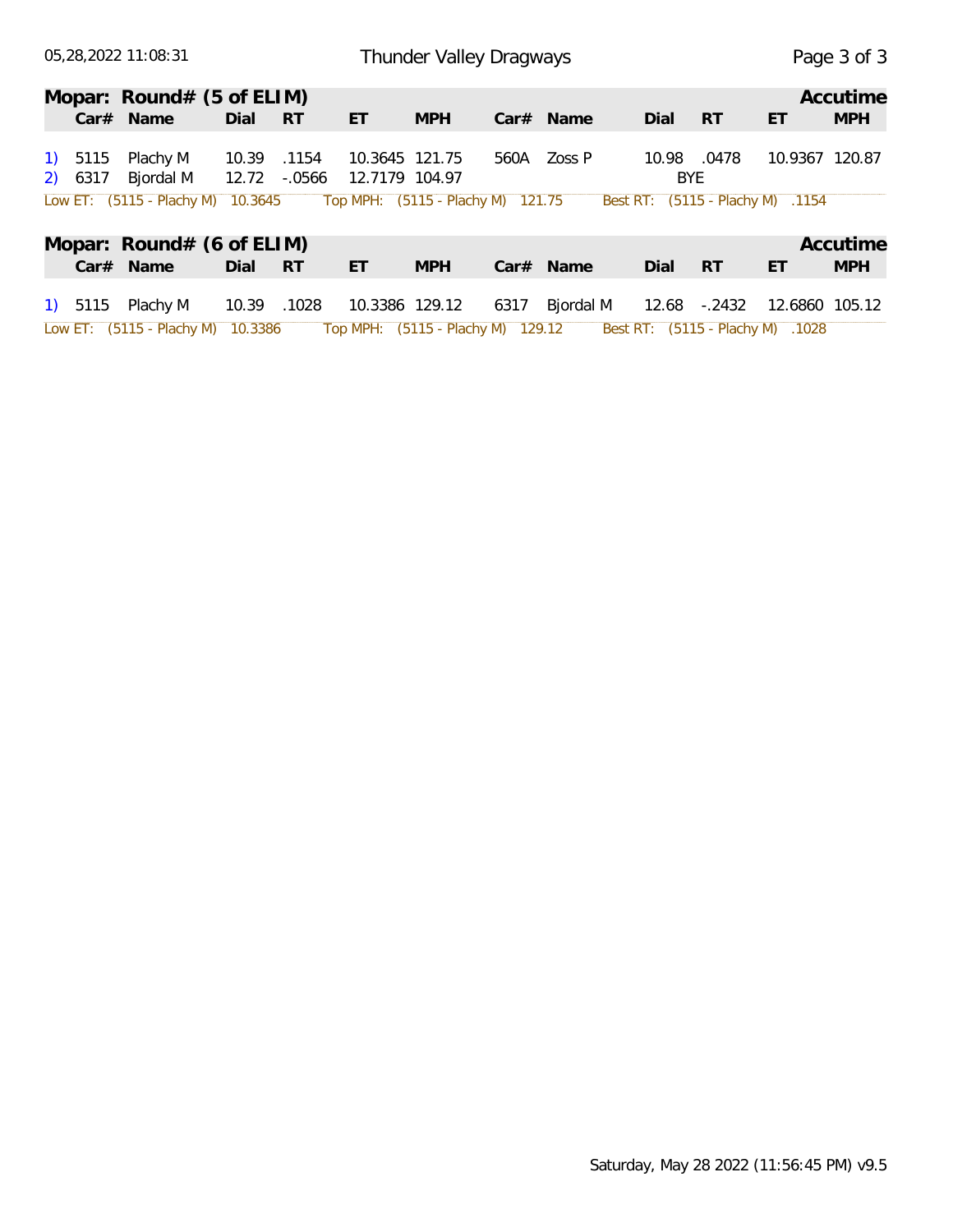## Accutime Winners Report Trophy Street Car Shoot Out

|         | Trophy Street Car Shoot Out |  |
|---------|-----------------------------|--|
| Winners | Losers                      |  |

|           | Trophy Street Car Shoot Out: Round# (1 of TT)                         |       |           |                |            |      |             |       |           |                                  | Accutime   |
|-----------|-----------------------------------------------------------------------|-------|-----------|----------------|------------|------|-------------|-------|-----------|----------------------------------|------------|
|           | Car# Name                                                             | Dial  | <b>RT</b> | ET             | <b>MPH</b> |      | $Car#$ Name | Dial  | <b>RT</b> | ET                               | <b>MPH</b> |
| 1) 0080   | Harkness E 12.84                                                      |       | .1162     | 12.8736 111.25 |            | 5X67 | Johnke D    | 13.10 | -.0185    | 13.1240 107.94                   |            |
| 2) 1134   | Bremmon D 12.77                                                       |       | .0567     | 12.8166 104.34 |            | E531 | Augustad B  | 12.99 | .5230     | 12.4521 109.09                   |            |
| 3) 0076   | Toupal C                                                              | 12.92 | .0052     | 12.6409 106.74 |            | 0159 | Herndon J   | 13.51 | .1403     | 13.4461 103.73                   |            |
| 4) 0084   | Kretzschmar 12.51                                                     |       | .1232     | 12.7309 106.06 |            | 0396 | Nedved J    | 17.10 | .8139     | 16.4808 82.60                    |            |
| $5)$ 0153 | Bicknell J                                                            | 11.91 | .0947     | 11.9511 110.81 |            | 0199 | Bouska K    | 12.30 | 1.0269    | 12.6217 106.94                   |            |
| $6)$ 0155 | Moysis W                                                              | 12.08 | .6384     | 11.9665 114.56 |            | 8X66 | Kocmich J   | 15.70 | .3252     | 15.4648 88.79                    |            |
| $7)$ 0213 | Lindner R                                                             | 14.70 | .1426     | 14.8190 90.96  |            | MD11 | Preheim M   | 15.46 | .2202     | 15.4435 84.16                    |            |
| 8) 0054   | Hollmann J                                                            | 12.85 | .2968     | 13.0174 111.03 |            |      | 1X90 Rue G  | 13.76 | $-.0061$  | 13.8255 96.53                    |            |
| 9) 0147   | Hartinger P                                                           | 14.57 | .2902     | 14.4850 91.78  |            | 0214 | Rossow A    | 15.90 | .1404     | 16.1579 83.66                    |            |
|           | Low ET: (0153 - Bicknell J) 11.9511 Top MPH: (0155 - Moysis W) 114.56 |       |           |                |            |      |             |       |           | Best RT: (0076 - Toupal C) .0052 |            |

|  | Trophy Street Car Shoot Out: Round# (2 of TT) |              |        |                |            |      |                        |       |           |                | Accutime   |
|--|-----------------------------------------------|--------------|--------|----------------|------------|------|------------------------|-------|-----------|----------------|------------|
|  | Car# Name                                     | Dial         | $- RT$ | ET.            | <b>MPH</b> |      | $Car#$ Name            | Dial  | <b>RT</b> | ET             | <b>MPH</b> |
|  |                                               |              |        |                |            |      |                        |       |           |                |            |
|  | 1) E531 Augustad B 12.45 .1153                |              |        | 12.5129 108.54 |            |      | 0084 Kretzschmar 12.63 |       | -.1213    | 12.7876 105.91 |            |
|  | 2) 1134 Bremmon D 12.79 .0380                 |              |        | 12.8943 103.47 |            | 0076 | Toupal C               | 12.60 | - 0659    | 12.6346 106.51 |            |
|  | 3) 0153 Bicknell J 11.90                      |              | .0473  | 11.9304 110.67 |            |      | 0199 Bouska K          | 12.30 | .3293     | 12.6339 107.30 |            |
|  | 4) 0214 Rossow A 16.13 .1309                  |              |        | 16.1222 83.96  |            |      | 0054 Hollmann J        | 12.99 | -.0317    | 13.1250 110.43 |            |
|  | 5) 0147 Hartinger P 14.46 .1106 14.5510 91.31 |              |        |                |            |      | 1X90 Rue G             | 13.79 | -.0361    | 13.8989 96.22  |            |
|  | 6) 0155 Moysis W                              | 11.89 .2498  |        | 11.9994 113.98 |            |      | 5X67 Johnke D          | 13.10 | .1405     | 13.1431 107.66 |            |
|  | 7) 0213 Lindner R 14.79 .1092                 |              |        | 14.9232 90.31  |            | 8X66 | Kocmich J              | 15.30 | .0945     | 15.4879 88.88  |            |
|  | 8) 0396 Nedved J                              | 16.50 .2624  |        | 16.4803 82.39  |            |      | 0080 Harkness E        | 12.84 | -.1347    | 12.9400 112.50 |            |
|  | 9) 0159 Herndon J                             | 13.44 -.0403 |        | 13.4844 103.76 |            |      | MD11 Preheim M         | 15.44 | -.0792    | 15.5125 83.75  |            |
|  |                                               |              |        |                |            |      |                        |       |           |                |            |

Low ET: (0153 - Bicknell J) 11.9304 Top MPH: (0155 - Moysis W) 113.98 Best RT: (1134 - Bremmon D) .0380

#### **Trophy Street Car Shoot Out: Round# (1 of ELIM) Accutime Accutime**

|         | Car# Name                                                                                                 | Dial        | -RT   | $\times$ et $\overline{\phantom{a}}$ | <b>MPH</b> |      | $Car#$ Name                                | Dial        | <b>RT</b> | ET             | <b>MPH</b> |
|---------|-----------------------------------------------------------------------------------------------------------|-------------|-------|--------------------------------------|------------|------|--------------------------------------------|-------------|-----------|----------------|------------|
|         |                                                                                                           |             |       |                                      |            |      |                                            |             |           |                |            |
| 1) 0153 | Bicknell J                                                                                                | 11.90       | .0286 | 11.9983 106.58                       |            |      | 0155 Moysis W                              | 11.94 .1224 |           | 12.0325 113.98 |            |
|         | $2)$ 0159 Herndon J                                                                                       | 13.44       | .0741 | 13.5381 102.86                       |            |      | 0084 Kretzschmar 12.72 .1268               |             |           | 12.7767 105.98 |            |
| 3) 5X67 | Johnke D                                                                                                  | 13.10 .0348 |       | 13.2284 93.71                        |            |      | 0147 Hartinger P 14.57 .2513 14.5796 91.28 |             |           |                |            |
|         | 4) E531 Augustad B 12.50 .1758                                                                            |             |       | 12.4785 108.64                       |            |      | 0214 Rossow A                              | 16.10       | -.0832    | 16.0770 84.07  |            |
|         | 5) MD11 Preheim M 15.51 .2280                                                                             |             |       | 15.4376 83.32                        |            |      | 0396 Nedved J                              | 16.49       | .3867     | 16.2498 83.10  |            |
|         | 6) 1134 Bremmon D 12.88 .1009                                                                             |             |       | 12.9018 96.90                        |            |      | 8X66 Kocmich J                             | 15.44 .1405 |           | 15.4799 88.83  |            |
|         | 7) 0080 Harkness E 12.84 .2122                                                                            |             |       | 12.8659 111.72                       |            | 0213 | Lindner R                                  | 14.82       | .1254     | 14.9436 87.43  |            |
|         | 8) 0076 Toupal C                                                                                          | 12.60       | .0985 | 12.7471 99.73                        |            |      | 0054 Hollmann J                            | 13.02       | .2402     | 13.0871 109.44 |            |
|         | 9) 1X90 Rue G                                                                                             | 13.85 .0740 |       | 13.8152 96.26                        |            |      | 0199 Bouska K                              | 12.60       | -.0476    | 12.9983 104.09 |            |
|         | Low ET: (0153 - Bicknell J) 11.9983 Top MPH: (0080 - Harkness E) 111.72 Best RT: (0153 - Bicknell J) 0286 |             |       |                                      |            |      |                                            |             |           |                |            |

**Trophy Street Car Shoot Out: Round# (2 of ELIM)** Accutime **Car# Name Dial RT ET MPH Car# Name Dial RT ET MPH** 1) 0080 Harkness E 12.84 .0347 12.9180 111.86 E531 Augustad B 12.50 .1741 12.7184 98.79 2) 0153 Bicknell J 11.90 .0063 11.9826 106.96 1134 Bremmon D 12.86 .0946 12.8770 103.42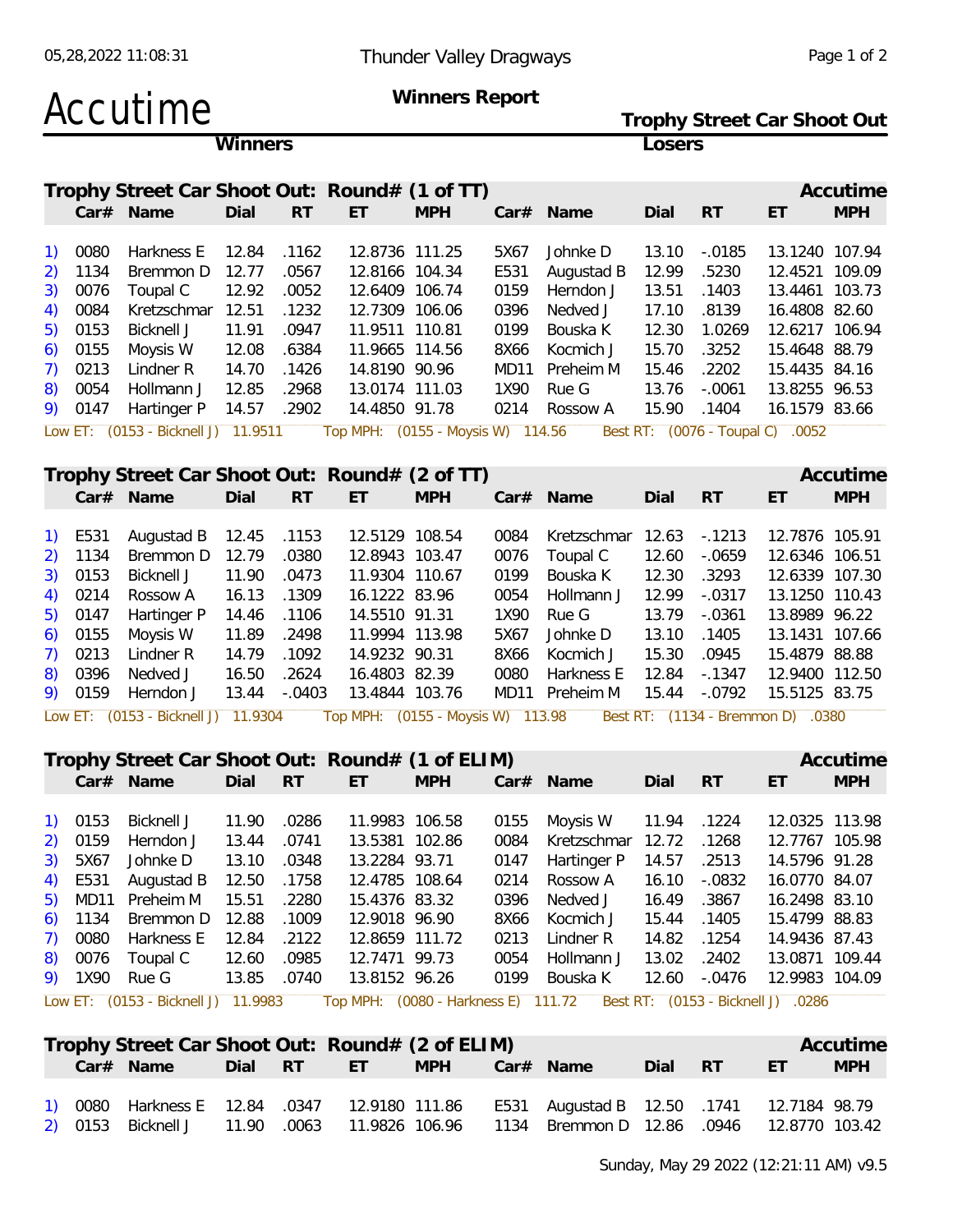|                |                   | 05,28,2022 11:08:31                                          |                         |                            |                                                  | Thunder Valley Dragways |              |                        |                                    |                               |                                    | Page 2 of 2            |
|----------------|-------------------|--------------------------------------------------------------|-------------------------|----------------------------|--------------------------------------------------|-------------------------|--------------|------------------------|------------------------------------|-------------------------------|------------------------------------|------------------------|
| 3)<br>4)<br>5) | 1X90<br>5X67      | MD11 Preheim M<br>Rue G<br>Johnke D                          | 15.45<br>13.78<br>13.06 | .2298<br>.0873<br>.0535    | 15.5373 83.41<br>13.8467 89.04<br>13.0852 107.94 |                         | 0159<br>0076 | Herndon J<br>Toupal C  | 13.51<br>12.60 .0963<br><b>BYE</b> | $-.0018$                      | 13.7872 91.43<br>12.7453 105.78    |                        |
|                |                   | Low ET: (0153 - Bicknell J) 11.9826                          |                         |                            | Top MPH: (0080 - Harkness E) 111.86              |                         |              |                        |                                    |                               | Best RT: (0153 - Bicknell J) .0063 |                        |
|                |                   | Trophy Street Car Shoot Out: Round# (3 of ELIM)              |                         |                            |                                                  |                         |              |                        |                                    |                               |                                    | Accutime               |
|                |                   | Car# Name                                                    | Dial                    | <b>RT</b>                  | ET.                                              | <b>MPH</b>              |              | Car# Name              | Dial                               | <b>RT</b>                     | ET                                 | <b>MPH</b>             |
| 2)<br>3)       | $1)$ 0153<br>1X90 | Bicknell J<br>MD11 Preheim M<br>Rue G                        | 11.90<br>15.51<br>13.78 | $-.0543$<br>.1723<br>.0031 | 11.9356 110.84<br>15.5221 83.29<br>13.8594 96.22 |                         | 0080<br>5X67 | Harkness E<br>Johnke D | <b>BYE</b><br>12.88<br>13.08       | $-.0065$<br>.0310             | 12.9131 111.86<br>13.1348 101.76   |                        |
|                |                   | Low ET: (0153 - Bicknell J) 11.9356                          |                         |                            | Top MPH: (0153 - Bicknell J) 110.84              |                         |              |                        |                                    | Best RT: (1X90 - Rue G)       | .0031                              |                        |
|                |                   | Trophy Street Car Shoot Out: Round# (4 of ELIM)<br>Car# Name | Dial                    | <b>RT</b>                  | ET.                                              | <b>MPH</b>              |              | Car# Name              | Dial                               | <b>RT</b>                     | ET                                 | Accutime<br><b>MPH</b> |
|                |                   | 1) 1X90 Rue G<br>2) MD11 Preheim M                           | 13.82<br>15.51          | .0858<br>.3815             | 13.8882 95.89<br>15.5885 82.96                   |                         |              | 0153 Bicknell J        | 11.90 .1531<br><b>BYE</b>          |                               | 11.9022 108.10                     |                        |
|                |                   | Low ET: (1X90 - Rue G) 13.8882                               |                         |                            | Top MPH: (1X90 - Rue G) 95.89                    |                         |              |                        |                                    | Best RT: (1X90 - Rue G) .0858 |                                    |                        |
|                |                   | Trophy Street Car Shoot Out: Round# (5 of ELIM)              |                         |                            |                                                  |                         |              |                        |                                    |                               |                                    | Accutime               |
|                |                   | Car# Name                                                    | Dial                    | <b>RT</b>                  | ET                                               | <b>MPH</b>              |              | Car# Name              | Dial                               | <b>RT</b>                     | ET                                 | <b>MPH</b>             |
|                |                   | 1) 1X90 Rue G                                                | 13.88                   | .0749                      | 13.9639 80.21                                    |                         |              | MD11 Preheim M         | 15.58                              | .1738                         | 15.6910 82.25                      |                        |
|                |                   | Low ET: (1X90 - Rue G) 13.9639                               |                         |                            | Top MPH: (1X90 - Rue G) 80.21                    |                         |              |                        |                                    | Best RT: (1X90 - Rue G) .0749 |                                    |                        |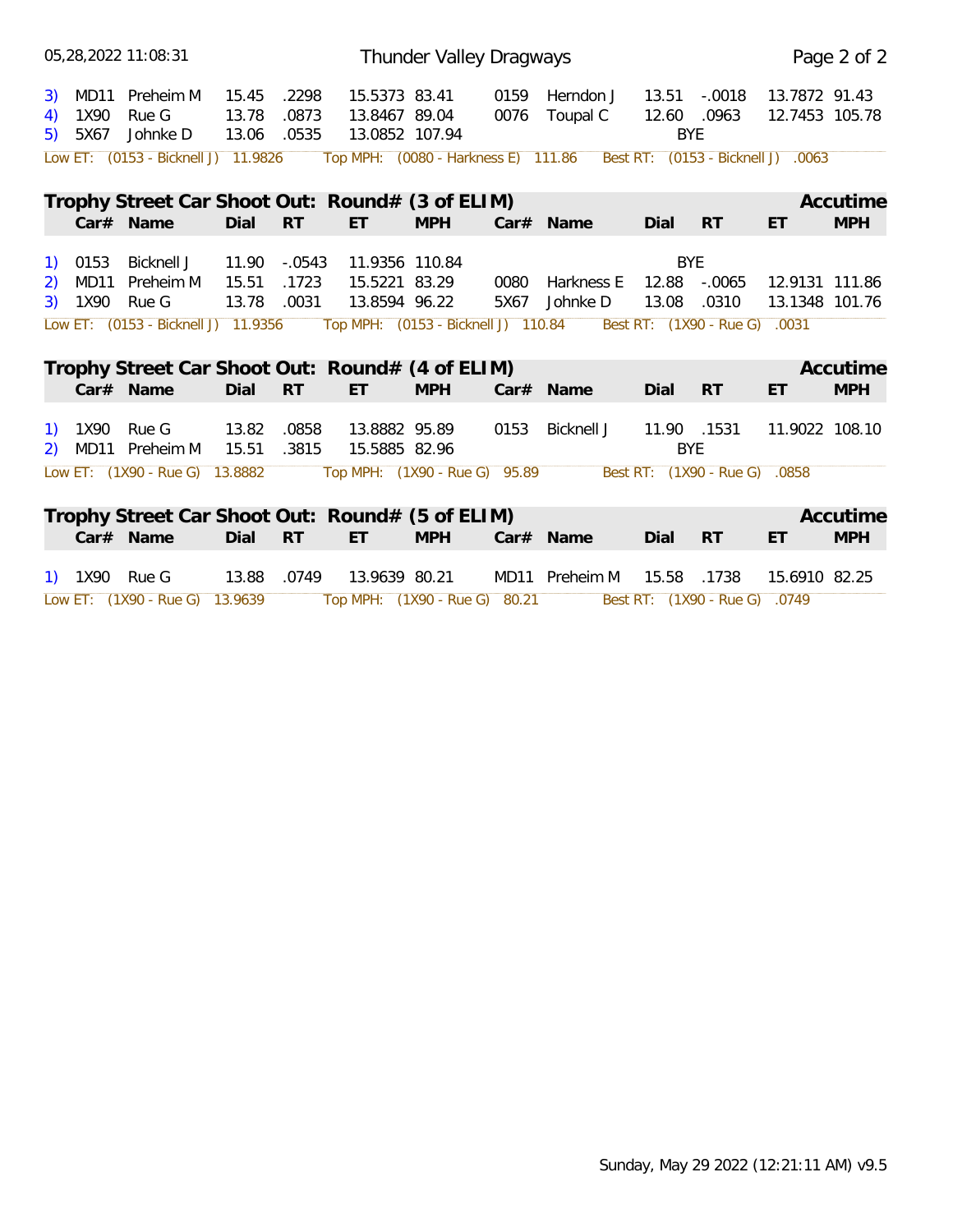# Accutime Winners Report

**No Box Shoot Out**

**Winners Losers**

|     |           | No Box Shoot Out: Round# (1 of TT) |       |           |                |            |             |                   |             |              |                | Accutime   |
|-----|-----------|------------------------------------|-------|-----------|----------------|------------|-------------|-------------------|-------------|--------------|----------------|------------|
|     |           | Car# Name                          | Dial  | <b>RT</b> | ET.            | <b>MPH</b> |             | Car# Name         | Dial        | <b>RT</b>    | ET             | <b>MPH</b> |
|     | 1) 0379   | Nachtman F 13.81                   |       | .1881     | 13.9106 98.68  |            |             |                   | BYE         |              |                |            |
|     |           |                                    |       |           | 18.3221 69.79  |            |             |                   |             |              |                |            |
| 2)  | 9433      | Fedeler L                          | 12.50 | .2118     |                |            |             |                   | <b>BYE</b>  |              |                |            |
| 3)  | 0X66      | Cobb K                             | 9.59  | .3351     | 9.7792 137.11  |            | NX10        | Nedved J          | 12.62       | .8699        | 13.2982 107.27 |            |
| 4)  | 1224      | Benson S                           | 10.85 | .0555     | 10.9072 123.09 |            | 0171        | Jensen D          | 11.80       | .0859        | 11.7953 113.55 |            |
| 5)  | 571R      | Rue D                              | 10.27 | .0695     | 10.1592 130.10 |            | 2X22        | Kumpf C           | 10.04       | $-.0057$     | 10.0112 133.37 |            |
| 6)  | 2X67      | Petersen D                         | 9.30  | .0920     | 9.2385         | 146.63     | 1037        | Jensen T          | 10.00       | .3088        | 13.0972 105.98 |            |
| 7)  | 066X      | Poppens D                          | 11.50 | LB3A      |                |            | 0100        | McFarling J       | 10.40       | LB3A         |                |            |
| 8)  | 0100      | McFarling J                        | 10.40 | .0898     | 10.0489 135.95 |            | 066X        | Poppens D         | 11.50       | .2590        | 11.9651 113.04 |            |
| 9). | 5380      | Resch J                            | 10.53 | .1248     | 10.6729 125.21 |            | 0184        | Hauser R          | 11.00       | .4398        | 11.9288 115.92 |            |
|     | 10) 5429  | Ryan R                             | 10.73 | .0311     | 10.8914 123.73 |            | 0376        | Filter R          | 11.70       | .1319        | 11.8174 113.52 |            |
|     | 11) 0028  | Mogck R                            | 10.75 | .3430     | 11.1401 126.51 |            | 0501        | Verba M           | 13.83       | $-.0022$     | 13.7782 99.56  |            |
|     | 12) 0043  | Nusz T                             | 11.90 | .0665     | 11.9812 112.47 |            | 3082        | Hanson M          | 10.00       | $-.0918$     | 10.3403 127.44 |            |
|     | 13) 0113  | Hopf R                             | 11.43 | .0848     | 11.5800 116.19 |            | 8X98        | Sila M            | 13.45       | .1364        | 13.5486 99.16  |            |
|     | 14) 5115  | Plachy M                           | 10.38 | .0778     | 10.3546 129.50 |            | <b>PX82</b> | Lamprecht J       | 10.80       | .0762        | 11.1982 122.35 |            |
|     | 15) 5047  | Larson A                           | 13.20 | .0797     | 13.2324 98.66  |            | ZX71        | Kornmann Z 10.38  |             | LB3A         | 11.1650 126.94 |            |
|     | 16) FX161 | Delfs C                            | 12.10 | .0713     | 12.0571 111.00 |            | <b>DM15</b> | Preheim D         | 10.52       | LB3A         |                |            |
|     | 17) B583  | Landauer J                         | 10.80 | .0905     | 11.2358 103.19 |            | 1057        | Bonser T          | 11.48       | .0989        | 11.4900 115.33 |            |
|     | 18) AX01  | McCarty S                          | 9.46  | .4927     | 9.5237 141.38  |            | AX00        | McCarty J         | 11.85       | $-0.0236$    | 11.8346 111.08 |            |
|     | 19) GX65  | Smith B                            | 10.64 | .0055     | 10.7100 124.17 |            | 1359        | Butler M          | 11.32       | $-.0044$     | 11.3643 115.71 |            |
|     | 20) 4X51  | Lardy W                            | 9.90  | .1364     | 10.1065 131.43 |            | <b>BS70</b> | Schardin B        | 10.70       | $-0.1064$    | 10.6806 126.12 |            |
|     | 21) 0777  | Hancock R                          | 10.85 | .1720     | 10.9622 121.82 |            | <b>BX63</b> | Petersen H        | 11.84       | .0248        | 11.9922 111.28 |            |
|     | 22) 0169  | Underberg R 10.38                  |       | .0959     | 10.4368 130.17 |            | 1X68        | Metzger J         | 12.76       | .1173        | 29.3819 43.08  |            |
|     | 23) 0206  | Puttmann B                         | 10.20 | .4355     | 10.3082 132.78 |            | 5783        | Schuman T         | 11.85       | $-0.0352$    | 11.9469 110.46 |            |
|     | 24) 0570  | Wiese T                            | 11.64 | .0560     | 11.5904 113.09 |            | 0269        | Ward L            | 10.04       | $-.0517$     | 10.4628 112.22 |            |
|     | 25) 0036  | Benda A                            | 12.18 | .1654     | 12.2374 109.49 |            | B720        | Kohrs M           | 11.50       | $-0.0353$    | 11.4046 116.91 |            |
|     | 26) M512  | Funk B                             | 10.30 | .0639     | 10.8041 126.76 |            | 5X67        | Johnke D          | 12.98       | .1316        | 13.1714 108.15 |            |
|     | 27) 0334  | Kumpf D                            | 9.25  | .2613     | 9.1685         | 150.40     | 051D        | Nixon D           | 10.50       | $-0.1084$    | 11.0001 118.08 |            |
|     | 28) 2X20  | Cohoon K                           | 9.35  | 1.0610    | 9.6311         | 137.87     | 0157        | Anderson C        | 13.00       | .7059        | 13.4851 103.52 |            |
|     | 29) 051X  | Nixon R                            | 10.00 | .0859     | 10.0733 127.95 |            | 0047        | Kocmich J         | 11.93       | .0873        | 11.8041 114.65 |            |
|     | 30) 0181  | Nixon R                            | 10.00 | .0670     | 10.0372 123.52 |            | <b>TX30</b> | Hantke F          | 10.67       | .0583        | 10.6399 125.91 |            |
|     | 31) 4048  | Kocmich T                          | 11.98 | .3261     | 11.8715 114.27 |            | 0197        | Winholt L         | 12.00       | .9331        | 13.2072 101.90 |            |
|     |           |                                    |       | .2327     | 11.8739 111.11 |            | 0093        | Sell W            | 12.00       | $-.0035$     | 12.0018 110.32 |            |
|     | 32) 0040  | Smith B                            | 11.68 |           |                |            |             | Hooth D           |             |              |                |            |
|     | 33) 0097  | Sell T                             | 10.80 | .0032     | 11.0107 122.28 |            | 0196        |                   |             | 12.17 -.0250 | 12.1805 109.25 |            |
|     | 34) 5XLT  | Thedeus L                          | 10.29 | .0380     | 10.4065 127.12 |            | BX10        | Robinson J        | 10.75 .0412 |              | 10.7901 123.97 |            |
|     | 35) 0126  | Severson D                         | 10.97 | .3183     | 11.2734 120.42 |            | K579        | Schulz K          | 11.68 .0617 |              | 11.7741 112.73 |            |
|     | 36) TX78  | Bierle D                           | 10.94 | .0321     | 10.9776 119.46 |            |             |                   | BYE         |              |                |            |
|     | 37) 0209  | Severson A                         | 10.50 | .5048     | 11.8054 118.51 |            |             |                   | <b>BYE</b>  |              |                |            |
|     | 38) JX88  | Cranny J                           | 10.90 | .0057     | 11.0235 120.87 |            |             |                   | BYE         |              |                |            |
|     | 39) 0133  | Swenson M                          | 11.82 | .0760     | 11.8280 111.91 |            |             |                   | BYE         |              |                |            |
|     | 40) 3X51  | Clement C                          | 10.30 | $-.0297$  | 10.2912 131.96 |            |             |                   | <b>BYE</b>  |              |                |            |
|     | 41) SX03  | Schoenwald S10.30                  |       | .0710     | 10.1360 132.24 |            |             |                   | <b>BYE</b>  |              |                |            |
|     | 42) 0X31  | Heckanliable 9.16                  |       | .0201     | 9.3081 146.77  |            | 5X5N        | Nickerson B       | 10.34 .0454 |              | 10.2203 130.55 |            |
|     | 43) TX16  | Bierle C                           | 9.28  | .0460     | 9.5596 140.36  |            | 0025        | Helmer R          | 12.10       | .0718        | 12.1806 110.43 |            |
|     | 44) 0173  | Rozeboom S 12.05                   |       | .1244     | 13.0472 115.53 |            | 351C        | Dragstra J        | 11.08       | .4299        | 28.3119 34.05  |            |
|     | 45) TX7Y  | Guthmiller J 10.83                 |       | .0813     | 10.8142 124.21 |            | 0023        | Groom D           | 13.00       | .1511        | 12.8750 104.31 |            |
|     | 46) FX86  | Fedeler J                          | 10.32 | .0775     | 10.5127 129.95 |            | AX53        | Lamprecht B 11.02 |             | .0358        | 10.9543 121.42 |            |
|     |           |                                    |       |           |                |            |             |                   |             |              |                |            |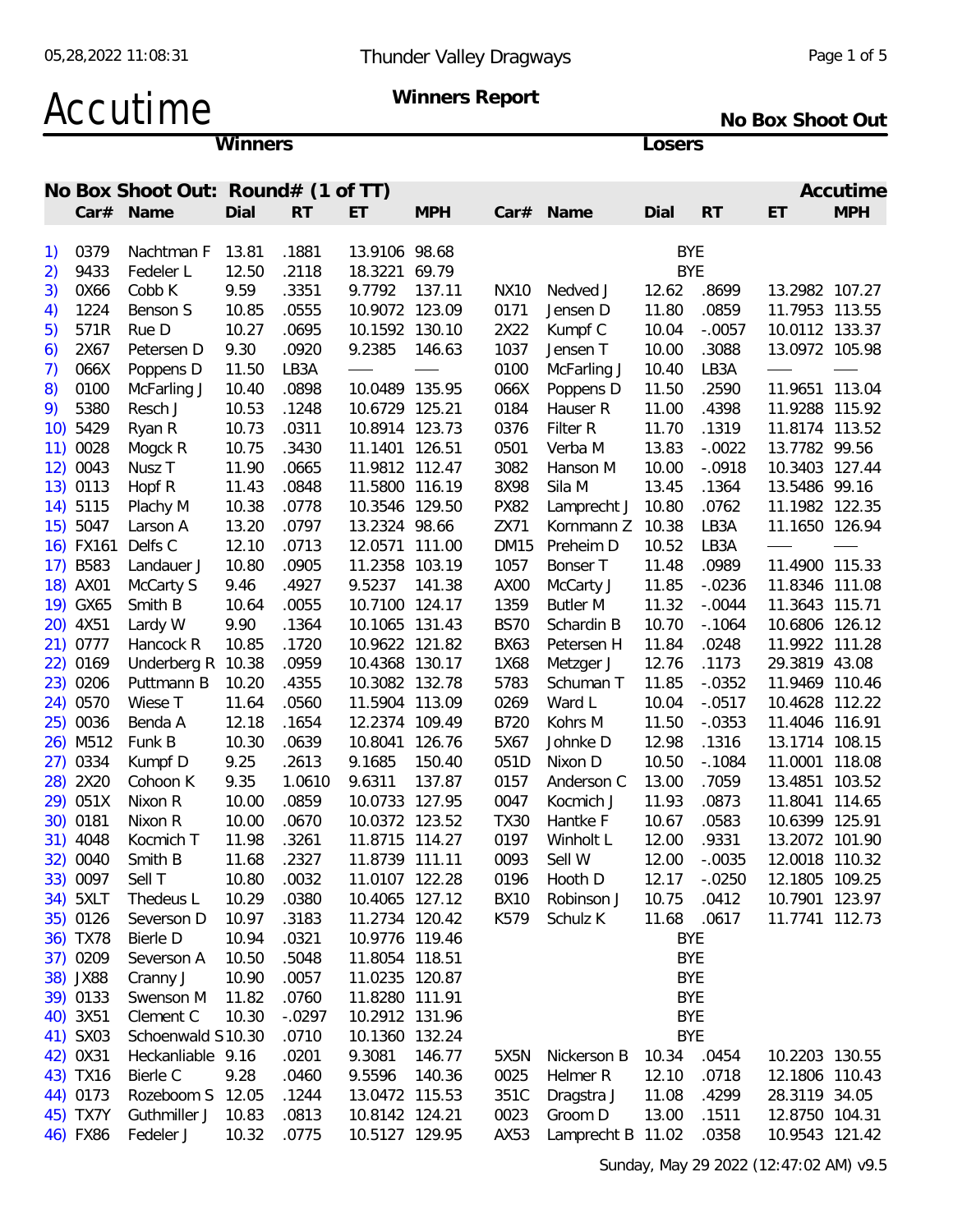|                      | 05,28,2022 11:08:31                |                |                |                                  |            | Thunder Valley Dragways |                       |                |                                |                                    | Page 2 of 5     |
|----------------------|------------------------------------|----------------|----------------|----------------------------------|------------|-------------------------|-----------------------|----------------|--------------------------------|------------------------------------|-----------------|
| 47) 0298<br>48) 4X81 | Olson N<br>Sullivan D              | 10.40<br>10.40 | .0532<br>.0272 | 10.5538 132.24<br>10.5335 125.70 |            | 1X88                    | 7X91 Culp C<br>Gloe J | 14.50<br>10.70 | .0963<br>.4123                 | 16.2661 90.53<br>10.7875 122.95    |                 |
|                      | Low ET: (0334 - Kumpf D) 9.1685    |                |                | Top MPH: (0334 - Kumpf D) 150.4  |            |                         |                       |                | Best RT: (0097 - Sell T) .0032 |                                    |                 |
|                      | No Box Shoot Out: Round# (2 of TT) |                |                |                                  |            |                         |                       |                |                                |                                    | Accutime        |
|                      | Car# Name                          | Dial           | <b>RT</b>      | ET                               | <b>MPH</b> |                         | Car# Name             | Dial           | <b>RT</b>                      | ET                                 | <b>MPH</b>      |
| 1) GX65              | Smith B                            | 10.69          | .0318          | 10.7309 123.52                   |            | <b>BS70</b>             | Schardin B            | 10.59          | .1174                          | 13.2839 88.44                      |                 |
| 0169                 | Underberg R 10.35                  |                | .1599          | 10.4200 129.80                   |            | B720                    | Kohrs M               | 11.50          | LB3A                           |                                    |                 |
| 2)<br>1037<br>3)     | Jensen T                           | 13.00          | .2548          | 13.3449 103.59                   |            | 0777                    | Hancock R             | 10.90          | $-.0087$                       | 11.0305 120.68                     |                 |
| 0212                 | Jensen T                           | 10.98          | .1521          | 11.6799 114.47                   |            | <b>BX63</b>             | Petersen H            | 11.90          | .0341                          | 12.0347 110.54                     |                 |
| 4)<br>0023           |                                    | 12.85          | .1733          | 12.9083 103.02                   |            | 0379                    | Nachtman F            | 13.91          |                                | 14.0261 96.71                      |                 |
| 5)                   | Groom D                            |                |                |                                  |            |                         |                       |                | .1523                          |                                    |                 |
| 0X31<br>6)           | Heckanliable 9.16                  |                | .0238          | 9.2891 146.44                    |            | JX88                    | Cranny J              | 10.97          | .0170                          | 11.0810 120.32                     |                 |
| <b>PX82</b><br>7)    | Lamprecht J 11.00                  |                | .0615          | 10.9279 123.97                   |            | 0376                    | Filter R              | 11.76          | .1487                          | 12.1317 110.51                     |                 |
| 5429<br>8)           | Ryan R                             | 10.84          | .0266          | 20.1628 38.03                    |            | 0570                    | Wiese T               | 11.56          | $-.0148$                       | 11.6043 112.90                     |                 |
| 5X5N<br>9)           | Nickerson B                        | 10.20          | .0457          | 10.2120 129.95                   |            | M512                    | Funk B                | 10.40          | .1136                          | 10.5548 126.12                     |                 |
| 10) 2X20             | Cohoon K                           | 9.45           | .4205          | 9.4174                           | 134.57     | 0047                    | Kocmich J             | 11.77          | .0679                          | 11.8017 114.13                     |                 |
| $11)$ 0157           | Anderson C                         | 13.00          | .3412          | 13.2259 103.40                   |            | 0196                    | Hooth D               | 12.14          | $-.0836$                       | 12.1319 108.25                     |                 |
| 12) NX10             | Nedved J                           | 12.62          | .3568          | 12.8059 104.17                   |            | 0X66                    | Cobb K                | 9.75           | $-0.0232$                      | 9.7822                             | 136.32          |
| 13) 5115             | Plachy M                           | 10.35          | .0961          | 10.3714 128.94                   |            | <b>DM15</b>             | Preheim D             | 10.52          | $-.0532$                       | 10.3725 128.24                     |                 |
| 14) 1X68             | Metzger J                          | 12.85          | .0063          | 12.8604 103.64                   |            | 5380                    | Resch J               | 10.58          | $-0619$                        | 11.1560 120.71                     |                 |
| 15) 0334             | Kumpf D                            | 9.10           | .2598          | 9.2726                           | 148.37     | 1359                    | <b>Butler M</b>       | 11.32          | .0109                          | 11.4312 115.03                     |                 |
| 16) 3082             | Hanson M                           | 10.35          | .0140          | 10.4533 125.14                   |            | 0043                    | Nusz T                | 11.96          | .0844                          | 12.0216 111.63                     |                 |
| 17) TX16             | Bierle C                           | 9.46           | .0506          | 9.5526                           | 140.41     | 5047                    | Larson A              | 13.20          | .0884                          | 13.2596 96.84                      |                 |
| 18) 0025             | Helmer R                           | 12.15          | .0819          | 12.2123 109.78                   |            | 9433                    | Fedeler L             | 16.50          | 1.1882                         | 18.6875 76.17                      |                 |
| 19) 051X             | Nixon R                            | 10.05          | .1478          | 10.0787 127.62                   |            | 0036                    | Benda A               | 12.18          | .2256                          | 12.2662 108.85                     |                 |
| 20) 0181             | Nixon R                            | 10.05          | .1098          | 10.1863 117.55                   |            | 051D                    | Nixon D               | 10.80          | .2180                          | 10.6662 118.73                     |                 |
| 21) 0097             | Sell T                             | 10.80          | .0477          | 10.8544 121.42                   |            | 5X67                    | Johnke D              | 13.10          | $-0.1579$                      | 13.0882 108.04                     |                 |
| 22) 4048             | Kocmich T                          | 11.87          | .0935          | 11.7893 114.45                   |            | AX25                    | Kohrs E               | 10.19          | $-.0391$                       | 10.4394 129.57                     |                 |
| 23) 0040             | Smith B                            | 11.82          | .1337          | 11.8848 111.14                   |            | 0501                    | Verba M               | 13.71          | $-0.1028$                      | 13.7247 99.03                      |                 |
| 24) 0093             | Sell W                             | 11.98          | .1158          | 12.0545 110.11                   |            | 5783                    | Schuman T             | 11.90          | .3472                          | 11.9210 108.96                     |                 |
| 25) AX53             | Lamprecht B 11.02                  |                | .0745          | 11.1564 119.14                   |            | 0171                    | Jensen D              | 11.77          | .0125                          | 11.7596 113.67                     |                 |
| 26) P413             | Passow J                           | 10.85          | .0323          | 10.9336 124.04                   |            | 1224                    | Benson S              | 10.88          | .1046                          | 10.9287 122.32                     |                 |
| 27) 3X51             | Clement C                          | 10.25          | .0501          | 10.2565 131.62                   |            | ZX71                    | Kornmann Z 10.38      |                | .0403                          | 10.4785 127.26                     |                 |
| 28) 571R             | Rue D                              | 10.14          | .0306          | 10.2381 128.76                   |            | 0209                    | Severson A            | 11.00          | .3033                          | 11.7303 119.14                     |                 |
| 29) 1057             | Bonser T                           | 11.45          | .0184          | 11.6623 113.55                   |            | 0126                    | Severson D            | 11.25          | LB3A                           | $\qquad \qquad$                    |                 |
| 30) 0184             | Hauser R                           | 11.75          | .3289          | 11.4808 121.07                   |            | 0133                    | Swenson M             | 11.82          | .1356                          | 11.9630 111.19                     |                 |
| 31) K579             | Schulz K                           | 11.74          | .0515          | 11.7485 112.64                   |            | 1X88                    | Gloe J                | 10.74          | $-.0374$                       | 10.7446 123.02                     |                 |
| 32) TX78             | Bierle D                           | 10.95          | .0386          | 10.9748 119.33                   |            | 0113                    | Hopf R                | 11.53          | .0248                          | $\qquad \qquad$                    | $\qquad \qquad$ |
| 33) 2X22             | Kumpf C                            | 9.99           | .0321          | 10.0194 132.55                   |            | <b>BX10</b>             | Robinson J            | 10.75          | $-0.1995$                      | 10.7576 123.59                     |                 |
| 34) 5XLT             | Thedeus L                          | 10.29          | .1580          | 11.0979 120.13                   |            | 0028                    | Mogck R               | 10.75          | .3079                          | 11.2235 125.45                     |                 |
| 35) 2X67             | Petersen D                         | 9.19           | .0545          |                                  |            | <b>TX30</b>             |                       | 10.59          |                                |                                    |                 |
|                      |                                    |                |                | 9.2687 142.23                    |            |                         | Hantke F              |                | .0087<br>$-.0089$              | 10.6435 125.49<br>10.1224 131.73   |                 |
| 36) B583             | Landauer J                         | 10.95          | .1147          | 11.1336 123.56                   |            | SX <sub>03</sub>        | Schoenwald S10.09     |                |                                |                                    |                 |
| 37) 0173             | Rozeboom S 12.05                   |                | .0846          | 12.0047 115.18                   |            | 351C                    | Dragstra J            | 11.08          | .1144                          | 19.2933 44.39                      |                 |
| 38) 4X51             | Lardy W                            | 10.00          | .0204          | 10.0494 131.39                   |            | 8X98                    | Sila M                | 13.43          | $-.0519$                       | 13.5009 98.79                      |                 |
| 39) FX161            | Delfs C                            | 12.00          | .0951          | 12.0348 110.24                   |            | 0197                    | Winholt L             | 12.00          | .2045                          | 16.1841 50.27                      |                 |
| 40) 0298             | Olson N                            | 10.40          | .1670          | 10.2935 132.82                   |            | FX86                    | Fedeler J             | 10.37          | $-.0822$                       | 10.3707 129.72                     |                 |
| 41) AX01             | McCarty S                          | 9.49           | .0713          | 9.5188                           | 140.67     | TX7Y                    | Guthmiller J          | 10.78          | $-.0419$                       | 10.7889 124.83                     |                 |
| 42) 4X81             | Sullivan D                         | 10.48          | .0058          | 10.5396 125.35                   |            | AX00                    | McCarty J             | 11.90          | .0054                          | 11.9266 110.16                     |                 |
| 43) 0100             | McFarling J                        | 10.40          | .0521          | 10.1438 134.25                   |            | 7X91                    | Culp C                | 16.00          | .1307                          | 14.6909 95.12                      |                 |
| 44) 0206             | Puttmann B                         | 10.20          | .1986          | 10.1071 134.45                   |            | 066X                    | Poppens D             | 11.50          | .2004                          | 10.7894 108.59                     |                 |
|                      | Low ET: (2X67 - Petersen D) 9.2687 |                |                | Top MPH: (0334 - Kumpf D) 148.37 |            |                         |                       |                |                                | Best RT: (4X81 - Sullivan D) .0058 |                 |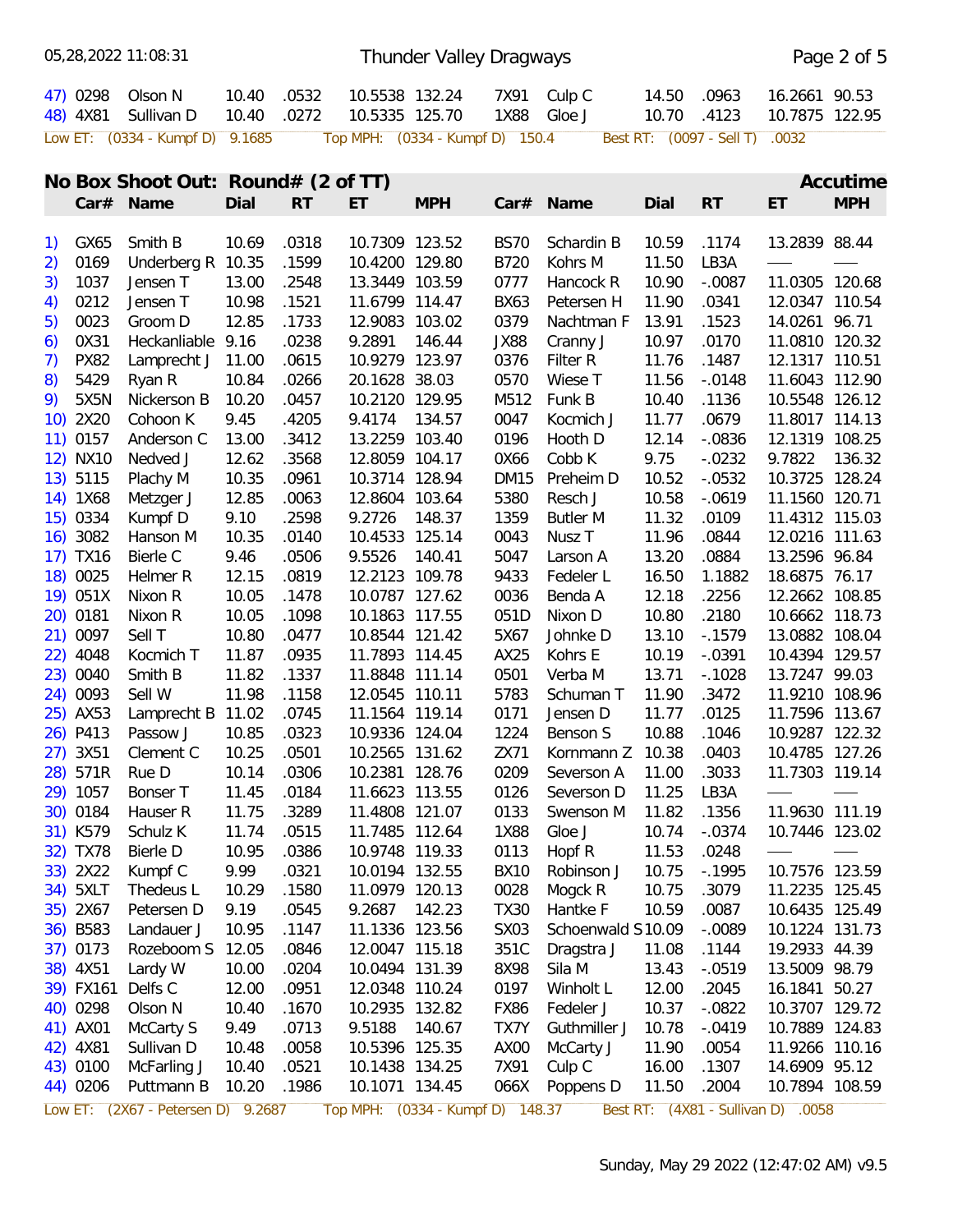|    |             | No Box Shoot Out: Round# (1 of ELIM) |         |           |                |            |             |                   |       |           |                | Accutime   |
|----|-------------|--------------------------------------|---------|-----------|----------------|------------|-------------|-------------------|-------|-----------|----------------|------------|
|    |             | Car# Name                            | Dial RT |           | ET.            | <b>MPH</b> |             | Car# Name         | Dial  | <b>RT</b> | ET             | <b>MPH</b> |
|    |             |                                      |         |           |                |            |             |                   |       |           |                |            |
|    | 1) 0196     | Hooth D                              | 12.07   | .1004     | 12.1906 106.89 |            | 0777        | Hancock R         | 10.90 | .3364     | 10.9698 121.00 |            |
| 2) | 0379        | Nachtman F                           | 13.50   | .2210     | 14.8309 92.54  |            | 0501        | Verba M           | 13.69 | $-.0318$  | 13.7180 99.05  |            |
| 3) | 051X        | Nixon D                              | 10.05   | .0034     | 10.1109 121.33 |            | 1X88        | Gloe J            | 10.74 | .0740     | 10.8177 122.02 |            |
| 4) | <b>BX63</b> | Petersen H                           | 11.95   | .0480     | 12.1224 99.23  |            | 0157        | Anderson C        | 13.00 | .4904     | 13.0869 101.99 |            |
| 5) | 0197        | Winholt L                            | 12.15   | .1737     | 12.3858 105.81 |            | 0133        | Swenson M         | 11.82 | $-.2040$  | 12.0416 105.71 |            |
| 6) | K579        | Schulz K                             | 11.73   | .0372     | 11.8614 112.05 |            | B720        | Kohrs M           | 11.35 | $-.0444$  | 11.4970 106.13 |            |
| 7) | 571R        | Rue D                                | 10.24   | .0119     | 10.5831 102.62 |            | 0212        | Jensen T          | 11.11 | .2091     | 11.5718 114.94 |            |
| 8) | 2X20        | Cohoon K                             | 9.30    | .0730     | 9.2824         | 143.77     | 5X67        | Johnke D          | 13.10 | $-0580$   | 13.1241 108.80 |            |
|    | 9) AX25     | Kohrs E                              | 10.35   | .0747     | 10.3708 129.98 |            | 0023        | Groom D           | 12.85 | .1211     | 12.8702 103.02 |            |
|    | 10) 0036    | Benda A                              | 12.25   | .1305     | 12.3931 98.25  |            | 0181        | Nixon R           | 10.12 | .1103     | 10.7690 111.69 |            |
|    | 11) 5X5N    | Nickerson B                          | 10.19   | .0076     | 10.2571 126.98 |            | 0169        | Underberg R 10.38 |       | .1337     | 10.4505 129.72 |            |
|    | 12) 0171    | Jensen D                             | 11.78   | .0597     | 11.7853 107.71 |            | 2X67        | Petersen D        | 9.22  | .0838     | 9.3074 145.35  |            |
|    | 13) PX82    | Lamprecht J 10.92                    |         | .1007     | 10.9326 123.02 |            | 0570        | Wiese T           | 11.58 | .1178     | 11.6226 112.22 |            |
|    | 14) GX65    | Smith B                              | 10.71   | .0439     | 10.7888 122.98 |            | 051D        | Nixon D           | 10.60 | $-.0270$  | 11.0519 116.34 |            |
|    | 15) 5XLT    | Thedeus L                            | 10.42   | .1005     | 10.7209 113.52 |            | 0376        | Filter R          | 11.76 | .1109     | 12.1415 108.07 |            |
|    | 16) 5783    | Schuman T                            | 11.88   | .1652     | 11.9367 109.92 |            | <b>B583</b> | Landauer J        | 11.09 | .1474     | 11.0747 122.25 |            |
|    | 17) 0X31    | Heckanliable 9.26                    |         | .0718     | 9.2650         | 146.53     | 8X98        | Sila M            | 13.48 | $-0.0225$ | 13.4487 98.97  |            |
|    | 18) 1224    | Benson S                             | 10.90   | .0966     | 11.0059 122.15 |            | 0047        | Kocmich J         | 11.79 | .1276     | 11.7452 114.50 |            |
|    | 19) AX53    | Lamprecht B 11.15                    |         | .0037     | 11.1848 118.67 |            | 4X51        | Lardy W           | 10.05 | .0237     | 10.0718 127.59 |            |
|    | 20) 0093    | Sell W                               | 11.98   | .0016     | 12.1186 109.20 |            | <b>NX10</b> | Nedved J          | 12.75 | $-0.1749$ | 14.1725 100.36 |            |
|    | 21) 4048    | Kocmich T                            | 11.80   | .1594     | 11.8973 111.41 |            | 1057        | Bonser T          | 11.55 | .2682     | 11.6907 109.38 |            |
|    | 22) 5115    | Plachy M                             | 10.39   | .0610     | 10.4300 118.27 |            | 0097        | Sell T            | 10.80 | .1225     | 10.8297 121.36 |            |
|    | 23) 3X51    | Clement C                            | 10.24   | .0126     | 10.2634 127.91 |            | 0025        | Helmer R          | 12.18 | .0657     | 12.2128 109.65 |            |
|    | 24) 0028    | Mogck R                              | 10.75   | .1372     | 11.2930 124.55 |            | 0040        | Smith B           | 11.84 | .4092     | 12.2603 107.37 |            |
|    | 25) BX10    | Robinson J                           | 10.75   | .0916     | 14.5864 54.88  |            | <b>BS70</b> | Schardin B        | 10.68 | $-.0102$  | 10.5999 125.35 |            |
|    | 26) 0X66    | Cobb K                               | 9.78    | .3063     | 9.9123         | 136.65     | 0173        | Rozeboom S        | 12.00 | $-.0548$  | 12.9335 115.36 |            |
|    | 27) 4X81    | Sullivan D                           | 10.52   | .0264     | 10.5237 125.56 |            | 1037        | Jensen T          | 13.00 | $-0.1074$ | 13.5914 101.95 |            |
|    | 28) 0334    | Kumpf D                              | 9.25    | .0069     | 9.2957         | 126.12     | <b>DM15</b> | Preheim D         | 10.40 | .1547     | 10.5012 112.73 |            |
|    | 29) 5047    | Larson A                             | 13.28   | .0074     | 13.2426 95.24  |            | 7X91        | Culp C            | 14.60 | $-.0004$  | 14.3188 96.28  |            |
|    | 30) TX30    | Hantke F                             | 10.65   | .1416     | 10.6325 125.45 |            | <b>TX78</b> | Bierle D          | 10.96 | $-0.0155$ | 10.9697 119.21 |            |
|    | 31) 0043    | Nusz T                               | 11.98   | .1559     | 12.1027 108.02 |            | 0100        | McFarling J       | 10.10 | .1219     | 10.0293 132.74 |            |
|    | 32) SX03    | Schoenwald S10.11                    |         | .0761     | 10.1846 121.03 |            | P413        | Passow J          | 10.89 | .1336     | 10.9352 123.76 |            |
|    | 33) TX7Y    | Guthmiller J                         | 10.77   | .0260     | 10.8167 124.24 |            | <b>JX88</b> | Cranny J          | 11.07 | .0718     | 11.0358 120.64 |            |
|    | 34) 5380    | Resch J                              | 10.60   | .0228     | 10.6850 113.24 |            | 1X68        | Metzger J         | 12.88 | .0584     | 12.9484 102.65 |            |
|    | 35) 3082    | Hanson M                             | 10.38   | .0418     | 10.3976 125.63 |            | 2X22        | Kumpf C           | 10.01 | $-.0377$  | 10.0281 132.51 |            |
|    | 36) FX86    | Fedeler J                            | 10.37   | .2158     | 10.5446 114.18 |            | 0184        | Hauser R          | 11.40 | .2713     | 11.8132 119.68 |            |
|    | 37) AX01    | McCarty S                            | 9.51    | .0069     | 9.5609         | 132.04     | FX161       | Delfs C           | 12.03 | .0875     | 12.0168 110.40 |            |
|    | 38) TX16    | Bierle C                             | 9.54    | .0456     | 9.7150         | 124.62     | M512        | Funk B            | 10.48 | .1390     | 10.5922 125.98 |            |
|    | 39) 0298    | Olson N                              | 10.40   | .1656     | 10.5635 114.68 |            | 066X        | Poppens D         | 10.70 | .2600     | 10.9129 115.44 |            |
|    | 40) 0126    | Severson D                           | 11.25   | $-0.1075$ | 11.2436 120.94 |            | 1359        | <b>Butler M</b>   | 11.42 | $-.0147$  | 11.4465 114.56 |            |
|    | 41) 0209    | Severson A                           | 11.69   | .6443     | 11.8745 118.51 |            | 0206        | Puttmann B        | 10.10 | $-1384$   | 10.1607 134.65 |            |
|    | 42) AX00    | McCarty J                            | 11.90   | .1119     | 11.9825 102.60 |            | 9433        | Fedeler L         | 12.30 | .6038     | 18.9686 74.27  |            |

Low ET: (0X31 - Heckanliable C) 9.265 Top MPH: (0X31 - Heckanliable C) 146.53 Best RT: (0093 - Sell W) .0016

|  | No Box Shoot Out: Round# (2 of ELIM)                                                |            |            |                                              |         |    | Accutime   |
|--|-------------------------------------------------------------------------------------|------------|------------|----------------------------------------------|---------|----|------------|
|  | Car# Name                                                                           | Dial RT ET | <b>MPH</b> | Car# Name                                    | Dial RT | ET | <b>MPH</b> |
|  |                                                                                     |            |            |                                              |         |    |            |
|  | 1) TX16 Bierle C 9.55 .0597 9.7269 116.82 4048 Kocmich T 11.80 .3087 11.7864 114.42 |            |            |                                              |         |    |            |
|  | 2) 0379 Nachtman F 13.91 .0701 14.0327 96.26                                        |            |            | PX82 Lamprecht J 10.92 -.0473 10.8596 124.41 |         |    |            |
|  | 3) 051X Nixon R 10.02 .1244 10.0465 127.88                                          |            |            |                                              |         |    |            |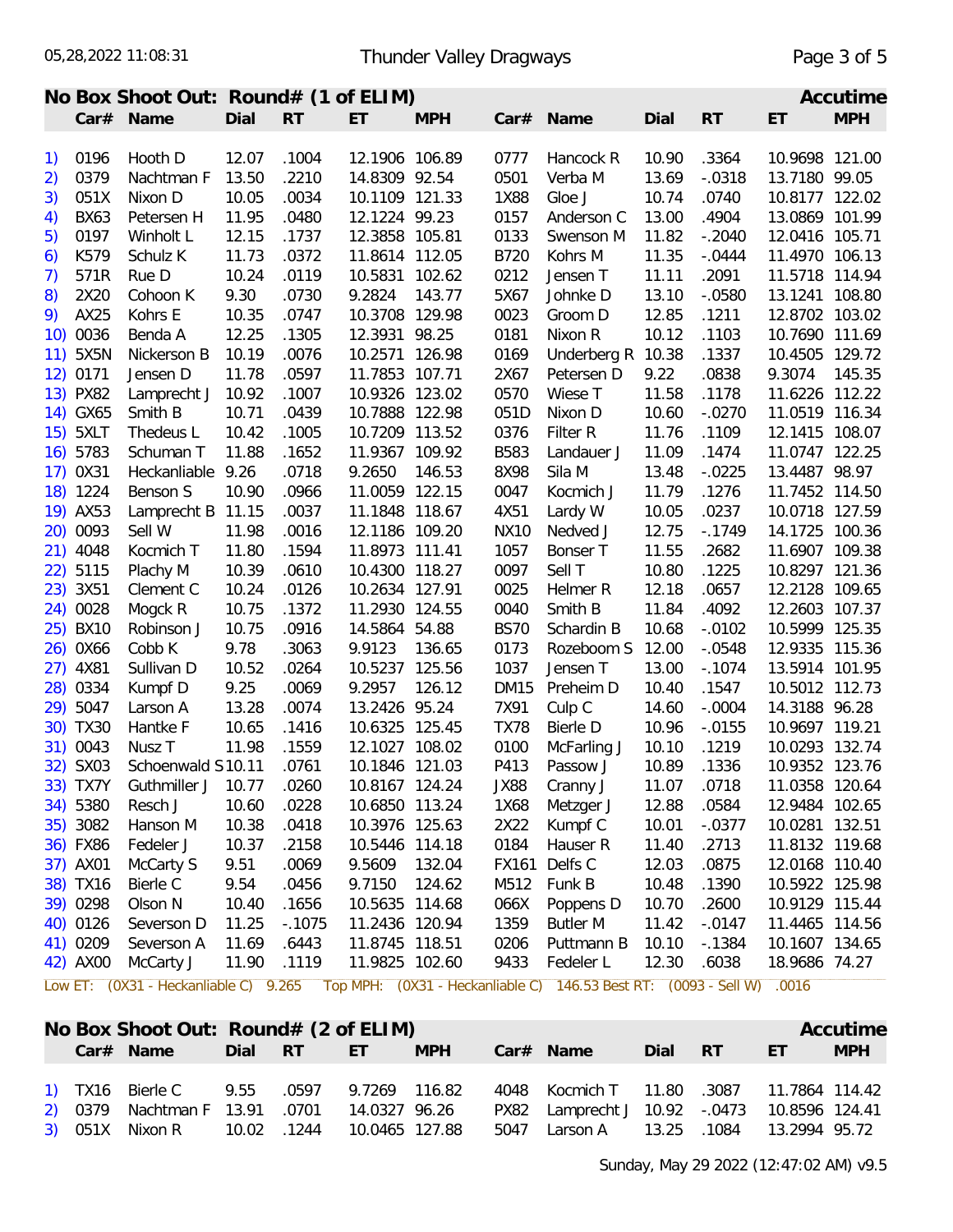05,28,2022 11:08:31 4) 5X5N Nickerson B 10.19 .0362 10.2405 120.22 0036 Benda A 12.27 .3636 12.2948 108.77 5) BX63 Petersen H 11.95 .0805 11.9796 108.23 AX25 Kohrs E 10.35 .0994 10.3419 130.02 6) 3082 Hanson M 10.38 .0409 10.5654 125.31 0126 Severson D 11.23 -.0412 11.3100 120.71 7) 0209 Severson A 11.71 .0730 11.9153 118.80 0093 Sell W 12.12 .0381 12.0980 98.64 8) 0171 Jensen D 11.73 .0665 11.7543 112.02 K579 Schulz K 11.74 .0438 11.8192 112.22 9) 0196 Hooth D 12.07 .1011 12.1916 107.78 2X20 Cohoon K 9.22 .1616 9.4147 135.22 10) 3X51 Clement C 10.22 .0114 10.3062 131.31 571R Rue D 10.24 .0777 10.2340 128.13 11) 4X81 Sullivan D 10.51 .0384 10.5669 114.42 0197 Winholt L 12.34 .1390 12.4498 106.56 12) GX65 Smith B 10.76 .0098 10.7745 122.92 5XLT Thedeus L 10.40 .0586 10.3518 128.35 13) BX10 Robinson J 10.75 .1395 10.7323 123.93 0X66 Cobb K 9.78 LB3A — —<br>14) 0X31 Heckanliable 9.25 .0548 9.2548 146.68 5380 Resch J 10.63 -.0701 10.6363 124.52 15) AX53 Lamprecht B 11.17 .0055 11.1944 115.86 1224 Benson S 10.95 .1772 10.9071 122.42 16) 5783 Schuman T 11.90 .3316 11.9376 108.64 0043 Nusz T 12.02 -.0377 11.9778 111.77 17) 0298 Olson N 10.40 .1877 10.4712 128.61 AX01 McCarty S 9.51 -.0343 9.4875 140.98 18) AX00 McCarty J 11.90 .0824 11.9153 109.84 0334 Kumpf D 9.13 .0218 9.1202 146.68 19) TX7Y Guthmiller J 10.80 .0894 10.8640 123.36 SX03 Schoenwald S10.11 -.0411 10.0606 131.93 20) 5115 Plachy M 10.39 .0110 10.4227 117.99 0028 Mogck R 10.75 .0816 10.7510 125.07 Low ET: (0X31 - Heckanliable C) 9.2548 Top MPH: (0X31 - Heckanliable C) 146.68 Best RT: (AX53 - Lamprecht B) .0055 **No Box Shoot Out: Round# (3 of FLIM) Accurate a later and accutime Accutime** Thunder Valley Dragways Thunder Valley Dragways

|         | TVO DOA SHOOT OUT. TYOUTUM TO OF LEFTING |       |           |                |            |      |                            |       |           |                | nuuunu     |
|---------|------------------------------------------|-------|-----------|----------------|------------|------|----------------------------|-------|-----------|----------------|------------|
|         | Car# Name                                | Dial  | <b>RT</b> | ET             | <b>MPH</b> |      | $Car#$ Name                | Dial  | <b>RT</b> | ET             | <b>MPH</b> |
|         |                                          |       |           |                |            |      |                            |       |           |                |            |
| 1) 0196 | Hooth D                                  | 12.16 | .0199     | 12.2039 107.81 |            | 051X | Nixon R                    | 10.02 | .0029     | 10.1014 126.98 |            |
|         | 2) GX65 Smith B                          | 10.76 | .0078     | 10.7823 116.79 |            | 0171 | Jensen D                   | 11.73 | .1477     | 11.7221 113.87 |            |
|         | 3) BX63 Petersen H                       | 11.95 | .0135     | 11.9675 107.81 |            | 3082 | Hanson M                   | 10.52 | .1398     | 10.5381 125.14 |            |
|         | 4) 5783 Schuman T                        | 11.90 | .0575     | 11.8747 109.20 |            | FX86 | Fedeler J                  | 10.37 | .1244     | 10.3393 129.65 |            |
|         | 5) TX16 Bierle C                         | 9.54  | .0334     | 9.5450 131.12  |            | 0209 | Severson A 11.71           |       | .3249     | 11.0927 126.37 |            |
|         | 6) BX10 Robinson J                       | 10.73 | .0287     | 10.7348 123.52 |            | AX53 | Lamprecht B $11.17 - 0133$ |       |           | 11.1260 119.08 |            |
|         | 7) AX00 McCarty J                        | 11.92 | .0710     | 11.9281 110.00 |            | TX7Y | Guthmiller J 10.84         |       | .0296     | 10.8954 123.42 |            |
|         | 8) 5X5N Nickerson B 10.18                |       | .0969     | 10.1980 124.79 |            | 5115 | Plachy M                   | 10.36 | .1247     | 10.4094 125.21 |            |
|         | 9) 4X81 Sullivan D                       | 10.49 | .0593     | 10.6314 106.76 |            | 0379 | Nachtman F 13.98           |       | .0955     | 14.3620 94.30  |            |
|         | 10) 0X31 Heckanliable 9.25               |       | .0615     | 9.4424 120.58  |            | 0298 | Olson N                    | 10.40 | .1236     | 10.8773 131.96 |            |
|         | 11) 3X51 Clement C 10.22                 |       | .0489     | 10.2784 131.27 |            |      |                            | BYE   |           |                |            |
|         |                                          |       |           |                |            |      |                            |       |           |                |            |

Low ET: (0X31 - Heckanliable C) 9.4424 Top MPH: (3X51 - Clement C) 131.27 Best RT: (GX65 - Smith B) .0078

|  |                                                                    | No Box Shoot Out: Round# (4 of ELIM)<br>Accutime |             |                |                |      |                                             |             |           |                                    |            |  |
|--|--------------------------------------------------------------------|--------------------------------------------------|-------------|----------------|----------------|------|---------------------------------------------|-------------|-----------|------------------------------------|------------|--|
|  | Car# Name                                                          | Dial                                             | -RT         | ET             | <b>MPH</b>     |      | $Car#$ Name                                 | Dial        | <b>RT</b> | ET                                 | <b>MPH</b> |  |
|  | 1) 5783 Schuman T 11.84 .0415                                      |                                                  |             | 11.9105 108.91 |                |      | AX00 McCarty J                              | 11.92 .0534 |           | 11.9943 107.14                     |            |  |
|  | 2) TX16 Bierle C                                                   | 9.52                                             | .0395       | 9.5973 129.68  |                |      | GX65 Smith B                                | 10.75 .0439 |           | 10.8520 120.03                     |            |  |
|  | 3) BX63 Petersen H 11.94 .0189                                     |                                                  |             | 11.9814 102.76 |                |      | 5X5N Nickerson B 10.18 .1194                |             |           | 10.1215 130.47                     |            |  |
|  | 4) 3X51 Clement C                                                  |                                                  | 10.24 .0960 | 10.2702 131.50 |                | 4X81 | Sullivan D                                  | 10.49       | -.0043    | 11.2319 88.88                      |            |  |
|  | 5) 0196 Hooth D                                                    | 12.17 .1054                                      |             |                | 12.2335 107.45 |      | 0X31 Heckanliable 9.24 -.0012 9.1956 147.11 |             |           |                                    |            |  |
|  | 6) BX10 Robinson J                                                 |                                                  | 10.73 .0273 | 10.7213 123.83 |                |      |                                             | <b>BYE</b>  |           |                                    |            |  |
|  | Low ET: (TX16 - Bierle C) 9.5973 Top MPH: (3X51 - Clement C) 131.5 |                                                  |             |                |                |      |                                             |             |           | Best RT: (BX63 - Petersen H) .0189 |            |  |

|  | No Box Shoot Out: Round# (5 of ELIM)                            |            |            |                                            |            |             |                | Accutime   |
|--|-----------------------------------------------------------------|------------|------------|--------------------------------------------|------------|-------------|----------------|------------|
|  | Car# Name                                                       | Dial RT ET | <b>MPH</b> | Car# Name                                  | Dial RT    |             | ET             | <b>MPH</b> |
|  |                                                                 |            |            |                                            |            |             |                |            |
|  | 1) BX63 Petersen H  11.94 .0188  11.9231  111.17  0196  Hooth D |            |            |                                            |            | 12.21 .0120 | 12.1845 107.66 |            |
|  | 2) 3X51 Clement C 10.25 .0193 10.2388 127.80                    |            |            | BX10 Robinson J 10.72 .0701 10.7017 123.90 |            |             |                |            |
|  | 3) 5783 Schuman T 11.87 .0814 11.8755 108.56 TX16 Bierle C      |            |            |                                            | 9.51 .0851 |             | 9.5023 139.45  |            |
|  |                                                                 |            |            |                                            |            |             |                |            |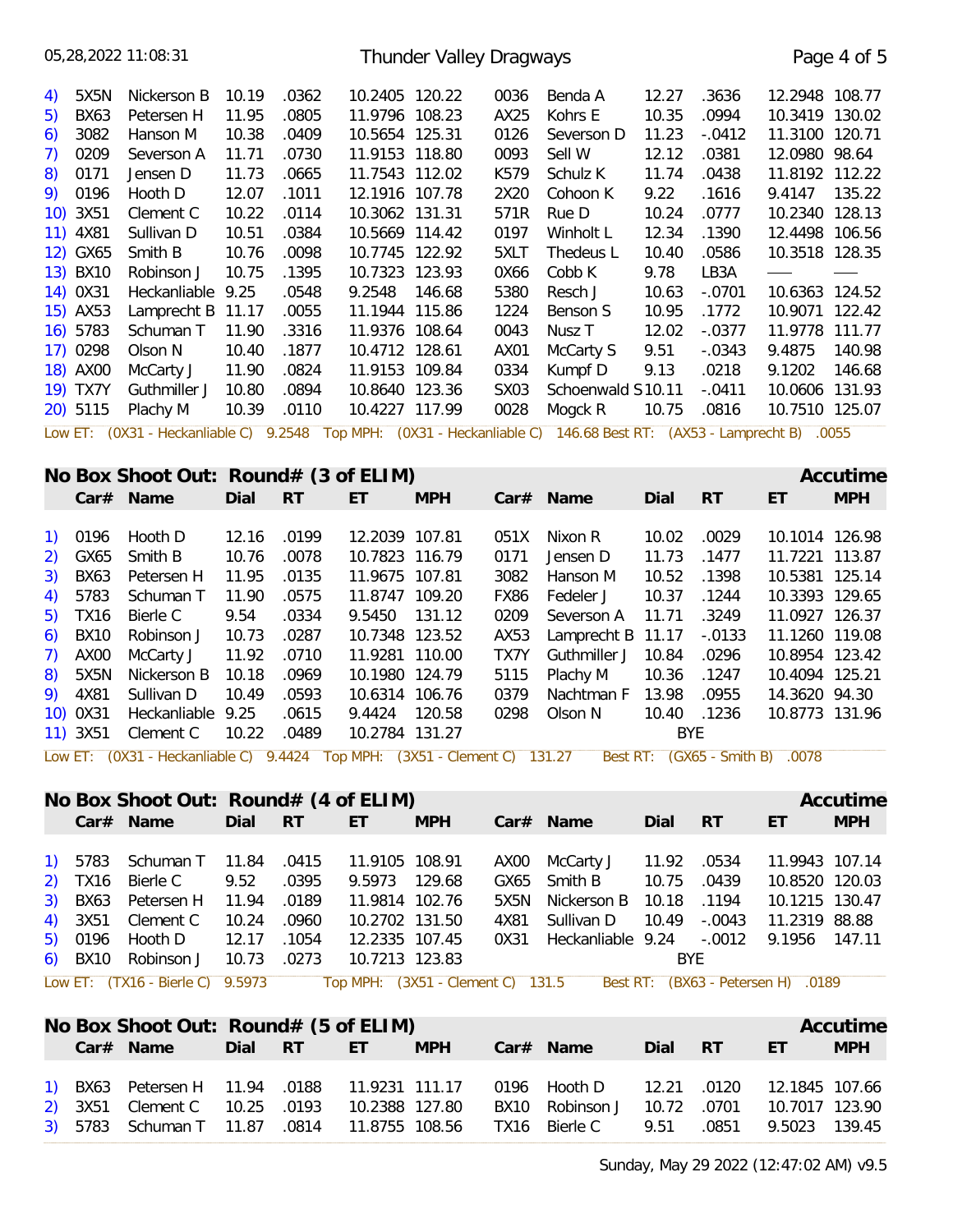| 05,28,2022 11:08:31                                                                                          | Thunder Valley Dragways                                                | Page 5 of 5                                       |
|--------------------------------------------------------------------------------------------------------------|------------------------------------------------------------------------|---------------------------------------------------|
| Low ET: (3X51 - Clement C) 10.2388 Top MPH: (3X51 - Clement C) 127.8                                         |                                                                        | Best RT: (BX63 - Petersen H) .0188                |
| No Box Shoot Out: Round# (6 of ELIM)                                                                         |                                                                        | Accutime                                          |
| $Car#$ Name<br><b>RT</b><br>Dial                                                                             | <b>MPH</b><br>$Car#$ Name<br>ET                                        | <b>RT</b><br><b>MPH</b><br>Dial<br>ET             |
| 11.91<br>.0021<br>Petersen H<br>1) BX63<br>2) 5783 Schuman T 11.87<br>.0864                                  | 11.9111 111.30<br>3X51<br>Clement C<br>12.0547 109.09                  | 10.21 -.1265<br>10.2375 131.54<br>BYE             |
|                                                                                                              | Low ET: (BX63 - Petersen H) 11.9111 Top MPH: (BX63 - Petersen H) 111.3 | Best RT: (BX63 - Petersen H) .0021                |
| No Box Shoot Out: Round# (7 of ELIM)                                                                         |                                                                        | Accutime                                          |
| $Car#$ Name<br>RT<br>Dial                                                                                    | <b>MPH</b><br>$Car#$ Name<br>ET                                        | <b>RT</b><br>ET<br><b>MPH</b><br>Dial             |
| Petersen H 11.50 1.0744<br>1) BX63<br>Low ET: (BX63 - Petersen H) 22.2842 Top MPH: (BX63 - Petersen H) 35.96 | 22.2842 35.96                                                          | <b>BYE</b><br>Best RT: (BX63 - Petersen H) 1.0744 |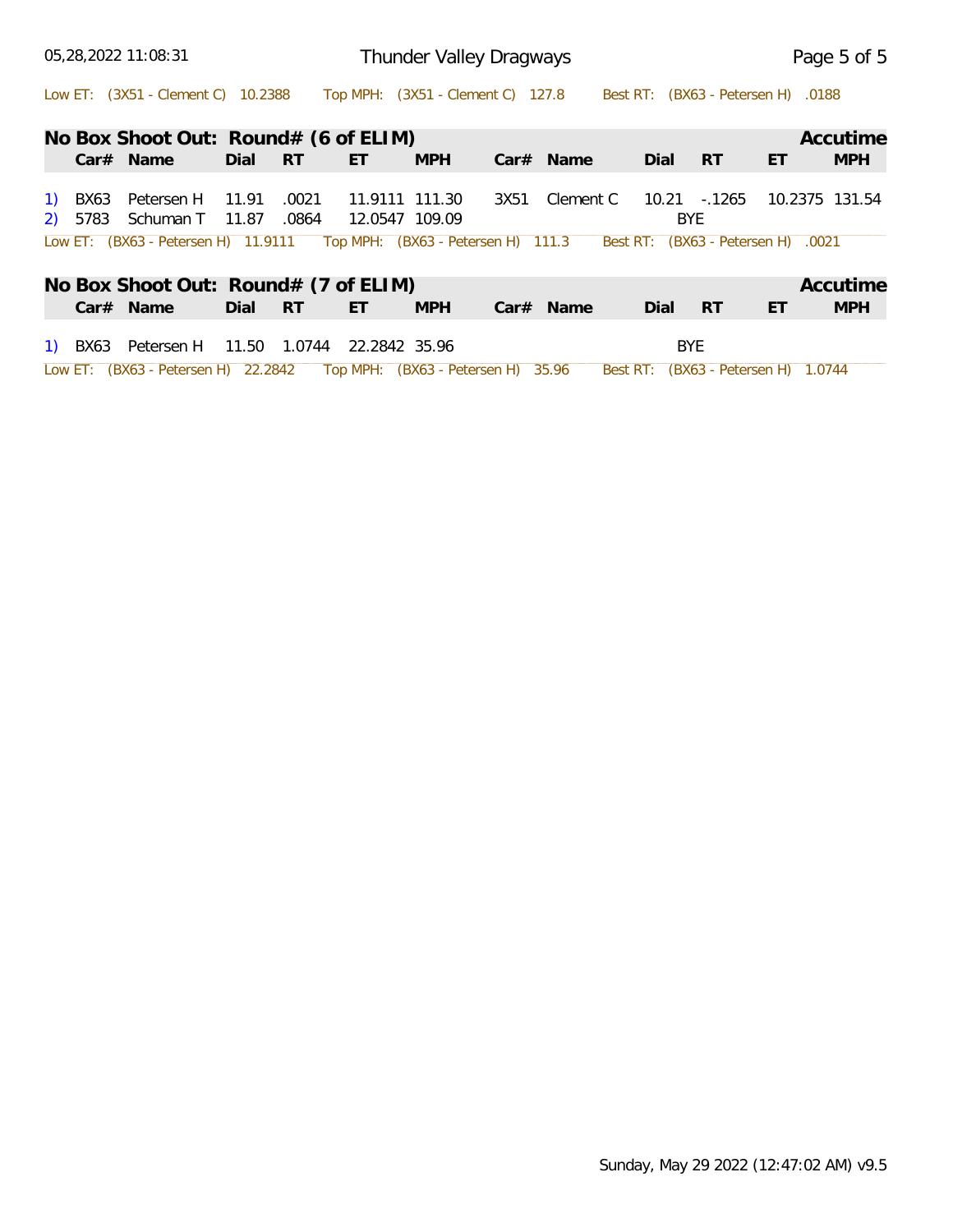| Accutime | <b>Winners Report</b> |                      |
|----------|-----------------------|----------------------|
|          |                       | <b>Box Shoot Out</b> |

|    |          |                                   | <b>Winners</b> |           |                                    |            |             |                   | Losers |            |                                 |            |
|----|----------|-----------------------------------|----------------|-----------|------------------------------------|------------|-------------|-------------------|--------|------------|---------------------------------|------------|
|    |          | Box Shoot Out: Round# (1 of TT)   |                |           |                                    |            |             |                   |        |            |                                 | Accutime   |
|    |          | $Car#$ Name                       | Dial           | <b>RT</b> | ET                                 | <b>MPH</b> |             | $Car#$ Name       | Dial   | <b>RT</b>  | ET                              | <b>MPH</b> |
|    | 1X62     | Rue J                             | 9.88           | .0474     | 9.8924                             | 133.14     |             | B5115 Plachy B    | 10.30  | $-.0240$   | 10.3351                         | 129.65     |
|    | TX02     | Wilde I                           | 9.16           | .0407     | 9.2388                             | 142.23     | 5429        | Ryan R            | 10.88  | .0433      | 10.8686                         | 123.19     |
|    | TXO1     | Engbrecht P                       | 8.10           | .0065     | 8.1014                             | 163.46     | 5X80        | Nolan D           | 9.35   | .0290      | 9.3962                          | 143.22     |
|    | 1X12     | Hento D                           | 8.10           | .0029     | 8.1125                             | 161.93     | 0177        | Krueger J         | 10.40  | $-.0378$   | 10.3298                         | 127.88     |
| 5) | 1X20     | Schuett J                         | 8.89           | .0087     | 8.9547                             | 151.16     | <b>PX90</b> | Picek J           | 9.59   | $-.0074$   | 9.9568                          | 134.01     |
|    | TX18     | Jackson K                         | 8.05           | .0391     | 8.0915                             | 167.97     | 5X28        | Robinson T        | 10.64  | .0357      | 10.6627                         | 126.33     |
|    | AX15     | Anderson J                        | 9.98           | .0242     | 10.0010                            | 133.73     | 5657        | James M           | 10.57  | .0328      | 10.7153                         | 124.86     |
|    | 5X08     | Dvoracek M                        | 9.16           | .0156     | 9.0848                             | 148.61     | SX21        | Schoenfelder 9.37 |        | .0454      | 9.3939                          | 141.87     |
| 9) | 009X     | <b>Blakney B</b>                  | 8.29           | .0160     | 8.2733                             | 161.87     | M512        | Funk B            | 10.50  | .4851      | 10.5795                         | 125.98     |
|    | 10) 5X78 |                                   | 8.30           | .2339     | 8.5302                             | 156.58     |             |                   |        | <b>BYE</b> |                                 |            |
|    |          | Low ET: (TX18 - Jackson K) 8.0915 |                |           | Top MPH: (TX18 - Jackson K) 167.97 |            |             |                   |        |            | Best RT: (1X12 - Hento D) .0029 |            |
|    |          |                                   |                |           |                                    |            |             |                   |        |            |                                 |            |
|    |          | Box Shoot Out: Round# (2 of TT)   |                |           |                                    |            |             |                   |        |            |                                 | Accutime   |
|    |          | Car# Name                         | Dial           | <b>RT</b> | ET                                 | <b>MPH</b> |             | Car# Name         | Dial   | <b>RT</b>  | ET                              | <b>MPH</b> |

|  | 1) 5X80 Nolan D 9.36                           | .0365 | 9.4013 145.30 |  |                                            |     |             | 19.3966 41.79  |  |
|--|------------------------------------------------|-------|---------------|--|--------------------------------------------|-----|-------------|----------------|--|
|  | 2) PX90 Picek J 9.75 .0063                     |       | 9.8413 134.53 |  | 009X Blakney B 8.27 -.0178 8.3070 161.46   |     |             |                |  |
|  | 3) SX21 Schoenfelder 9.37 .0025 9.4414 140.54  |       |               |  | 5X78 Medenwald A 8.50 -.0035 8.5460 155.07 |     |             |                |  |
|  | 4) TX18 Jackson K 7.98 .0159                   |       | 8.0837 169.24 |  |                                            |     |             |                |  |
|  | 5) 1X12 Hento D 8.09                           | .0031 | 8.0969 161.87 |  | TX02 Wilde I 9.24                          |     | .0269       | 9.2647 141.60  |  |
|  | 6) 1X20 Schuett J 8.91 .5913 8.9414 150.25     |       |               |  | AX15 Anderson J 9.99 .0038                 |     |             | 9.9852 133.81  |  |
|  | 7) TX01 Engbrecht P 8.08 .0872 8.0903 163.52   |       |               |  | 0177 Krueger J 10.30 -.1603                |     |             | 10.7003 122.92 |  |
|  | 8) 5X08 Dvoracek M 9.07 .0109                  |       | 9.0596 149.06 |  | M512 Funk B 10.50 .0057                    |     |             | 10.5338 126.23 |  |
|  | 9) 1X62 Rue J 9.88 .0335                       |       | 9.9283 132.47 |  | 5657 James M                               |     | 10.67 .0412 | 10.7194 124.58 |  |
|  | 10) 5X28 Robinson T 10.63 .0271 10.6455 126.51 |       |               |  |                                            | BYE |             |                |  |
|  |                                                |       |               |  |                                            |     |             |                |  |

Low ET: (TX18 - Jackson K) 8.0837 Top MPH: (TX18 - Jackson K) 169.24 Best RT: (SX21 - Schoenfelder E) .0025

| <b>RT</b><br>ET<br><b>MPH</b><br>Car# Name<br><b>MPH</b><br>Dial<br>$Car#$ Name<br>Dial<br>-RT<br>ET<br>.0376<br>$1)$ 0177<br>10.30<br>10.3115 123.05<br>Wilde I<br>.0691<br>9.2528<br>140.36<br>Krueger J<br>9.26<br>TX02<br>2) 5X80<br>9.38<br>139.62<br>9.92<br>9.9817<br>131.81<br>Nolan D<br>.0163<br>9.3955<br>Rue J<br>.0416<br>1X62<br>3) 5X28<br>Robinson T<br>10.63<br>10.6456 125.21<br>TX18<br>Jackson K<br>8.07<br>8.0638<br>165.75<br>.0501<br>.0336<br>4) AX15<br>9.96<br>.0318<br>5X78<br>8.5422<br>155.49<br>Anderson J<br>10.0054 131.58<br>Medenwald A 8.51<br>.0556<br>5) 1X12 Hento D<br>146.77<br>8.4137<br>8.06<br>8.1193<br>009X<br>Blakney B<br>8.31<br>.0434<br>142.41<br>.0060<br>6) SX21 Schoenfelder 9.39<br>134.69<br>10.7351 124.31<br>.0409<br>9.3957<br>5657<br>10.69<br>James M<br>.0144<br>10.32<br>$7)$ B5115 Plachy B<br>.0282<br>10.3665 122.42<br><b>PX90</b><br>9.82<br>.0964<br>9.8371<br>134.57<br>Picek J<br>8.53<br>8) 1X20 Schuett J<br>$-.0307$<br>8.9084<br>151.01<br>BYE |
|--------------------------------------------------------------------------------------------------------------------------------------------------------------------------------------------------------------------------------------------------------------------------------------------------------------------------------------------------------------------------------------------------------------------------------------------------------------------------------------------------------------------------------------------------------------------------------------------------------------------------------------------------------------------------------------------------------------------------------------------------------------------------------------------------------------------------------------------------------------------------------------------------------------------------------------------------------------------------------------------------------------------------|
|                                                                                                                                                                                                                                                                                                                                                                                                                                                                                                                                                                                                                                                                                                                                                                                                                                                                                                                                                                                                                          |
|                                                                                                                                                                                                                                                                                                                                                                                                                                                                                                                                                                                                                                                                                                                                                                                                                                                                                                                                                                                                                          |
|                                                                                                                                                                                                                                                                                                                                                                                                                                                                                                                                                                                                                                                                                                                                                                                                                                                                                                                                                                                                                          |
|                                                                                                                                                                                                                                                                                                                                                                                                                                                                                                                                                                                                                                                                                                                                                                                                                                                                                                                                                                                                                          |
|                                                                                                                                                                                                                                                                                                                                                                                                                                                                                                                                                                                                                                                                                                                                                                                                                                                                                                                                                                                                                          |
|                                                                                                                                                                                                                                                                                                                                                                                                                                                                                                                                                                                                                                                                                                                                                                                                                                                                                                                                                                                                                          |
|                                                                                                                                                                                                                                                                                                                                                                                                                                                                                                                                                                                                                                                                                                                                                                                                                                                                                                                                                                                                                          |
|                                                                                                                                                                                                                                                                                                                                                                                                                                                                                                                                                                                                                                                                                                                                                                                                                                                                                                                                                                                                                          |
|                                                                                                                                                                                                                                                                                                                                                                                                                                                                                                                                                                                                                                                                                                                                                                                                                                                                                                                                                                                                                          |
|                                                                                                                                                                                                                                                                                                                                                                                                                                                                                                                                                                                                                                                                                                                                                                                                                                                                                                                                                                                                                          |
| 9) 5X08<br>Dvoracek M<br>.0317<br>140.49<br>M512 Funk B<br>10.50<br>.1000<br>10.5944 125.84<br>9.1354<br>9.02                                                                                                                                                                                                                                                                                                                                                                                                                                                                                                                                                                                                                                                                                                                                                                                                                                                                                                            |
| Engbrecht P<br>$-.0213$<br>10) TX01<br>8.08<br>8.0329<br>164.17<br>BYE                                                                                                                                                                                                                                                                                                                                                                                                                                                                                                                                                                                                                                                                                                                                                                                                                                                                                                                                                   |
| Wilde I<br>11) 009X<br>.0021<br>8.3402<br>158.56<br>.0236<br>9.3025<br>134.81<br>Blakney B<br>8.31<br>TX02<br>9.25                                                                                                                                                                                                                                                                                                                                                                                                                                                                                                                                                                                                                                                                                                                                                                                                                                                                                                       |
| 12) 1X62<br>9.96<br>.0240<br>9.9563<br>132.28<br>Rue J<br><b>BYE</b>                                                                                                                                                                                                                                                                                                                                                                                                                                                                                                                                                                                                                                                                                                                                                                                                                                                                                                                                                     |

Sunday, May 29 2022 (12:49:29 AM) v9.5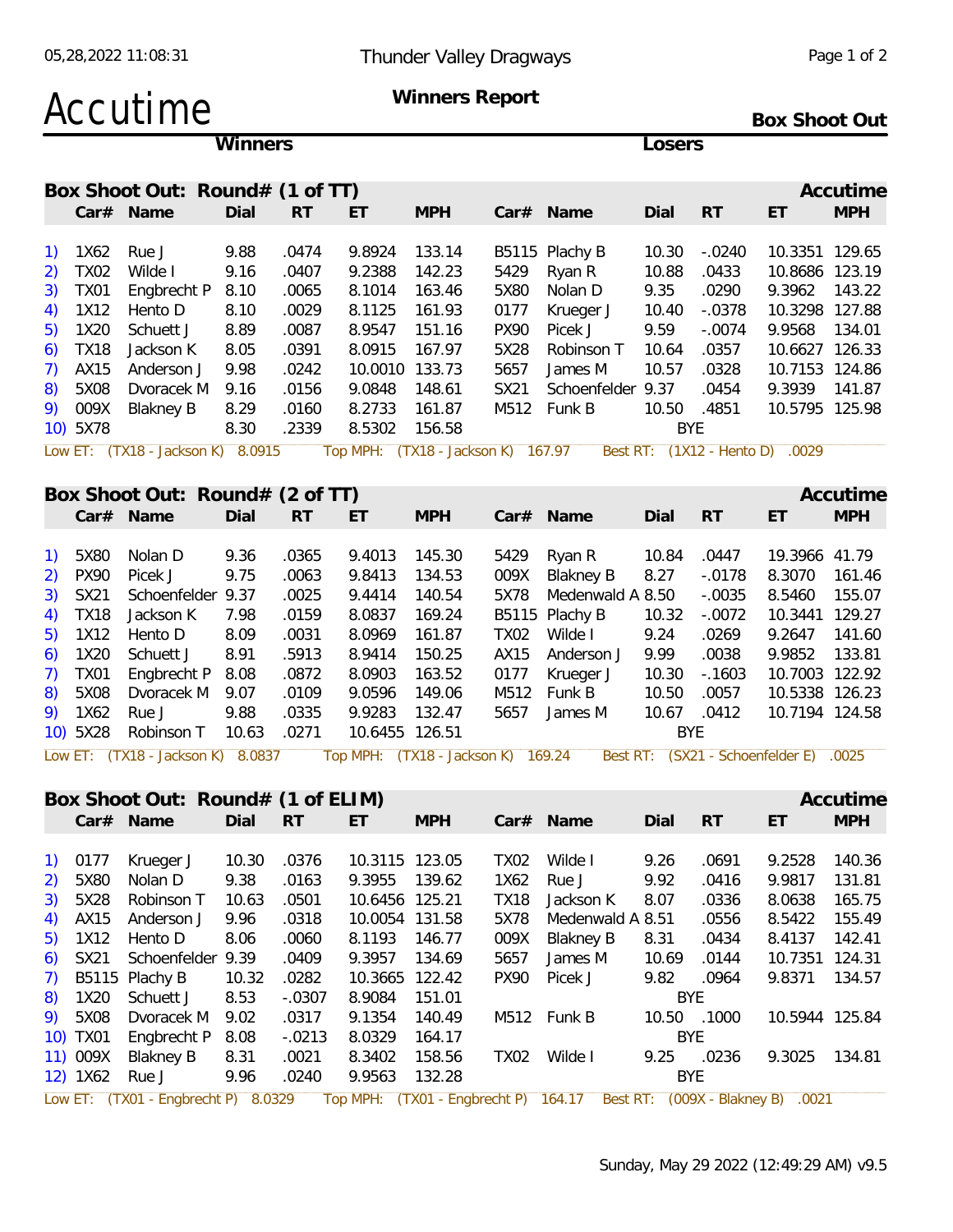| Box Shoot Out: Round# (2 of ELIM)<br>Accutime<br>Dial<br><b>MPH</b><br><b>MPH</b><br>Car# Name<br><b>RT</b><br>Dial<br><b>RT</b><br>ET.<br>Car# Name<br>ET.<br>Schoenfelder 9.36<br>9.3873<br>142.18<br>131.77<br>SX21<br>.1024<br>AX15<br>Anderson J<br>9.98<br>.0320<br>9.9663<br>1)<br>.0374<br>150.60<br>1X20<br>Schuett J<br>8.89<br>8.9196<br><b>TX01</b><br>Engbrecht P<br>8.02<br>.0355<br>8.0610<br>160.77<br>2)<br>9.9258<br>1X12<br>Hento D<br>8.06<br>.0330<br>8.0809<br>161.29<br>Rue J<br>9.95<br>.0061<br>130.02<br>3)<br>1X62<br>5X28<br>10.63<br>.0473<br><b>Blakney B</b><br>8.31<br>$-.0007$<br>8.3192<br>Robinson T<br>10.6297 126.44<br>009X<br>159.86<br>4)<br>5X08<br>Dvoracek M<br>9.03<br>.0439<br>9.1146 140.41<br>0177<br>10.20<br>.0257<br>10.3852 127.48<br>Krueger J<br>5)<br>9.37<br>9.4532<br>B5115 Plachy B<br>10.34<br>.0421<br>10.3428 123.02<br>5X80<br>Nolan D<br>.2074<br>129.09<br>6)<br>Low ET: (1X12 - Hento D) 8.0809<br>Top MPH: (1X12 - Hento D) 161.29<br>Best RT: (1X12 - Hento D) .0330<br>Box Shoot Out: Round# (3 of ELIM)<br>Accutime<br><b>MPH</b><br>Car# Name<br>Dial<br><b>RT</b><br><b>MPH</b><br>Dial<br><b>RT</b><br>ET<br>Car# Name<br>ET<br>Schoenfelder 9.38<br>$-.0005$<br>9.4085<br>140.85<br>SX21<br>5X28<br>Robinson T<br>10.63<br>$-.0024$<br>10.5977 126.90<br>$\left( \begin{matrix} 1 \end{matrix} \right)$<br>Dvoracek M 9.03<br>.0389<br>9.0662<br>149.70<br>5X08<br>1X12<br>8.07<br>.0418<br>8.1611<br>140.41<br>Hento D<br>2)<br>B5115 Plachy B<br>10.31<br>.0057<br>10.3305 127.66<br>8.92<br>.0330<br>8.9063<br>150.50<br>3)<br>1X20<br>Schuett J<br>Top MPH: (5X08 - Dvoracek M) 149.7 Best RT: (B5115 - Plachy B) .0057<br>Low ET: (5X08 - Dvoracek M) 9.0662<br>Box Shoot Out: Round# (4 of ELIM)<br>Accutime<br><b>MPH</b><br>Car# Name<br>Dial<br><b>RT</b><br><b>MPH</b><br><b>RT</b><br>ET.<br>Car# Name<br>Dial<br>ET<br>9.0791 145.96<br>5X08<br>Dvoracek M 9.05<br>.0136<br>Schoenfelder 9.40<br>.0570<br>9.3882<br>SX21<br>142.54<br>1)<br>B5115 Plachy B<br>10.31<br>.0275<br>10.7749 97.51<br><b>BYE</b><br>2)<br>Low ET: (5X08 - Dvoracek M) 9.0791<br>Top MPH: (5X08 - Dvoracek M) 145.96  Best RT: (5X08 - Dvoracek M) .0136<br>Box Shoot Out: Round# (5 of ELIM)<br>Accutime<br>Car# Name<br>Dial RT<br>ET.<br><b>MPH</b><br><b>RT</b><br><b>MPH</b><br>Car# Name<br>Dial<br>ET<br>1) B5115 Plachy B<br>.0150<br>10.3289 129.65<br>5X08<br>10.31<br>Dvoracek M 9.05<br>$-.0193$<br>12.2461 57.38<br>Low ET: (B5115 - Plachy B) 10.3289<br>Top MPH: (B5115 - Plachy B) 129.65<br>Best RT: (B5115 - Plachy B) .0150 |  | 05,28,2022 11:08:31 |  | Thunder Valley Dragways |  |  | Page 2 of 2 |
|--------------------------------------------------------------------------------------------------------------------------------------------------------------------------------------------------------------------------------------------------------------------------------------------------------------------------------------------------------------------------------------------------------------------------------------------------------------------------------------------------------------------------------------------------------------------------------------------------------------------------------------------------------------------------------------------------------------------------------------------------------------------------------------------------------------------------------------------------------------------------------------------------------------------------------------------------------------------------------------------------------------------------------------------------------------------------------------------------------------------------------------------------------------------------------------------------------------------------------------------------------------------------------------------------------------------------------------------------------------------------------------------------------------------------------------------------------------------------------------------------------------------------------------------------------------------------------------------------------------------------------------------------------------------------------------------------------------------------------------------------------------------------------------------------------------------------------------------------------------------------------------------------------------------------------------------------------------------------------------------------------------------------------------------------------------------------------------------------------------------------------------------------------------------------------------------------------------------------------------------------------------------------------------------------------------------------------------------------------------------------------------------------------------------------------------------------------------------------------------------------------------------------------------------------------------------------------------------------------------|--|---------------------|--|-------------------------|--|--|-------------|
|                                                                                                                                                                                                                                                                                                                                                                                                                                                                                                                                                                                                                                                                                                                                                                                                                                                                                                                                                                                                                                                                                                                                                                                                                                                                                                                                                                                                                                                                                                                                                                                                                                                                                                                                                                                                                                                                                                                                                                                                                                                                                                                                                                                                                                                                                                                                                                                                                                                                                                                                                                                                              |  |                     |  |                         |  |  |             |
|                                                                                                                                                                                                                                                                                                                                                                                                                                                                                                                                                                                                                                                                                                                                                                                                                                                                                                                                                                                                                                                                                                                                                                                                                                                                                                                                                                                                                                                                                                                                                                                                                                                                                                                                                                                                                                                                                                                                                                                                                                                                                                                                                                                                                                                                                                                                                                                                                                                                                                                                                                                                              |  |                     |  |                         |  |  |             |
|                                                                                                                                                                                                                                                                                                                                                                                                                                                                                                                                                                                                                                                                                                                                                                                                                                                                                                                                                                                                                                                                                                                                                                                                                                                                                                                                                                                                                                                                                                                                                                                                                                                                                                                                                                                                                                                                                                                                                                                                                                                                                                                                                                                                                                                                                                                                                                                                                                                                                                                                                                                                              |  |                     |  |                         |  |  |             |
|                                                                                                                                                                                                                                                                                                                                                                                                                                                                                                                                                                                                                                                                                                                                                                                                                                                                                                                                                                                                                                                                                                                                                                                                                                                                                                                                                                                                                                                                                                                                                                                                                                                                                                                                                                                                                                                                                                                                                                                                                                                                                                                                                                                                                                                                                                                                                                                                                                                                                                                                                                                                              |  |                     |  |                         |  |  |             |
|                                                                                                                                                                                                                                                                                                                                                                                                                                                                                                                                                                                                                                                                                                                                                                                                                                                                                                                                                                                                                                                                                                                                                                                                                                                                                                                                                                                                                                                                                                                                                                                                                                                                                                                                                                                                                                                                                                                                                                                                                                                                                                                                                                                                                                                                                                                                                                                                                                                                                                                                                                                                              |  |                     |  |                         |  |  |             |
|                                                                                                                                                                                                                                                                                                                                                                                                                                                                                                                                                                                                                                                                                                                                                                                                                                                                                                                                                                                                                                                                                                                                                                                                                                                                                                                                                                                                                                                                                                                                                                                                                                                                                                                                                                                                                                                                                                                                                                                                                                                                                                                                                                                                                                                                                                                                                                                                                                                                                                                                                                                                              |  |                     |  |                         |  |  |             |
|                                                                                                                                                                                                                                                                                                                                                                                                                                                                                                                                                                                                                                                                                                                                                                                                                                                                                                                                                                                                                                                                                                                                                                                                                                                                                                                                                                                                                                                                                                                                                                                                                                                                                                                                                                                                                                                                                                                                                                                                                                                                                                                                                                                                                                                                                                                                                                                                                                                                                                                                                                                                              |  |                     |  |                         |  |  |             |
|                                                                                                                                                                                                                                                                                                                                                                                                                                                                                                                                                                                                                                                                                                                                                                                                                                                                                                                                                                                                                                                                                                                                                                                                                                                                                                                                                                                                                                                                                                                                                                                                                                                                                                                                                                                                                                                                                                                                                                                                                                                                                                                                                                                                                                                                                                                                                                                                                                                                                                                                                                                                              |  |                     |  |                         |  |  |             |
|                                                                                                                                                                                                                                                                                                                                                                                                                                                                                                                                                                                                                                                                                                                                                                                                                                                                                                                                                                                                                                                                                                                                                                                                                                                                                                                                                                                                                                                                                                                                                                                                                                                                                                                                                                                                                                                                                                                                                                                                                                                                                                                                                                                                                                                                                                                                                                                                                                                                                                                                                                                                              |  |                     |  |                         |  |  |             |
|                                                                                                                                                                                                                                                                                                                                                                                                                                                                                                                                                                                                                                                                                                                                                                                                                                                                                                                                                                                                                                                                                                                                                                                                                                                                                                                                                                                                                                                                                                                                                                                                                                                                                                                                                                                                                                                                                                                                                                                                                                                                                                                                                                                                                                                                                                                                                                                                                                                                                                                                                                                                              |  |                     |  |                         |  |  |             |
|                                                                                                                                                                                                                                                                                                                                                                                                                                                                                                                                                                                                                                                                                                                                                                                                                                                                                                                                                                                                                                                                                                                                                                                                                                                                                                                                                                                                                                                                                                                                                                                                                                                                                                                                                                                                                                                                                                                                                                                                                                                                                                                                                                                                                                                                                                                                                                                                                                                                                                                                                                                                              |  |                     |  |                         |  |  |             |
|                                                                                                                                                                                                                                                                                                                                                                                                                                                                                                                                                                                                                                                                                                                                                                                                                                                                                                                                                                                                                                                                                                                                                                                                                                                                                                                                                                                                                                                                                                                                                                                                                                                                                                                                                                                                                                                                                                                                                                                                                                                                                                                                                                                                                                                                                                                                                                                                                                                                                                                                                                                                              |  |                     |  |                         |  |  |             |
|                                                                                                                                                                                                                                                                                                                                                                                                                                                                                                                                                                                                                                                                                                                                                                                                                                                                                                                                                                                                                                                                                                                                                                                                                                                                                                                                                                                                                                                                                                                                                                                                                                                                                                                                                                                                                                                                                                                                                                                                                                                                                                                                                                                                                                                                                                                                                                                                                                                                                                                                                                                                              |  |                     |  |                         |  |  |             |
|                                                                                                                                                                                                                                                                                                                                                                                                                                                                                                                                                                                                                                                                                                                                                                                                                                                                                                                                                                                                                                                                                                                                                                                                                                                                                                                                                                                                                                                                                                                                                                                                                                                                                                                                                                                                                                                                                                                                                                                                                                                                                                                                                                                                                                                                                                                                                                                                                                                                                                                                                                                                              |  |                     |  |                         |  |  |             |
|                                                                                                                                                                                                                                                                                                                                                                                                                                                                                                                                                                                                                                                                                                                                                                                                                                                                                                                                                                                                                                                                                                                                                                                                                                                                                                                                                                                                                                                                                                                                                                                                                                                                                                                                                                                                                                                                                                                                                                                                                                                                                                                                                                                                                                                                                                                                                                                                                                                                                                                                                                                                              |  |                     |  |                         |  |  |             |
|                                                                                                                                                                                                                                                                                                                                                                                                                                                                                                                                                                                                                                                                                                                                                                                                                                                                                                                                                                                                                                                                                                                                                                                                                                                                                                                                                                                                                                                                                                                                                                                                                                                                                                                                                                                                                                                                                                                                                                                                                                                                                                                                                                                                                                                                                                                                                                                                                                                                                                                                                                                                              |  |                     |  |                         |  |  |             |
|                                                                                                                                                                                                                                                                                                                                                                                                                                                                                                                                                                                                                                                                                                                                                                                                                                                                                                                                                                                                                                                                                                                                                                                                                                                                                                                                                                                                                                                                                                                                                                                                                                                                                                                                                                                                                                                                                                                                                                                                                                                                                                                                                                                                                                                                                                                                                                                                                                                                                                                                                                                                              |  |                     |  |                         |  |  |             |
|                                                                                                                                                                                                                                                                                                                                                                                                                                                                                                                                                                                                                                                                                                                                                                                                                                                                                                                                                                                                                                                                                                                                                                                                                                                                                                                                                                                                                                                                                                                                                                                                                                                                                                                                                                                                                                                                                                                                                                                                                                                                                                                                                                                                                                                                                                                                                                                                                                                                                                                                                                                                              |  |                     |  |                         |  |  |             |
|                                                                                                                                                                                                                                                                                                                                                                                                                                                                                                                                                                                                                                                                                                                                                                                                                                                                                                                                                                                                                                                                                                                                                                                                                                                                                                                                                                                                                                                                                                                                                                                                                                                                                                                                                                                                                                                                                                                                                                                                                                                                                                                                                                                                                                                                                                                                                                                                                                                                                                                                                                                                              |  |                     |  |                         |  |  |             |
|                                                                                                                                                                                                                                                                                                                                                                                                                                                                                                                                                                                                                                                                                                                                                                                                                                                                                                                                                                                                                                                                                                                                                                                                                                                                                                                                                                                                                                                                                                                                                                                                                                                                                                                                                                                                                                                                                                                                                                                                                                                                                                                                                                                                                                                                                                                                                                                                                                                                                                                                                                                                              |  |                     |  |                         |  |  |             |
|                                                                                                                                                                                                                                                                                                                                                                                                                                                                                                                                                                                                                                                                                                                                                                                                                                                                                                                                                                                                                                                                                                                                                                                                                                                                                                                                                                                                                                                                                                                                                                                                                                                                                                                                                                                                                                                                                                                                                                                                                                                                                                                                                                                                                                                                                                                                                                                                                                                                                                                                                                                                              |  |                     |  |                         |  |  |             |
|                                                                                                                                                                                                                                                                                                                                                                                                                                                                                                                                                                                                                                                                                                                                                                                                                                                                                                                                                                                                                                                                                                                                                                                                                                                                                                                                                                                                                                                                                                                                                                                                                                                                                                                                                                                                                                                                                                                                                                                                                                                                                                                                                                                                                                                                                                                                                                                                                                                                                                                                                                                                              |  |                     |  |                         |  |  |             |
|                                                                                                                                                                                                                                                                                                                                                                                                                                                                                                                                                                                                                                                                                                                                                                                                                                                                                                                                                                                                                                                                                                                                                                                                                                                                                                                                                                                                                                                                                                                                                                                                                                                                                                                                                                                                                                                                                                                                                                                                                                                                                                                                                                                                                                                                                                                                                                                                                                                                                                                                                                                                              |  |                     |  |                         |  |  |             |
|                                                                                                                                                                                                                                                                                                                                                                                                                                                                                                                                                                                                                                                                                                                                                                                                                                                                                                                                                                                                                                                                                                                                                                                                                                                                                                                                                                                                                                                                                                                                                                                                                                                                                                                                                                                                                                                                                                                                                                                                                                                                                                                                                                                                                                                                                                                                                                                                                                                                                                                                                                                                              |  |                     |  |                         |  |  |             |
|                                                                                                                                                                                                                                                                                                                                                                                                                                                                                                                                                                                                                                                                                                                                                                                                                                                                                                                                                                                                                                                                                                                                                                                                                                                                                                                                                                                                                                                                                                                                                                                                                                                                                                                                                                                                                                                                                                                                                                                                                                                                                                                                                                                                                                                                                                                                                                                                                                                                                                                                                                                                              |  |                     |  |                         |  |  |             |
|                                                                                                                                                                                                                                                                                                                                                                                                                                                                                                                                                                                                                                                                                                                                                                                                                                                                                                                                                                                                                                                                                                                                                                                                                                                                                                                                                                                                                                                                                                                                                                                                                                                                                                                                                                                                                                                                                                                                                                                                                                                                                                                                                                                                                                                                                                                                                                                                                                                                                                                                                                                                              |  |                     |  |                         |  |  |             |
|                                                                                                                                                                                                                                                                                                                                                                                                                                                                                                                                                                                                                                                                                                                                                                                                                                                                                                                                                                                                                                                                                                                                                                                                                                                                                                                                                                                                                                                                                                                                                                                                                                                                                                                                                                                                                                                                                                                                                                                                                                                                                                                                                                                                                                                                                                                                                                                                                                                                                                                                                                                                              |  |                     |  |                         |  |  |             |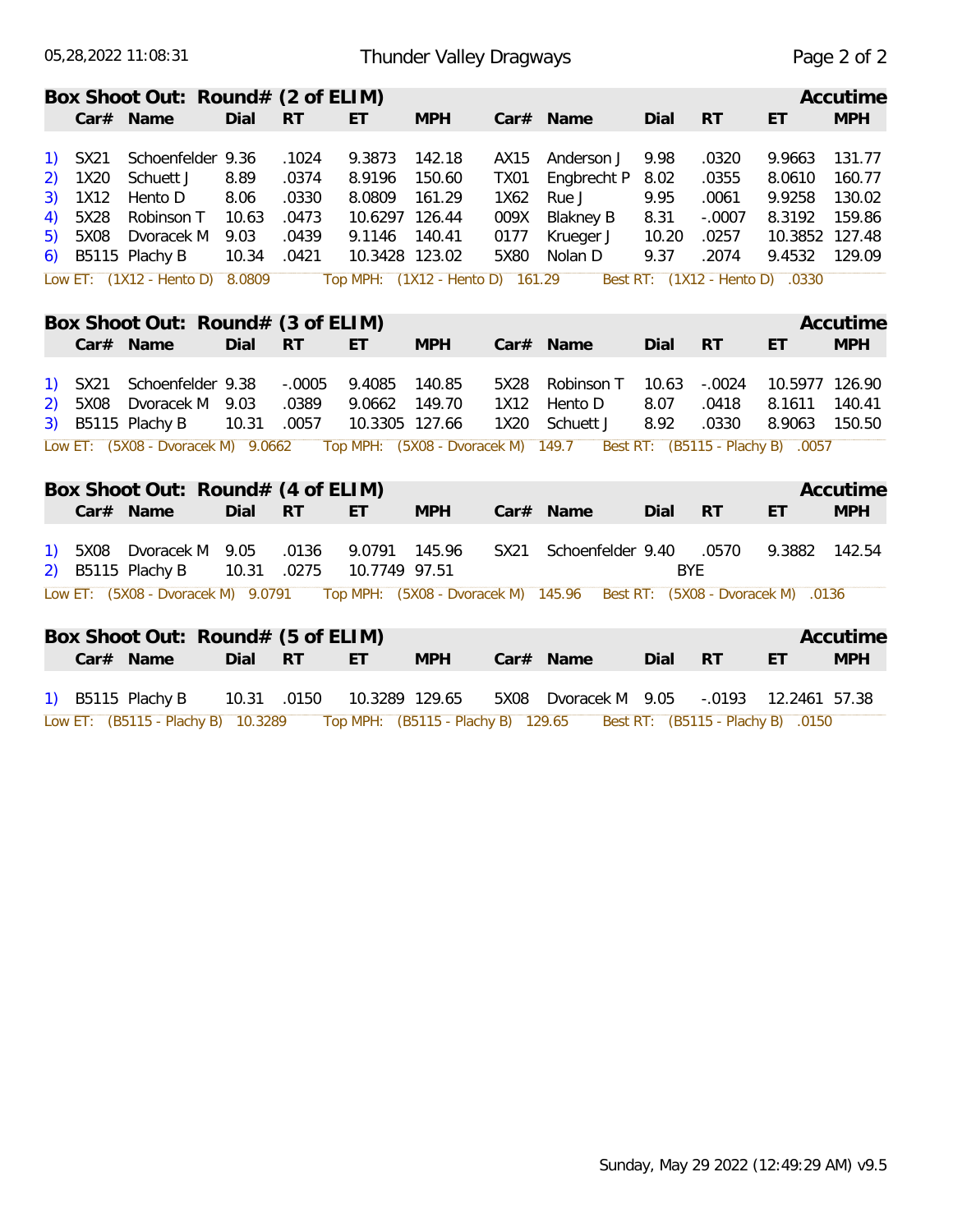### Accutime **Winners Report**

**Jr Dragster**

|                                                 |             |                                   | Winners |           |                                   |            |             |                   | Losers             |                                |               |            |
|-------------------------------------------------|-------------|-----------------------------------|---------|-----------|-----------------------------------|------------|-------------|-------------------|--------------------|--------------------------------|---------------|------------|
|                                                 |             | Jr Dragster: Round# (1 of TT)     |         |           |                                   |            |             |                   |                    |                                |               | Accutime   |
|                                                 |             | Car# Name                         | Dial    | <b>RT</b> | ET                                | <b>MPH</b> |             | Car# Name         | Dial               | RT                             | ET            | <b>MPH</b> |
| $\left( \begin{array}{c} 1 \end{array} \right)$ | 535X        | Jackson K                         | 7.76    | .0451     | 7.8675                            | 82.28      | 554X        | Long N            | 8.60               | $-0.0262$                      | 8.7252        | 74.07      |
| 2)                                              | 052X        | Long V                            | 10.00   | .0072     | 8.0488                            | 80.91      | 105X        | Tilberg A         | 7.93               | .1251                          | 8.0545        | 79.44      |
| 3)                                              | 324X        | Medenwald D 8.64                  |         | .0134     | 8.6203                            | 74.90      | 019X        | Crawford K        | 8.90               | .1150                          | 8.7166        | 74.43      |
| 4)                                              | PL1X        | Long P                            | 10.00   | .0161     | 8.1834                            | 79.13      | 574X        | Honomichl T 8.04  |                    | $-.0587$                       | 8.0928        | 80.21      |
| 5)                                              | 025X        | Crawford N                        | 12.00   | .0764     | 12.2327 51.36                     |            | 474X        | Medenwald L 12.34 |                    | .2694                          | 12.3481 51.80 |            |
| 6)                                              | S08X        | Olson S                           | 7.90    | .0789     | 8.0488                            | 80.19      |             |                   | <b>BYE</b>         |                                |               |            |
| 7)                                              | 5515        | Picek P                           | 11.90   | .0962     | 10.5007 61.61                     |            |             |                   | <b>BYE</b>         |                                |               |            |
| 8)                                              | 5207        | Case R                            | 10.00   | $-.0427$  | 8.1891                            | 79.79      |             |                   | <b>BYE</b>         |                                |               |            |
|                                                 | 9) 112X     | <b>Guthmiller P</b>               | 8.75    | .1144     | 8.7947                            | 73.18      | B501        | <b>Butler B</b>   |                    | 10.21 .1870                    | 10.6678 59.67 |            |
|                                                 | 10) 544E    | <b>Blakney G</b>                  | 17.50   | .1988     | 18.3913 30.66                     |            | 5319        | Larson E          | 9.89               | $-.0977$                       | 9.8797 65.19  |            |
|                                                 | $11)$ 537X  | Beutler J                         | 8.00    | .0916     | 8.0842 80.33                      |            |             |                   | <b>BYE</b>         |                                |               |            |
|                                                 |             | Low ET: (535X - Jackson K) 7.8675 |         |           | Top MPH: (535X - Jackson K) 82.28 |            |             |                   |                    | Best RT: (052X - Long V) .0072 |               |            |
|                                                 |             | Jr Dragster: $Round# (2 of TT)$   |         |           |                                   |            |             |                   |                    |                                |               | Accutime   |
|                                                 |             | Car# Name                         | Dial    | <b>RT</b> | ET                                | <b>MPH</b> |             | Car# Name         | Dial               | <b>RT</b>                      | ET            | <b>MPH</b> |
|                                                 |             |                                   |         |           |                                   |            |             |                   |                    |                                |               |            |
| $\left( \begin{matrix} 1 \end{matrix} \right)$  | 535X        | Jackson K                         | 7.87    | .0608     | 7.8617                            | 82.07      | 105X        | Tilberg A         | 7.93               | $-.0829$                       | 8.0301        | 79.45      |
| 2)                                              | 052X        | Long V                            | 10.00   | .0389     | 8.1089                            | 81.30      | 574X        | Honomichl T       | 8.08               | .0552                          | 8.0970        | 80.06      |
| 3)                                              | 537X        | Beutler J                         | 8.00    | .0523     | 8.0984                            | 80.56      | 019X        | Crawford K        | 9.12               | .1305                          | 8.9684        | 72.31      |
| 4)                                              | S08X        | Olson S                           | 7.90    | .0480     | 7.9977                            | 79.90      | 5515        | Picek P           | 11.90              | .0814                          | 10.7913 60.66 |            |
| 5)                                              | 324X        | Medenwald D 8.61                  |         | .0642     | 8.6358                            | 75.26      | 474X        | Medenwald L 12.33 |                    | .0176                          | 12.3637 51.64 |            |
| 6)                                              | 554X        | Long N                            | 8.60    | .1530     | 8.6854                            | 74.42      | 544E        | <b>Blakney G</b>  | 17.99              | $-0.2659$                      | 18.1973 31.08 |            |
| 7)                                              | <b>B501</b> | <b>Butler B</b>                   | 10.21   | .2085     | 10.5944 60.02                     |            | PL1X        |                   | 10.00              | $-0.0459$                      | 8.0442        | 80.14      |
|                                                 |             |                                   |         |           |                                   |            |             | Long P            |                    |                                |               |            |
| 8)                                              | 025X        | Crawford N                        | 12.20   | .4672     | 12.1906 51.51                     |            | 5207        | Case R            | 10.00              | .0189                          |               |            |
| 9)                                              | 112X        | <b>Guthmiller P</b>               | 8.78    | .0866     | 8.8244                            | 73.30      | 5319        | Larson E          | 9.88<br><b>BYE</b> | .0685                          | 9.9635        | 64.90      |
|                                                 | 10) 5207    | Case R                            | 10.00   | $-.0379$  | 8.1983                            | 79.34      |             |                   |                    |                                |               |            |
|                                                 |             | Low ET: (535X - Jackson K) 7.8617 |         |           | Top MPH: (535X - Jackson K) 82.07 |            |             |                   |                    | Best RT: (052X - Long V)       | .0389         |            |
|                                                 |             | Jr Dragster: $Round# (1 of ELIM)$ |         |           |                                   |            |             |                   |                    |                                |               | Accutime   |
|                                                 |             | Car# Name                         | Dial    | <b>RT</b> | ET                                | <b>MPH</b> |             | Car# Name         | Dial               | <b>RT</b>                      | ET            | <b>MPH</b> |
| $\left( \begin{matrix} 1 \end{matrix} \right)$  | 105X        | Tilberg A                         | 8.03    | .1929     | 7.9600                            | 79.96      | 535X        | Jackson K         | 7.85               | $-.0177$                       | 7.8829        | 82.19      |
| 2)                                              | 019X        | Crawford K                        | 8.94    | .0880     | 8.9506                            | 72.34      | 474X        | Medenwald L 12.34 |                    | $-0.1727$                      | 12.4010 51.87 |            |
| 3)                                              | S08X        | Olson S                           | 7.91    | .0132     | 7.9974                            | 80.36      | 554X        | Long N            | 8.67               | .2597                          | 8.6675 74.36  |            |
| 4)                                              | 537X        | Beutler J                         | 8.09    | .0480     | 8.1089                            | 80.41      | <b>B501</b> | <b>Butler B</b>   | 10.57              | .1003                          | 10.2562 60.26 |            |
| 5)                                              | 052X        | Long V                            | 8.04    | .0077     | 8.0704                            | 74.10      | 025X        | Crawford N        | 12.17              | .1051                          | 12.2253 51.80 |            |
| 6)                                              | 544E        | <b>Blakney G</b>                  | 18.10   | .0464     | 18.1040 30.91                     |            | 574X        | Honomichl T       | 8.07               | .1345                          | 8.1026 80.07  |            |
| 7)                                              | 324X        | Medenwald D 8.62                  |         | .1326     | 8.6572                            | 74.98      | 5515        | Picek P           | 12.40              | .2657                          | 11.7562 55.20 |            |
| 8)                                              | 112X        | Guthmiller P 8.82                 |         | .1009     | 8.7995                            | 73.51      | PL1X        | Long P            | 7.95               | $-.0092$                       | 7.9227        | 80.98      |
|                                                 | 9) 5319     | Larson E                          | 9.90    | .0657     | 9.9403                            | 65.09      | 5207        | Case R            | 8.17               | $-.0287$                       | 8.1255        | 79.23      |
|                                                 |             | Low ET: (105X - Tilberg A) 7.96   |         |           | Top MPH: (537X - Beutler J) 80.41 |            |             |                   |                    | Best RT: (052X - Long V) .0077 |               |            |
|                                                 |             |                                   |         |           |                                   |            |             |                   |                    |                                |               |            |
|                                                 |             | Jr Dragster: $Round# (2 of ELIM)$ |         |           |                                   |            |             |                   |                    |                                |               | Accutime   |
|                                                 |             | Car# Name                         | Dial RT |           | $E_{\rm T}$ $E_{\rm T}$           | <b>MPH</b> |             | Car# Name         | Dial               | RT <sub>1</sub>                | ET            | <b>MPH</b> |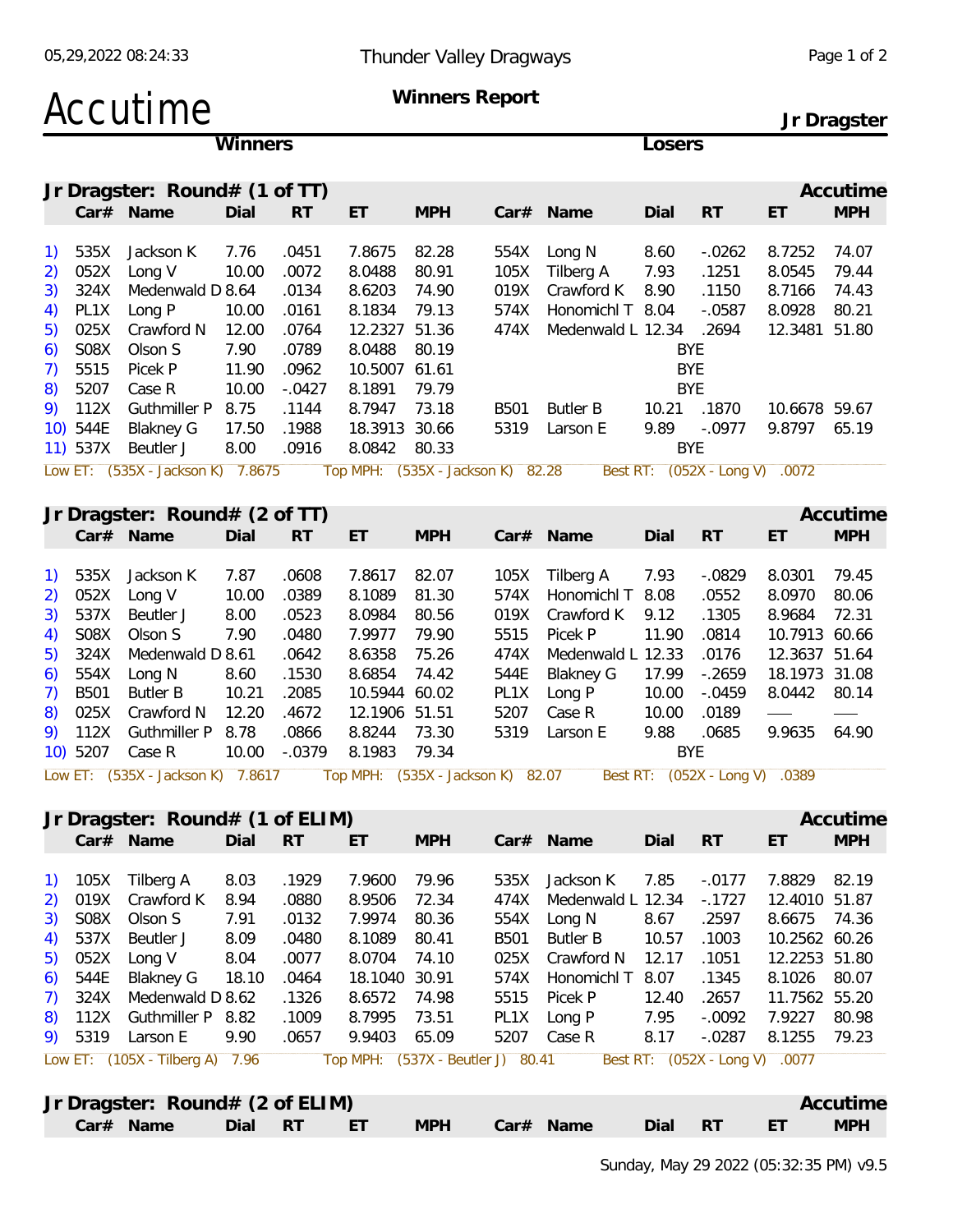|    | 052X    | Long V                            | 8.02  | .0131     | 8.0315                          | 81.08      |      |                      |                                | <b>BYE</b>  |                                   |            |
|----|---------|-----------------------------------|-------|-----------|---------------------------------|------------|------|----------------------|--------------------------------|-------------|-----------------------------------|------------|
|    | 105X    | Tilberg A                         | 7.98  | .0831     | 7.9250                          | 80.37      | 5319 | Larson E             | 9.90                           | $-.2413$    | 9.9146                            | 65.18      |
| 3) | S08X    | Olson S                           | 7.95  | .0772     | 7.9629                          | 80.73      | 324X | Medenwald D 8.63     |                                | .0738       | 8.5973                            | 75.38      |
| 4) | 537X    | Beutler J                         | 8.10  | .0690     | 8.0875                          | 79.13      | 112X | Guthmiller P 8.79    |                                | .1505       | 8.7537                            | 73.82      |
|    | 5) 544E | Blakney G                         | 18.08 | .1888     | 18.0767 31.29                   |            |      | 019X Crawford K 8.93 |                                | $-.0123$    | 8.9090                            | 72.71      |
|    |         | Low ET: (105X - Tilberg A) 7.925  |       |           | Top MPH: (052X - Long V) 81.08  |            |      |                      | Best RT: (052X - Long V) .0131 |             |                                   |            |
|    |         |                                   |       |           |                                 |            |      |                      |                                |             |                                   | Accutime   |
|    |         | Jr Dragster: Round# (3 of ELIM)   |       |           |                                 |            |      |                      |                                |             |                                   |            |
|    |         | Car# Name                         | Dial  | RT        | ET                              | <b>MPH</b> |      | $Car#$ Name          | Dial                           | <b>RT</b>   | ET                                | <b>MPH</b> |
|    | 1) SO8X | Olson S                           | 7.95  | .0481     | 7.9784                          | 80.41      |      |                      |                                | <b>BYE</b>  |                                   |            |
|    |         | 2) 105X Tilberg A                 | 7.94  | .0162     | 7.9764                          | 78.67      | 537X | Beutler J            | 8.08                           | .0971       | 8.0933                            | 80.70      |
|    |         | 3) 052X Long V                    | 8.02  | .0881     | 8.0507                          | 80.86      | 544E | <b>Blakney G</b>     | 18.05                          | .2840       | 17.8659 30.86                     |            |
|    |         | Low ET: (105X - Tilberg A) 7.9764 |       |           | Top MPH: (052X - Long V) 80.86  |            |      |                      |                                |             | Best RT: (105X - Tilberg A) .0162 |            |
|    |         |                                   |       |           |                                 |            |      |                      |                                |             |                                   |            |
|    |         | Jr Dragster: $Round# (4 of ELIM)$ |       |           |                                 |            |      |                      |                                |             |                                   | Accutime   |
|    |         | Car# Name                         | Dial  | <b>RT</b> | ET                              | <b>MPH</b> |      | Car# Name            | Dial                           | <b>RT</b>   | ET                                | <b>MPH</b> |
|    |         |                                   |       |           |                                 |            |      |                      |                                |             |                                   |            |
|    |         | 1) 105X Tilberg A                 | 7.94  | .0191     | 8.0063                          | 79.72      |      |                      |                                | <b>BYE</b>  |                                   |            |
|    |         | 2) SO8X Olson S                   | 7.96  | $-.0050$  | 7.9999                          | 80.11      |      | 052X Long V          |                                | 8.05 -.0667 | 8.1975                            | 80.79      |
|    |         | Low ET: (S08X - Olson S) 7.9999   |       |           | Top MPH: (S08X - Olson S) 80.11 |            |      |                      |                                |             | Best RT: (105X - Tilberg A) .0191 |            |
|    |         |                                   |       |           |                                 |            |      |                      |                                |             |                                   |            |
|    |         | Jr Dragster: $Round# (5 of ELIM)$ |       |           |                                 |            |      |                      |                                |             |                                   | Accutime   |
|    |         | Car# Name                         | Dial  | <b>RT</b> | ET                              | <b>MPH</b> |      | Car# Name            | Dial                           | <b>RT</b>   | ET                                | <b>MPH</b> |
|    |         |                                   |       |           |                                 |            |      |                      |                                |             |                                   |            |
|    |         | 1) SO8X Olson S                   | 7.97  | .0223     | 8.0400                          | 79.70      |      | 105X Tilberg A       | 8.00                           | .0700       | 7.9570                            | 79.55      |
|    |         | Low ET: (S08X - Olson S)          | 8.04  |           | Top MPH: (S08X - Olson S) 79.7  |            |      |                      | Best RT: (S08X - Olson S)      |             | .0223                             |            |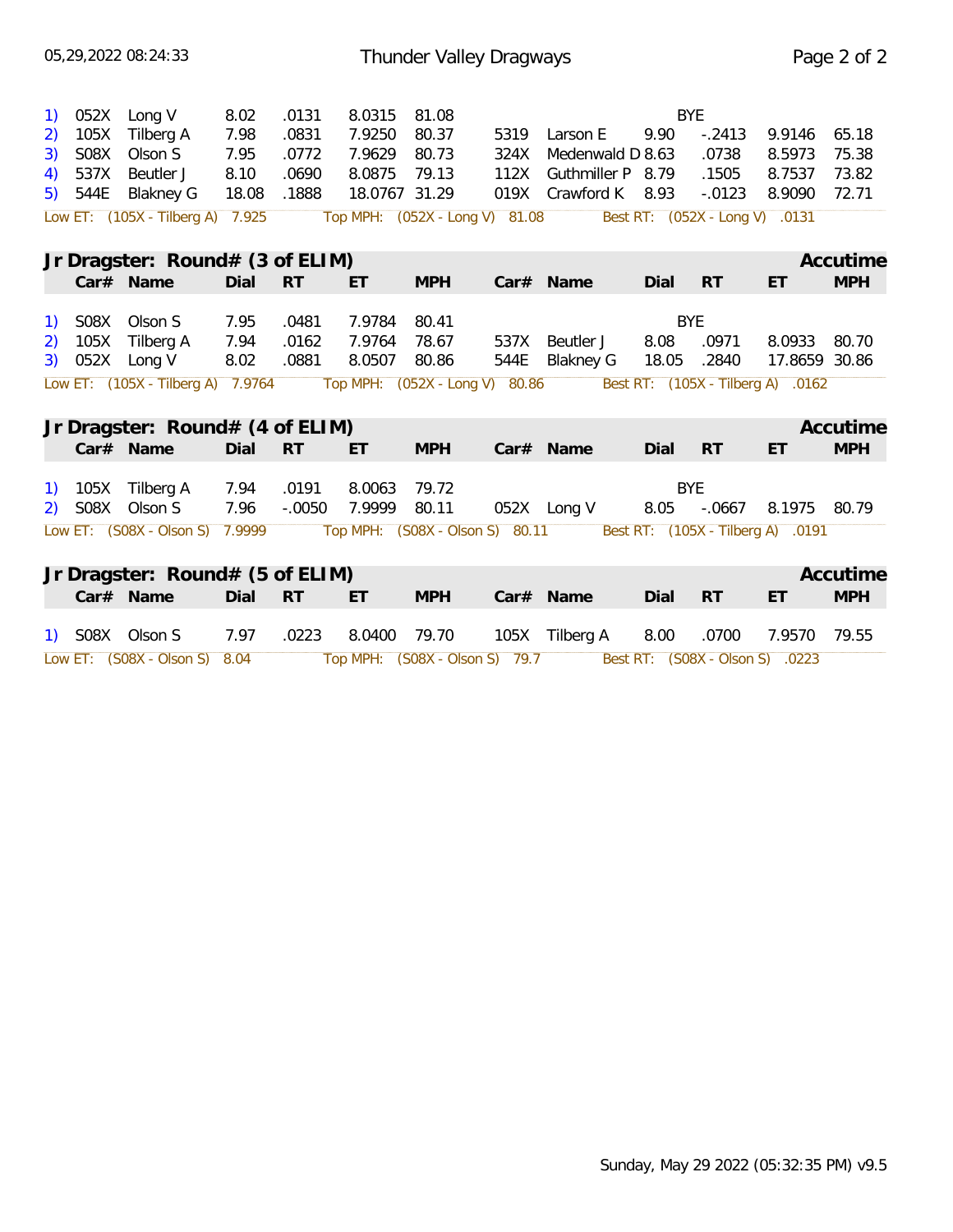|                                        |                                                      | Accutime                                                                                                                                               |                       |                                                                |                                                                                  | Winners Report                                                                 |                                              |                                                                                                             |                                                              |                                                       | Jr Dragster Shoot Out                                                                                              |                         |
|----------------------------------------|------------------------------------------------------|--------------------------------------------------------------------------------------------------------------------------------------------------------|-----------------------|----------------------------------------------------------------|----------------------------------------------------------------------------------|--------------------------------------------------------------------------------|----------------------------------------------|-------------------------------------------------------------------------------------------------------------|--------------------------------------------------------------|-------------------------------------------------------|--------------------------------------------------------------------------------------------------------------------|-------------------------|
|                                        |                                                      |                                                                                                                                                        | Winners               |                                                                |                                                                                  |                                                                                |                                              |                                                                                                             | Losers                                                       |                                                       |                                                                                                                    |                         |
|                                        |                                                      | Jr Dragster Shoot Out: Round# (1 of ELIM)<br>Car# Name                                                                                                 | Dial                  | <b>RT</b>                                                      | ET                                                                               | <b>MPH</b>                                                                     |                                              | Car# Name                                                                                                   | Dial                                                         | RT                                                    | ET                                                                                                                 | Accutime<br><b>MPH</b>  |
| 1)<br>2)<br>3)<br>4)<br>5)<br>6)<br>7) | 474X<br>019X<br>324X<br>025X<br>574X<br>5207<br>535X | Medenwald L 12.30<br>Crawford K 8.90<br>Medenwald D 8.56<br>Crawford N<br>Honomichl T 8.10<br>Case R<br>Jackson K<br>Low ET: (535X - Jackson K) 7.8717 | 12.20<br>8.11<br>7.86 | .0535<br>.1233<br>.1415<br>.0390<br>.0683<br>.0448<br>$-.0087$ | 12.3793 51.39<br>8.9612<br>8.6176<br>12.2081 51.87<br>8.1040<br>8.1130<br>7.8717 | 72.52<br>73.64<br>79.93<br>79.18<br>81.67<br>Top MPH: (535X - Jackson K) 81.67 | 554X<br>PL1X<br>5515<br>B501<br>112X<br>5319 | Long N<br>Long P<br>Picek P<br><b>Butler B</b><br>Guthmiller P<br>Larson E                                  | 8.67<br>7.93<br>11.90<br>10.20<br>8.75<br>9.89<br><b>BYE</b> | .0659<br>$-.0300$<br>.1447<br>.1284<br>.1493<br>.1578 | 8.6658<br>7.8961<br>12.0714 54.27<br>10.3011 60.33<br>8.7547 73.36<br>9.9657<br>Best RT: (025X - Crawford N) .0390 | 74.44<br>80.85<br>65.00 |
|                                        |                                                      | Jr Dragster Shoot Out: Round# (2 of ELIM)<br>Car# Name                                                                                                 | Dial                  | <b>RT</b>                                                      | ET.                                                                              | <b>MPH</b>                                                                     |                                              | Car# Name                                                                                                   | Dial                                                         | <b>RT</b>                                             | ET                                                                                                                 | Accutime<br><b>MPH</b>  |
| 1)<br>2)<br>3)<br>4)                   | 019X<br>535X<br>574X                                 | Crawford K<br>Jackson K<br>Honomichl T 8.09<br>324X Medenwald D 8.58                                                                                   | 8.93<br>7.86          | .1197<br>.0292<br>.0919<br>.1251                               | 8.9564<br>7.9287<br>8.1064<br>8.6229                                             | 71.99<br>75.85<br>79.77<br>75.05                                               | 474X<br>5207<br>025X                         | Medenwald L 12.35<br>Case R<br>Crawford N 12.18                                                             | <b>BYE</b><br>8.09                                           | .1915<br>.2384<br>$-.0164$                            | 12.4006 51.20<br>8.1018<br>12.2124 51.61                                                                           | 78.93                   |
|                                        |                                                      | Low ET: (535X - Jackson K) 7.9287                                                                                                                      |                       |                                                                |                                                                                  |                                                                                |                                              | Top MPH: (574X - Honomichl T) 79.77  Best RT: (535X - Jackson K) .0292                                      |                                                              |                                                       |                                                                                                                    |                         |
|                                        |                                                      | Jr Dragster Shoot Out: Round# (3 of ELIM)<br>Car# Name                                                                                                 | Dial                  | <b>RT</b>                                                      | ET                                                                               | <b>MPH</b>                                                                     |                                              | Car# Name                                                                                                   | Dial                                                         | RT                                                    | ET                                                                                                                 | Accutime<br><b>MPH</b>  |
| <u>1)</u><br>2)                        | 535X                                                 | Jackson K<br>574X Honomichl T 8.09                                                                                                                     | 7.87                  | .0749<br>.0138                                                 | 7.9098<br>8.1186                                                                 | 77.79<br>79.46                                                                 |                                              | 324X Medenwald D 8.61<br>019X Crawford K 8.94                                                               |                                                              | .1436<br>.1043                                        | 8.6190<br>9.0600                                                                                                   | 74.93<br>67.95          |
|                                        |                                                      | Low ET: (535X - Jackson K) 7.9098                                                                                                                      |                       |                                                                |                                                                                  |                                                                                |                                              | Top MPH: (574X - Honomichl T) 79.46 Best RT: (574X - Honomichl T) .0138                                     |                                                              |                                                       |                                                                                                                    |                         |
|                                        |                                                      | Jr Dragster Shoot Out: Round# (4 of ELIM)<br>Car# Name                                                                                                 | Dial                  | <b>RT</b>                                                      | ET                                                                               | <b>MPH</b>                                                                     |                                              | Car# Name                                                                                                   | Dial                                                         | RT                                                    | ET                                                                                                                 | Accutime<br><b>MPH</b>  |
|                                        |                                                      | 1) 574X Honomichl T 8.10                                                                                                                               |                       | .0362                                                          | 8.1073                                                                           | 79.72                                                                          | 535X                                         | Jackson K                                                                                                   | 7.86                                                         | .0305                                                 | 7.8734                                                                                                             | 79.96                   |
|                                        |                                                      |                                                                                                                                                        |                       |                                                                |                                                                                  |                                                                                |                                              | Low ET: (574X - Honomichl T) 8.1073 Top MPH: (574X - Honomichl T) 79.72 Best RT: (574X - Honomichl T) .0362 |                                                              |                                                       |                                                                                                                    |                         |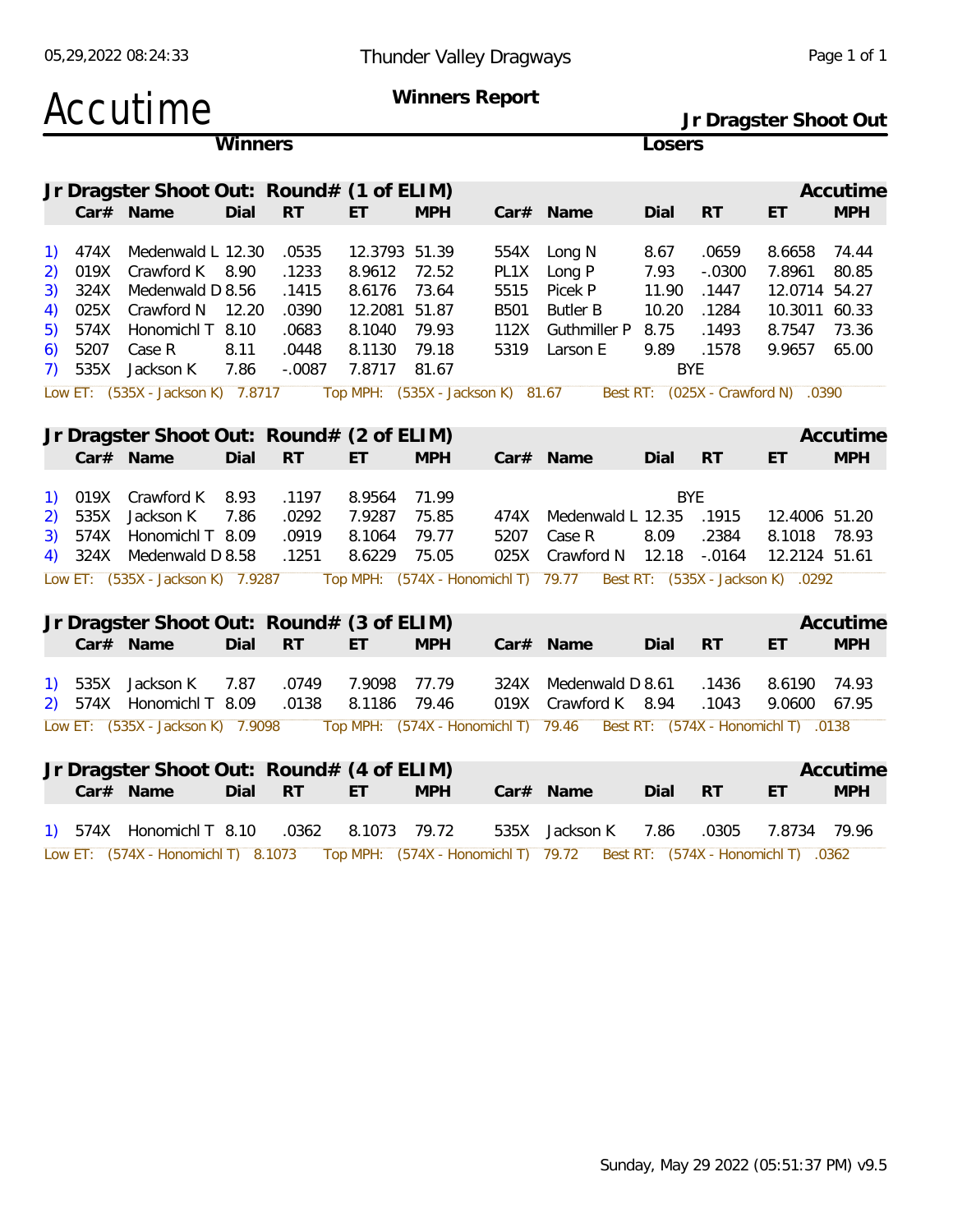# Accutime Winners Report

**TOP ET**

**Winners Losers**

| TOP ET: Round# (1 of TT)                            |                                    |                   |       |                                 |                | Accutime   |
|-----------------------------------------------------|------------------------------------|-------------------|-------|---------------------------------|----------------|------------|
| <b>RT</b><br>Car# Name<br>ET<br>Dial                | <b>MPH</b>                         | $Car#$ Name       | Dial  | <b>RT</b>                       | ET             | <b>MPH</b> |
|                                                     |                                    |                   |       |                                 |                |            |
| 1) TX16<br>Bierle C<br>9.48<br>.0410<br>9.5693      | 140.23<br>5X28                     | Robinson T        | 10.64 | .0383                           | 10.6481 126.23 |            |
| 2) TX02<br>Wilde I<br>9.27<br>.0328<br>9.2360       | 141.24<br><b>TX78</b>              | Bierle D          | 10.95 | .0299                           | 10.9759 119.11 |            |
| 3)<br>NX67<br>Lamprecht A 11.20<br>.0081<br>11.2892 | 119.68<br>0X31                     | Heckenlaible 9.24 |       | LB3A                            | 20.3890 71.00  |            |
| 4) 5X83<br>Medenwald D 7.82<br>7.8529<br>.0141      | 168.92<br><b>TX51</b>              | Lamprecht C 10.58 |       | .0145                           | 10.6696 125.21 |            |
| 5) 5X80<br>9.3823<br>Nolan D<br>9.38<br>.0462       | 143.86<br>SX21                     | Schoenfelder 9.37 |       | .0747                           | 9.3897         | 140.67     |
| $6)$ TX18<br>Jackson K<br>8.05<br>.0130<br>8.0161   | 169.49<br>TX01                     | Engbrecht P       | 8.02  | .0447                           | 8.0344         | 163.76     |
| $7)$ 1X20<br>Schuett J<br>8.60<br>.0183<br>8.9179   | 150.80<br>009X                     | Blakney B         | 8.33  | $-0.0055$                       | 8.3230         | 159.80     |
| 8)<br>KX50<br>8.37<br>.0075<br>8.4059<br>Koch T     | 160.20<br>AX02                     | McCarty S         | 9.50  | .0279                           | 9.5065         | 140.80     |
| 9) 1X65<br>9.10<br>.0590<br>Meyer L<br>9.1147       | 144.74<br>1X62                     | Rue J             | 9.92  | .0875                           | 9.9938         | 132.94     |
| 10) PX90<br>9.75<br>Picek J<br>10.0951<br>.0046     | 134.17<br>AX15                     | Anderson J        | 9.95  | .0458                           | 10.0692 133.53 |            |
| 11) 1X12<br>8.08<br>Hento D<br>.0488<br>8.1415      | 162.45<br>5X08                     | Dvoracek M        | 9.03  | .0169                           | 9.0704         | 151.52     |
| 12) B5115 Plachy B<br>10.33<br>.0353                | 16.7946 41.28<br>5966              | Fergen C          | 10.00 | $-.0393$                        | 17.3364 34.61  |            |
| .0601<br>10.73<br>13) 5657<br>James M               | 10.7280 124.00                     |                   | BYE.  |                                 |                |            |
| Low ET: (5X83 - Medenwald D) 7.8529                 | Top MPH: (TX18 - Jackson K) 169.49 |                   |       | Best RT: (PX90 - Picek J) .0046 |                |            |
|                                                     |                                    |                   |       |                                 |                |            |
| TOP ET: Round# $(2$ of TT)                          |                                    |                   |       |                                 |                | Accutime   |

|          | $Car#$ Name               | Dial  | <b>RT</b> | ET             | <b>MPH</b> | Car# | Name                                                                                                       | Dial  | <b>RT</b> | ET             | <b>MPH</b> |
|----------|---------------------------|-------|-----------|----------------|------------|------|------------------------------------------------------------------------------------------------------------|-------|-----------|----------------|------------|
|          |                           |       |           |                |            |      |                                                                                                            |       |           |                |            |
| 1) TX78  | Bierle D                  | 10.97 | .0262     | 10.9798 119.11 |            | 5966 | Fergen C                                                                                                   | 10.00 | .0127     | 11.6322 132.16 |            |
| 2) TX02  | Wilde I                   | 9.24  | .0109     | 9.2382         | 141.64     | 5X80 | Nolan D                                                                                                    | 9.38  | .0272     | 9.3831         | 145.07     |
| 3) TX18  | Jackson K                 | 8.01  | .0243     | 8.0359         | 168.92     | 1X12 | Hento D                                                                                                    | 8.12  | .3529     | 8.4340         | 161.41     |
| 4) 0X31  | Heckenlaible 9.24         |       | .0358     | 9.2653         | 146.10     | TX51 | Lamprecht C 10.66                                                                                          |       | .0381     | 10.7139 124.69 |            |
| 5) 009X  | <b>Blakney B</b>          | 8.32  | .0049     | 8.3607         | 158.95     | TX16 | Bierle C                                                                                                   | 9.56  | .0144     | 9.5724         | 139.93     |
| 6) 5X83  | Medenwald D 7.84          |       | .0004     | 7.8687         | 169.05     | AX02 | McCarty S                                                                                                  | 9.51  | .0075     | 9.5138         | 140.36     |
| 7) 5X28  | Robinson T                | 10.63 | .0199     | 10.6222 126.58 |            | NX67 | Lamprecht A 11.28                                                                                          |       | .0208     | 11.2444 120.29 |            |
| 8) 1X65  | Meyer L                   | 9.11  | .0404     | 9.1158         | 145.02     | PX90 | Picek J                                                                                                    | 9.90  | $-.0208$  | 13.6272 63.01  |            |
| 9) 1X20  | Schuett J                 | 8.91  | .0223     | 8.8950         | 151.67     | 1X62 | Rue J                                                                                                      | 9.98  | .0159     | 9.9894         | 132.98     |
| 10) 5X08 | Dvoracek M                | 9.07  | .0063     | 9.0872         | 148.42     | AX15 | Anderson J                                                                                                 | 9.95  | .0233     | 10.0116 133.49 |            |
| 11) 5657 | James M                   | 10.72 | .0245     | 10.6986 124.07 |            | SX21 | Schoenfelder 9.37                                                                                          |       | $-.0115$  | 9.3848         | 140.63     |
|          | 12) B5115 Plachy B        | 10.35 | .0303     | 10.3459 129.05 |            |      |                                                                                                            |       | BYE       |                |            |
|          | 13) TX01 Engbrecht P 8.03 |       | .0072     | 8.0550         | 163.87     | KX50 | Koch T                                                                                                     | 8.39  | .0045     | 8.4311         | 160.09     |
|          |                           |       |           |                |            |      | Low ET: (EX83, Moderwald D) 7,8687, Top MDH: (EX83, Moderwald D) 160.05 Rost DT: (EX83, Moderwald D), 0004 |       |           |                |            |

Low ET: (5X83 - Medenwald D) 7.8687 Top MPH: (5X83 - Medenwald D) 169.05 Best RT: (5X83 - Medenwald D) .0004

|  | TOP ET: Round# (1 of ELIM)      |       |                 |                |                            |                               |            |           |                | Accutime   |
|--|---------------------------------|-------|-----------------|----------------|----------------------------|-------------------------------|------------|-----------|----------------|------------|
|  | Car# Name                       | Dial  | RT <sub>R</sub> | ET             | <b>MPH</b>                 | $Car#$ Name                   | Dial       | <b>RT</b> | ET             | <b>MPH</b> |
|  |                                 |       |                 |                |                            |                               |            |           |                |            |
|  | 1) NX67 Lamprecht A 11.26 .0250 |       |                 | 11.2852 119.81 |                            | TX16 Bierle C                 | 9.57       | .0153     | 9.6104         | 132.12     |
|  | 2) 5X28 Robinson T 10.63 .0253  |       |                 | 10.6365 124.97 |                            | 10.67 .0164 .0151 .0161 .0164 |            |           | 10.6910 125.00 |            |
|  | 3) TX02 Wilde I 9.24            |       | .0139           | 9.2432 141.24  |                            | TX18 Jackson K                | 8.03       | .0226     | 8.0479         | 165.26     |
|  | 4) 1X20 Schuett J               | 8.69  | .0294           | 8.9273 147.11  |                            | TX01 Engbrecht P 8.06         |            | .2725     | 8.0547         | 163.99     |
|  | 5) TX78 Bierle D                | 10.96 | .0453           | 10.9953 118.95 |                            | AX15 Anderson J 10.01         |            | .0120     | 10.0041 126.44 |            |
|  | 6) 1X62 Rue J                   | 9.98  | .0244           |                | 10.3738 97.42 1X12 Hento D |                               | 8.10       | .0063     | 14.4581 54.92  |            |
|  | 7) SX21 Schoenfelder 9.37       |       | .1192           | 9.3895 142.05  |                            |                               | <b>BYE</b> |           |                |            |
|  | 8) 5X08 Dvoracek M 9.07         |       | .0349           | 9.0829         | 148.27                     |                               | BYE.       |           |                |            |
|  | 9) KX50 Koch T                  | 8.43  | .0000           | 8.4523 160.20  |                            | AX02 McCarty S                | 9.51       | .0244     | 9.5067         | 138.50     |
|  |                                 |       |                 |                |                            |                               |            |           |                |            |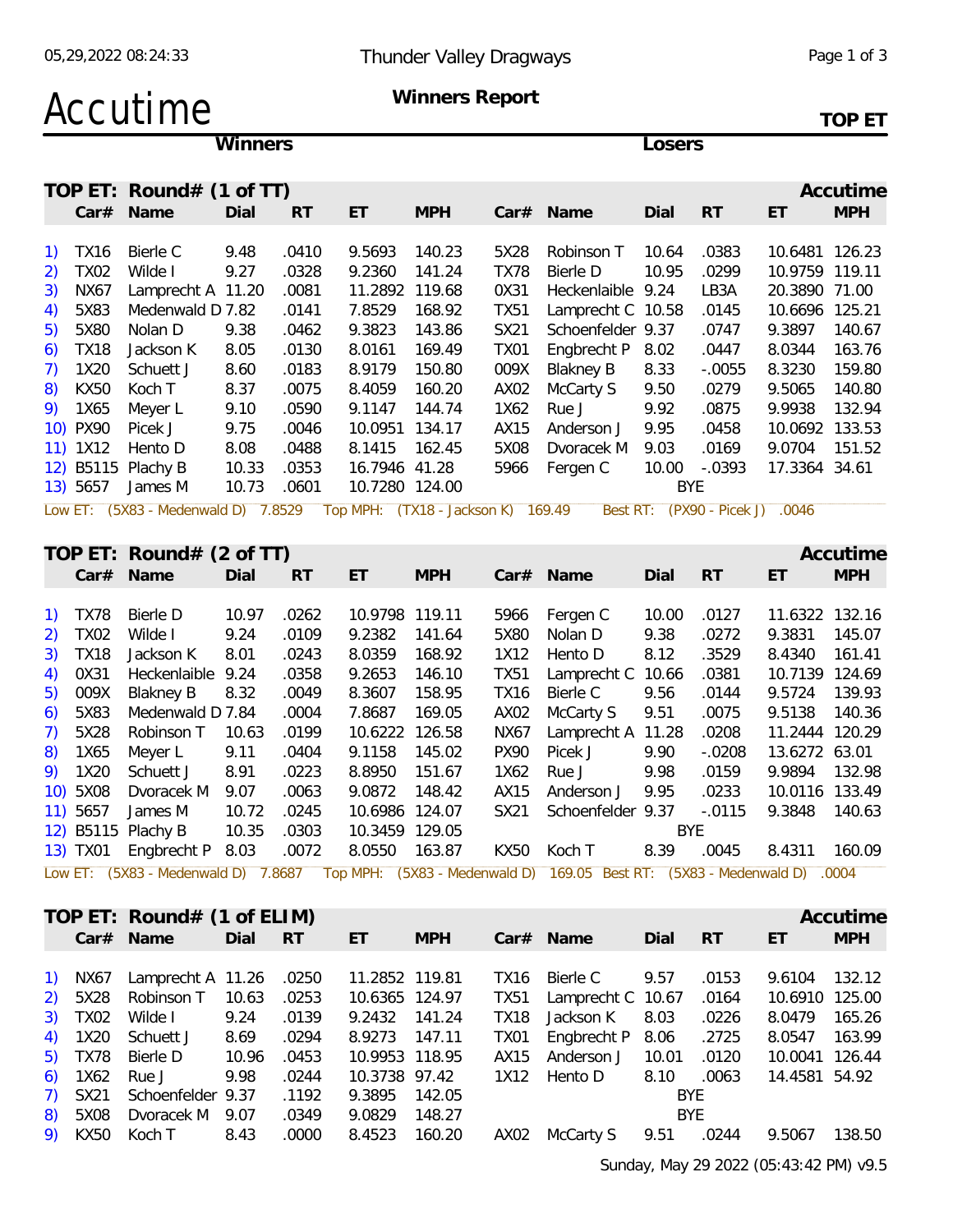|                                                |                                    | 05,29,2022 08:24:33                                               |                       |                         |                                    | Thunder Valley Dragways            |                                 |                                                                       |                    |                                  |                         | Page 2 of 3      |
|------------------------------------------------|------------------------------------|-------------------------------------------------------------------|-----------------------|-------------------------|------------------------------------|------------------------------------|---------------------------------|-----------------------------------------------------------------------|--------------------|----------------------------------|-------------------------|------------------|
|                                                | $10)$ 5657<br>11) 1X65<br>12) 5X80 | James M<br>Meyer L<br>Nolan D                                     | 10.69<br>9.11<br>9.38 | .0028<br>.0736<br>.0020 | 10.6850 124.21<br>9.1032<br>9.4041 | 145.49<br>145.02                   | 5X83<br>009X                    | Medenwald D 7.86<br><b>Blakney B</b>                                  | 8.33<br><b>BYE</b> | .0293<br>LB3A                    | 7.8498<br>27.5795 49.65 | 169.24           |
|                                                | 14) TX18                           | 13) B5115 Plachy B<br>Jackson K                                   | 10.34<br>8.03         | .0317<br>.0168          | 10.3419 129.46<br>8.0547           | 168.98                             | 0X31<br>5X83                    | Heckenlaible 9.27<br>Medenwald D 7.84                                 |                    | .0324<br>.0457                   | 9.2534<br>7.8780        | 144.88<br>168.92 |
|                                                | 15) AX15                           | Anderson J                                                        | 9.98                  | .0263                   | 9.9824                             | 133.61                             | <b>TX16</b>                     | Bierle C                                                              | 9.58               | $-.0019$                         | 9.5701                  | 140.14           |
|                                                | 16) TX01                           | Engbrecht P                                                       | 8.05                  | .1003                   | 8.0617                             | 164.05                             | 009X                            | <b>Blakney B</b>                                                      | 8.34               | $-.0143$                         | 8.3521                  | 159.18           |
|                                                | 17) 0X31                           | Heckenlaible 9.25                                                 |                       | .0229                   | 9.3215                             | 146.25                             | 1X12                            | Hento D                                                               | 8.11               | $-.0007$                         | 8.0652                  | 162.63           |
|                                                | 18) AX02                           | McCarty S                                                         | 9.50                  | $-.0011$                | 9.5021                             | 140.71                             |                                 |                                                                       | <b>BYE</b>         |                                  |                         |                  |
|                                                |                                    | Low ET: (TX18 - Jackson K) 8.0547                                 |                       |                         |                                    | Top MPH: (TX18 - Jackson K) 168.98 |                                 |                                                                       |                    | Best RT: (KX50 - Koch T) .0000   |                         |                  |
|                                                |                                    | TOP ET: Round# $(2 \text{ of ELIM})$                              |                       |                         |                                    |                                    |                                 |                                                                       |                    |                                  |                         | Accutime         |
|                                                | Car#                               | Name                                                              | Dial                  | <b>RT</b>               | ET                                 | <b>MPH</b>                         |                                 | Car# Name                                                             | Dial               | <b>RT</b>                        | ET                      | <b>MPH</b>       |
| <sup>1</sup>                                   | NX67                               | Lamprecht A 11.28                                                 |                       | .0371                   | 11.2501 119.94                     |                                    | 5X28                            | Robinson T                                                            | 10.64              | .0380                            | 10.6098 126.16          |                  |
| 2)                                             | <b>TX01</b>                        | Engbrecht P 8.06                                                  |                       | .0351                   | 8.0694                             | 164.47                             | 5X08                            | Dvoracek M                                                            | 9.09               | .0344                            | 9.0791                  | 150.05           |
| 3)                                             | <b>TX02</b>                        | Wilde I                                                           | 9.23                  | .0175                   | 9.2476                             | 140.67                             | <b>TX18</b>                     | Jackson K                                                             | 8.05               | .0028                            | 8.0418                  | 163.04           |
| 4)                                             | <b>TX78</b>                        | <b>Bierle D</b>                                                   | 10.98                 | .0034                   | 10.9741                            | 119.49                             | AX15                            | Anderson J                                                            | 9.98               | $-.0168$                         | 9.9708                  | 134.09           |
| 5)<br>6)                                       | 0X31<br>5X80                       | Heckenlaible 9.28<br>Nolan D                                      | 9.39                  | $-0.0165$<br>.0452      | 9.2502<br>9.3845                   | 146.77<br>145.30                   | AX <sub>02</sub><br><b>KX50</b> | McCarty S<br>Koch T                                                   | 9.50<br>8.45       | $-.0210$<br>.0625                | 9.5224<br>8.4388        | 140.71<br>160.37 |
| 7)                                             | 1X62                               | Rue J                                                             | 9.98                  | .0177                   | 9.9966                             | 133.57                             | 1X65                            | Meyer L                                                               | 9.10               | .0457                            | 9.1051                  | 142.18           |
| 8)                                             | SX21                               | Schoenfelder 9.39                                                 |                       | .0148                   | 9.3917                             | 140.85                             | 1X20                            | Schuett J                                                             | 8.92               | .0146                            | 8.8996                  | 150.10           |
| 9)                                             |                                    | B5115 Plachy B                                                    | 10.33                 | .0170                   | 10.3223 129.87                     |                                    | 5657                            | James M                                                               | 10.69              | .0255                            | 10.6318 123.39          |                  |
|                                                |                                    | Low ET: (TX01 - Engbrecht P) 8.0694                               |                       |                         |                                    |                                    |                                 | Top MPH: (TX01 - Engbrecht P) 164.47 Best RT: (TX78 - Bierle D) .0034 |                    |                                  |                         |                  |
|                                                |                                    | TOP ET: Round# $(3 \text{ of ELIM})$                              |                       |                         |                                    |                                    |                                 |                                                                       |                    |                                  |                         | Accutime         |
|                                                |                                    | Car# Name                                                         | Dial                  | <b>RT</b>               | ET                                 | <b>MPH</b>                         |                                 | Car# Name                                                             | Dial               | <b>RT</b>                        | ET                      | <b>MPH</b>       |
| $\left( \begin{matrix} 1 \end{matrix} \right)$ | <b>TX02</b>                        | Wilde I                                                           | 9.24                  | .0070                   | 9.2459                             | 141.15                             | 0X31                            | Heckenlaible                                                          | 9.24               | .0199                            | 9.2582                  | 146.68           |
| 2)                                             | <b>TX78</b>                        | <b>Bierle D</b>                                                   | 10.97                 | .0256                   | 10.9771 119.40                     |                                    | <b>TX01</b>                     | Engbrecht P 8.06                                                      |                    | $-.0179$                         | 8.0348                  | 164.47           |
| 3)                                             | 5X80                               | Nolan D                                                           | 9.38                  | .0037                   | 9.3874                             | 144.09                             | <b>NX67</b>                     | Lamprecht A 11.24                                                     |                    | .0324                            | 11.2638 120.13          |                  |
| 4)                                             |                                    | B5115 Plachy B                                                    | 10.32                 | .0185                   | 10.3262 129.53                     |                                    | 1X62                            | Rue J                                                                 | 9.98               | .0257                            | 9.9617 133.65           |                  |
|                                                |                                    | 5) SX21 Schoenfelder 9.39                                         |                       |                         | .0208 9.4954 124.58                |                                    |                                 |                                                                       | <b>BYE</b>         |                                  |                         |                  |
|                                                |                                    | Low ET: (TX02 - Wilde I) 9.2459                                   |                       |                         |                                    | Top MPH: (5X80 - Nolan D) 144.09   |                                 |                                                                       |                    | Best RT: (5X80 - Nolan D) .0037  |                         |                  |
|                                                |                                    | TOP ET: Round# $(4 \text{ of ELIM})$                              |                       |                         |                                    |                                    |                                 |                                                                       |                    |                                  |                         | Accutime         |
|                                                |                                    | Car# Name                                                         | Dial RT               |                         | ET.                                | <b>MPH</b>                         |                                 | Car# Name                                                             | Dial RT            |                                  | ET                      | <b>MPH</b>       |
|                                                | 1) TX78                            | Bierle D                                                          | 10.97                 | .0027                   | 10.9758 119.08                     |                                    |                                 |                                                                       | <b>BYE</b>         |                                  |                         |                  |
| 2)                                             | 5X80                               | Nolan D                                                           | 9.38                  | .0107                   | 9.3891 142.72                      |                                    |                                 | B5115 Plachy B                                                        | 10.32 .0110        |                                  | 10.3552 128.72          |                  |
|                                                |                                    | 3) TX02 Wilde I                                                   | 9.24                  | .0062                   | 9.2682 140.98                      |                                    |                                 | SX21 Schoenfelder 9.39                                                |                    | .0201                            | 9.3866 140.76           |                  |
|                                                |                                    | Low ET: (TX02 - Wilde I) 9.2682                                   |                       |                         |                                    | Top MPH: (5X80 - Nolan D) 142.72   |                                 |                                                                       |                    | Best RT: (TX78 - Bierle D) .0027 |                         |                  |
|                                                |                                    | TOP ET: Round# $(5 \text{ of ELIM})$                              |                       |                         |                                    |                                    |                                 |                                                                       |                    |                                  |                         | Accutime         |
|                                                |                                    | Car# Name                                                         | Dial RT               |                         | ET                                 | <b>MPH</b>                         |                                 | Car# Name                                                             | Dial               | <b>RT</b>                        | ET                      | <b>MPH</b>       |
|                                                |                                    |                                                                   |                       |                         |                                    |                                    |                                 |                                                                       |                    |                                  |                         |                  |
|                                                |                                    | 1) TX78 Bierle D<br>2) 5X80 Nolan D                               | 10.97<br>9.38         | .0067<br>.0463          | 10.9764 119.02<br>9.3646 145.30    |                                    |                                 | TX02 Wilde I                                                          | 9.26 .0054<br>BYE  |                                  | 9.2299 140.41           |                  |
|                                                |                                    | Low ET: (5X80 - Nolan D) 9.3646   Top MPH: (5X80 - Nolan D) 145.3 |                       |                         |                                    |                                    |                                 |                                                                       |                    | Best RT: (TX78 - Bierle D) .0067 |                         |                  |
|                                                |                                    |                                                                   |                       |                         |                                    |                                    |                                 |                                                                       |                    |                                  |                         |                  |
|                                                |                                    |                                                                   |                       |                         |                                    |                                    |                                 |                                                                       |                    |                                  |                         |                  |

**TOP ET:** Round# (6 of ELIM) **Accutime Accutime Accutime**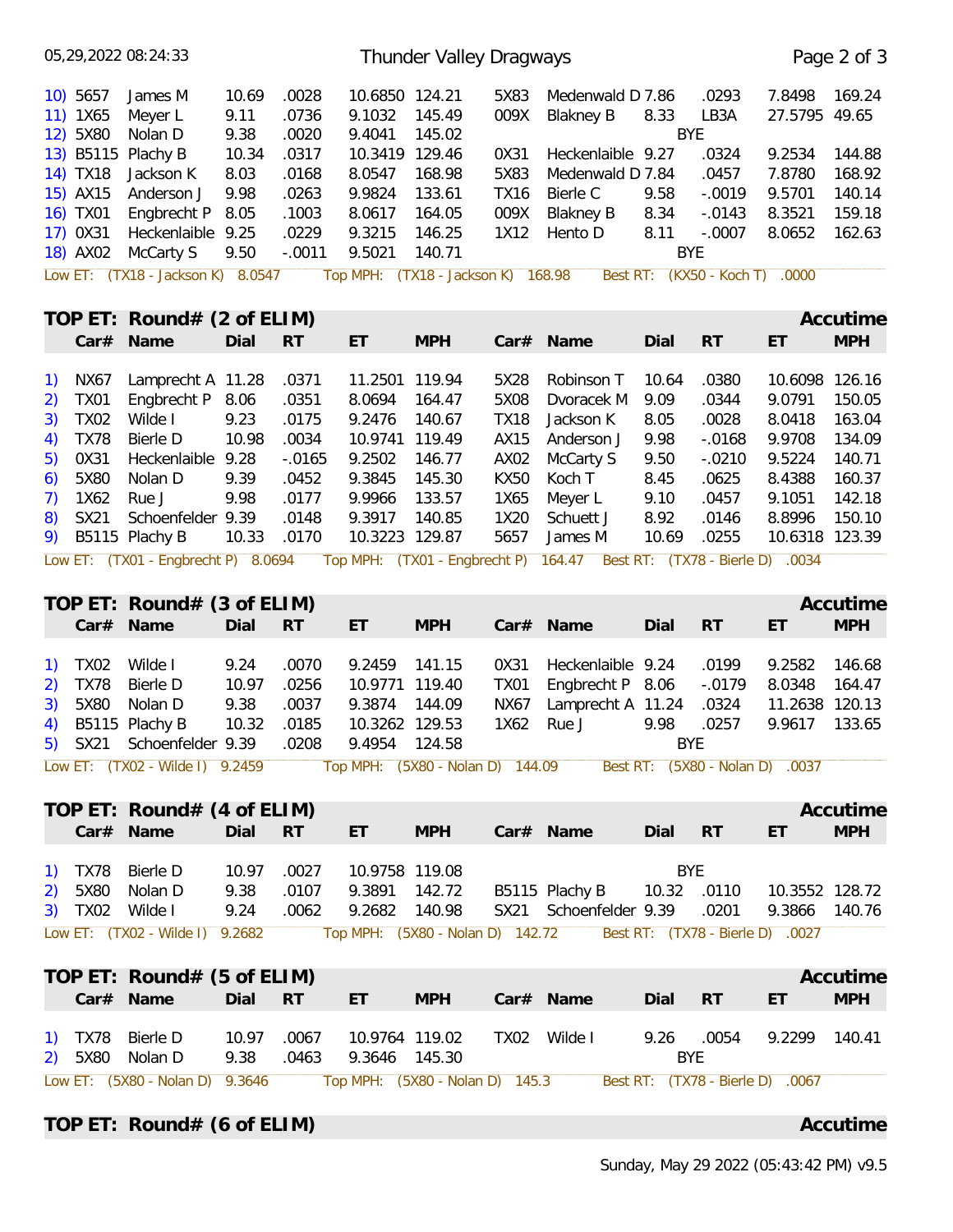|  | 05,29,2022 08:24:33               |             |      |                                   | Thunder Valley Dragways |      |             |      |       |                                  | Page 3 of 3 |
|--|-----------------------------------|-------------|------|-----------------------------------|-------------------------|------|-------------|------|-------|----------------------------------|-------------|
|  | $Car#$ Name                       | Dial        | - RT | .FT                               | <b>MPH</b>              |      | $Car#$ Name | Dial | -RT   | ЕT                               | <b>MPH</b>  |
|  | 1) TX78 Bierle D                  | 10.97 .0364 |      | 10.9791 119.14                    |                         | 5X80 | Nolan D     | 9.38 | .0247 | 9.3659                           | 144.69      |
|  | Low ET: (TX78 - Bierle D) 10.9791 |             |      | Top MPH: (TX78 - Bierle D) 119.14 |                         |      |             |      |       | Best RT: (TX78 - Bierle D) .0364 |             |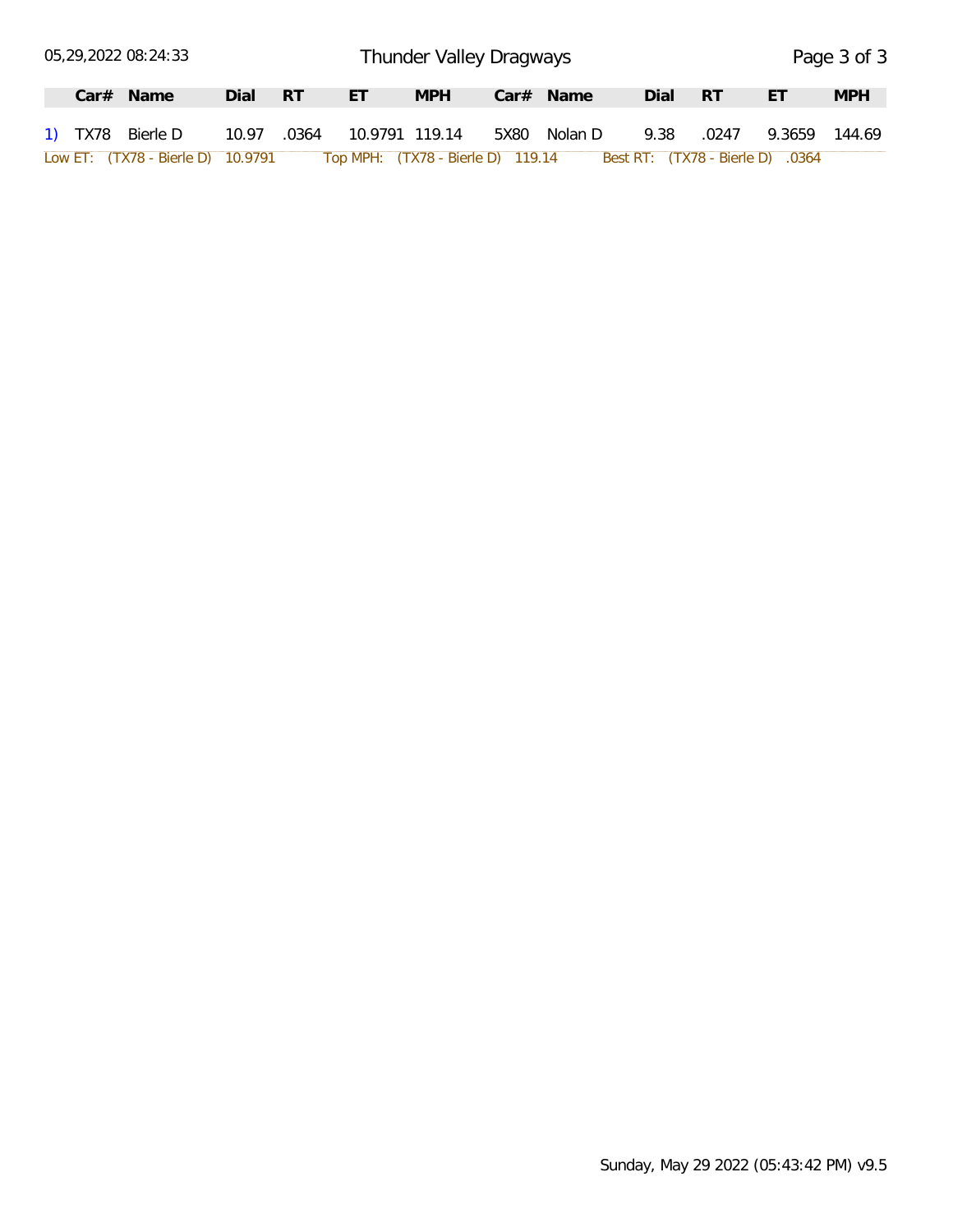### Accutime **Winners Report**

**MOD ET**

**Winners Losers**

|    |             | MOD ET: Round# $(1$ of TT)     |       |           |                |                                  |             |                     |             |          |                                 | Accutime   |
|----|-------------|--------------------------------|-------|-----------|----------------|----------------------------------|-------------|---------------------|-------------|----------|---------------------------------|------------|
|    |             | Car# Name                      | Dial  | RT        | ET             | <b>MPH</b>                       |             | Car# Name           | Dial        | RT       | ET                              | <b>MPH</b> |
|    |             |                                |       |           |                |                                  |             |                     |             |          |                                 |            |
| 1) | AX25        | Kohrs E                        | 10.35 | .0313     | 10.5723 128.13 |                                  | M512        | Funk B              | 10.40       | .1062    | 10.5449 126.55                  |            |
| 2) | 0043        | Nusz <sub>T</sub>              | 11.95 | .0815     | 12.0148 111.25 |                                  | 0023        | Groom D             | 12.90       | .1234    | 13.0852 102.53                  |            |
| 3) | <b>BX63</b> | Petersen H                     | 11.90 | .0390     | 11.9865 110.76 |                                  | JX50        | Aeseby J            | 11.08       | $-.0069$ | 11.2004 120.00                  |            |
| 4) | 2X20        | Cohoon K                       | 9.22  | 2.4761    | 9.5042 134.85  |                                  | MX50        | Aaseby B            | 11.60       | .1936    | 11.8126 111.58                  |            |
| 5) | 5X27        | Walz C                         | 10.88 | .1181     | 11.1121 121.65 |                                  | 0777        | Hancock R           | 10.90       | .2284    | 11.0841 120.84                  |            |
| 6) | 0334        | Kumpf D                        | 9.15  | .2230     | 9.1940 148.03  |                                  | 0212        | Jensen T            | 11.50       | .1596    | 11.5605 114.59                  |            |
| 7) | 0169        | Underberg R 10.35              |       | .1136     | 10.4766 129.57 |                                  | <b>TX32</b> | Lamprecht J 11.02   |             | .0221    | 11.0660 119.24                  |            |
| 8) | K579        | Schulz K                       | 11.84 | .0877     | 11.9007 111.91 |                                  | 0025        | Helmer R            | 12.19       | .1620    | 12.2877 108.93                  |            |
|    | 9) DM15     | Preheim D                      | 10.40 | .0611     | 10.5701 127.08 |                                  | 0034        | Nelson P            | 10.77       | .3137    | 10.8998 120.48                  |            |
|    | 10) 0126    | Severson D                     | 10.97 | .1872     | 11.2658 120.45 |                                  | 2X67        | Petersen D          | 9.20        | .0603    | 14.0166 95.26                   |            |
|    | 11) PX82    |                                | 10.90 | .0718     | 11.0908 123.69 |                                  | 0106        | Tenfingers T 12.57  |             | $-.0044$ | 12.6757 105.91                  |            |
|    | 12) P413    | Passow J                       | 10.91 | .1833     | 10.9630 123.59 |                                  | 0171        | Jensen D            | 11.73       | .0593    | 11.8089 113.46                  |            |
|    | 13) 2X22    | Kumpf C                        | 10.02 | .0745     | 10.0587 132.59 |                                  | 5201        | Hollmann J          | 11.39       | .1237    | 11.5002 115.86                  |            |
|    | 14) BX10    | Robinson J                     | 10.72 | .0519     | 10.7673 123.22 |                                  | 0224        | Danielson C         | 10.64       | .0679    | 10.7772 124.76                  |            |
|    | 15) GX65    | Smith B                        | 10.70 | .0090     | 10.7585 122.72 |                                  | 2X28        | Walz N              | 11.25       | $-.1137$ | 11.2715 118.11                  |            |
|    | 16) 4X51    | Lardy W                        | 10.05 | .0570     | 10.0827 130.85 |                                  | JX88        | Cranny J            | 10.97       | $-.0396$ | 11.0059 120.74                  |            |
|    | 17) 1X68    | Metzger J                      | 12.85 | .0494     | 12.9144 103.69 |                                  | <b>TX05</b> | Lamprecht L 10.95   |             | $-.0028$ | 11.0349 119.40                  |            |
|    | 18) 3X51    | Clement C                      | 10.27 | .0664     | 10.1766 131.46 |                                  | 0196        | Hooth D             | 12.08       | .1993    | 12.2225 107.48                  |            |
|    | 19) 571R    | Rue D                          | 10.24 | .0449     | 10.2288 128.64 |                                  | CX54        | Stauffacher C 11.65 |             | .0329    | 11.9307 110.86                  |            |
|    | 20) 1020    | Hartley B                      | 10.00 | $-.2374$  | 10.2957 126.44 |                                  |             |                     | <b>BYE</b>  |          |                                 |            |
|    | 21) 5XLT    | Thedens L                      | 10.30 | .0714     | 10.3753 128.61 |                                  |             |                     | <b>BYE</b>  |          |                                 |            |
|    | 22) HX04    | Hertman T                      | 9.00  | .0828     | 14.5395 47.22  |                                  |             |                     | <b>BYE</b>  |          |                                 |            |
|    | 23) AX53    | Lamprecht B 11.17              |       | $-.0005$  | 11.1615 118.98 |                                  |             |                     | <b>BYE</b>  |          |                                 |            |
|    | 24) SX03    |                                | 10.14 | .0484     | 10.1041 131.54 |                                  |             |                     | <b>BYE</b>  |          |                                 |            |
|    | 25) 5X14    | Grosz R                        | 10.80 | .0578     | 10.8497 121.00 |                                  |             |                     | BYE         |          |                                 |            |
|    | 26) 5380    | Resch J                        | 10.55 | .1413     | 11.0126 121.03 |                                  |             |                     | <b>BYE</b>  |          |                                 |            |
|    | 27) FX86    | Fedeler F                      | 10.35 | $-.0254$  | 10.4406 128.98 |                                  |             |                     | <b>BYE</b>  |          |                                 |            |
|    | 28) 0093    | Sell W                         | 11.87 | .0559     | 12.0148 110.43 |                                  |             |                     | <b>BYE</b>  |          |                                 |            |
|    | 29) 1X88    | Gloe J                         | 10.74 | $-0.1096$ | 10.8750 121.89 |                                  |             |                     | <b>BYE</b>  |          |                                 |            |
|    | 30) TX30    | Hantke F                       | 10.49 | .0577     | 10.7739 124.24 |                                  | 0130        | Gloe D              | 10.90 .0007 |          | 10.9088 123.83                  |            |
|    | 31) 0028    | Mogck R                        | 10.75 | .2940     | 11.1446 124.69 |                                  | 1359        | <b>Butler M</b>     | 11.42       | .1513    | 11.4276 114.36                  |            |
|    | 32) 5115    | Plachy M                       | 10.35 | .0909     | 10.3979 129.01 |                                  | 0376        | Filter R            | 11.76       | .2139    | 12.4674 103.95                  |            |
|    | 33) TX7Y    | Guthmiller J                   | 10.84 | .0323     | 10.8771 122.78 |                                  | 5144        | Grosz <sub>T</sub>  | 11.40       | .1900    | 13.7860 97.76                   |            |
|    | 34) 4X81    | Sullivan D                     | 10.52 | .0657     | 10.5022 125.73 |                                  | 0097        | Sell T              | 10.80 .0249 |          | 10.8677 121.20                  |            |
|    | 35) 0570    | Wiese T                        | 11.59 | .0071     | 11.6015 112.81 |                                  |             |                     | <b>BYE</b>  |          |                                 |            |
|    |             |                                |       |           |                |                                  |             |                     |             |          |                                 |            |
|    |             | Low ET: (0334 - Kumpf D) 9.194 |       |           |                | Top MPH: (0334 - Kumpf D) 148.03 |             |                     |             |          | Best RT: (0570 - Wiese T) .0071 |            |

|  | MOD ET: $Round# (2 of TT)$  |             |           |                |            |                                                                                           |       |             |                | Accutime   |
|--|-----------------------------|-------------|-----------|----------------|------------|-------------------------------------------------------------------------------------------|-------|-------------|----------------|------------|
|  | Car# Name                   | Dial        | <b>RT</b> | ET.            | <b>MPH</b> | Car# Name                                                                                 | Dial  | RT          | ЕT             | <b>MPH</b> |
|  |                             |             |           |                |            |                                                                                           |       |             |                |            |
|  |                             |             |           |                |            | 1) 0777 Hancock R 10.99 .2127 11.0370 120.61 0106 Tenfingers T 12.63 .0360 12.6775 105.66 |       |             |                |            |
|  | 2) 2X20 Cohoon K 9.22 .2697 |             |           | 9.3129 141.15  |            | 0043 Nusz T                                                                               | 12.01 | .0156       | 12.0383 111.14 |            |
|  | 3) 5X27 Walz C 11.00 .0215  |             |           | 11.0396 121.52 |            | P413 Passow J                                                                             |       | 10.93 .1122 | 10.9763 123.80 |            |
|  | 4) 0097 Sell T              | 10.80 .0790 |           | 10.9343 120.94 |            | BX63 Petersen H                                                                           | 12.00 | -.0562      | 12.0037 110.65 |            |
|  | 5) 5201 Hollmann J          | 11.46 .0606 |           | 11.3681 116.01 |            | 0171 Jensen D                                                                             | 11.73 | .0684       | 12.1243 112.42 |            |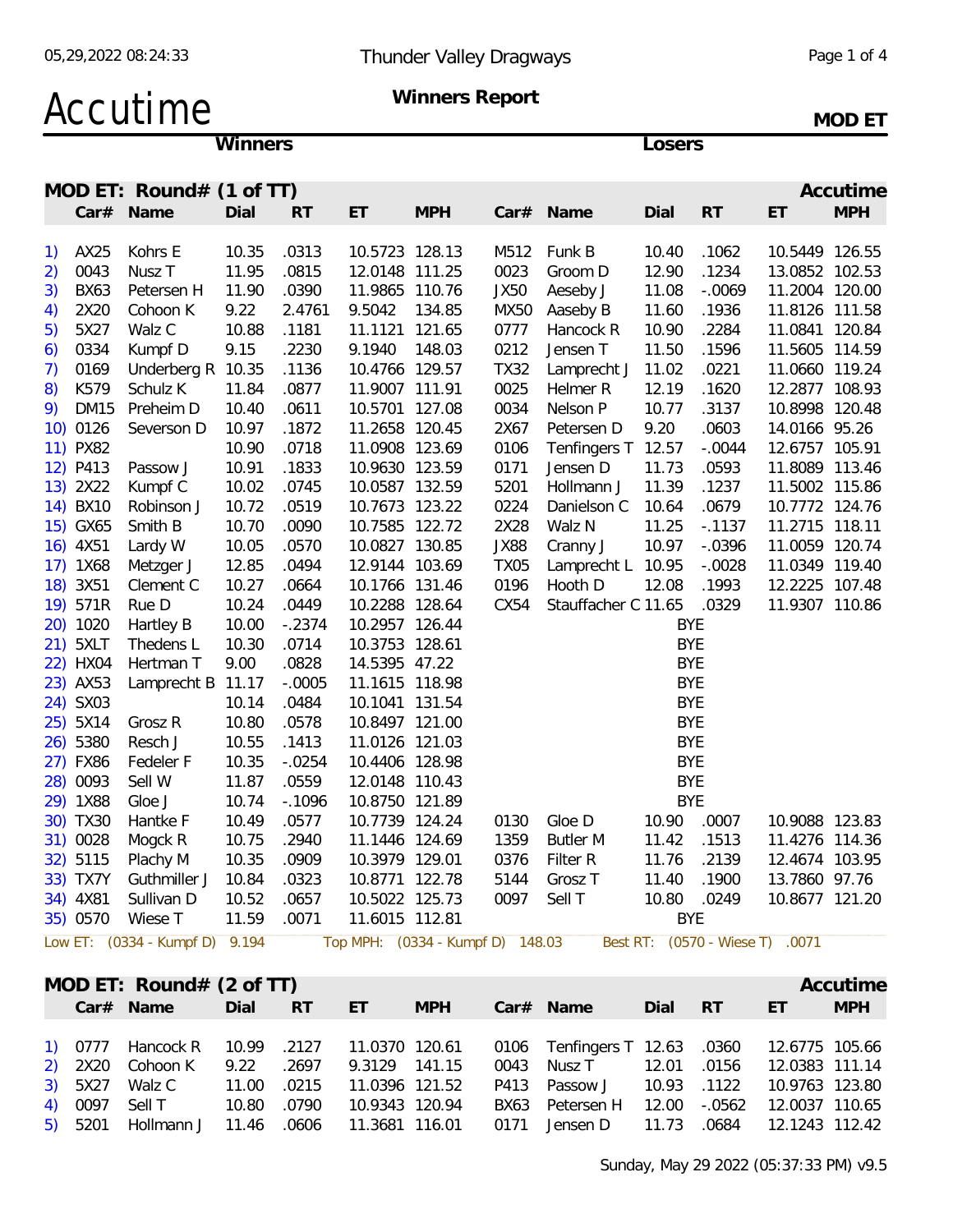Sunday, May 29 2022 (05:37:33 PM) v9.5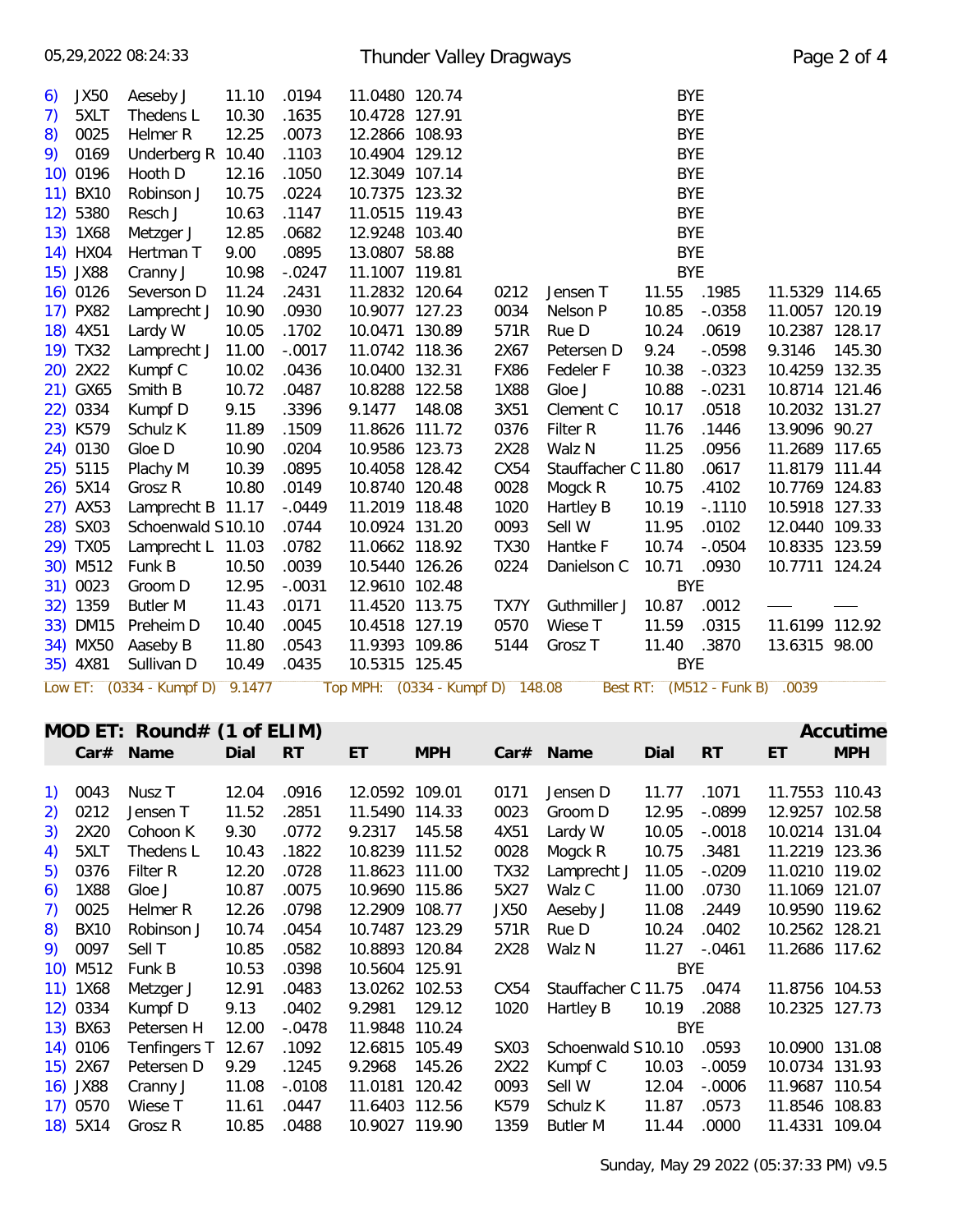| 05,29,2022 08:24:33                                                                                                                                                                                                                                                                                        |                                                                                                                                                                                                                                                            |                                                                                                                                                     |                                                                                                                                                                   |                                                                                                                                                                                                                                                                                                                                  | Thunder Valley Dragways           |                                                                                                                                                                   |                                                                                                                                                                                                                                                                               |                                                                                                                                                                          |                                                                                                                                                             |                                                                                                                                                                                                                                                                                                                                                                   | Page 3 of 4            |
|------------------------------------------------------------------------------------------------------------------------------------------------------------------------------------------------------------------------------------------------------------------------------------------------------------|------------------------------------------------------------------------------------------------------------------------------------------------------------------------------------------------------------------------------------------------------------|-----------------------------------------------------------------------------------------------------------------------------------------------------|-------------------------------------------------------------------------------------------------------------------------------------------------------------------|----------------------------------------------------------------------------------------------------------------------------------------------------------------------------------------------------------------------------------------------------------------------------------------------------------------------------------|-----------------------------------|-------------------------------------------------------------------------------------------------------------------------------------------------------------------|-------------------------------------------------------------------------------------------------------------------------------------------------------------------------------------------------------------------------------------------------------------------------------|--------------------------------------------------------------------------------------------------------------------------------------------------------------------------|-------------------------------------------------------------------------------------------------------------------------------------------------------------|-------------------------------------------------------------------------------------------------------------------------------------------------------------------------------------------------------------------------------------------------------------------------------------------------------------------------------------------------------------------|------------------------|
| 19) FX86<br>20) 3X51<br>21) 0130<br>22) 0196<br>23) TX05<br>24) 5115<br>25) 0169<br>26) P413<br>27) 0777<br>28) 4X81<br>29) PX82<br>30) 0034<br>31) SX03<br>32) 5201<br>33) TX7Y<br>34) 0093<br>35) 571R<br>36) 2X22                                                                                       | Fedeler F<br>Clement C<br>Gloe D<br>Hooth D<br>Lamprecht L 11.06<br>Plachy M<br>Underberg R 10.45<br>Passow J<br>Hancock R<br>Sullivan D<br>Lamprecht J 10.90<br>Nelson P<br>Schoenwald S10.08<br>Hollmann J<br>Guthmiller J<br>Sell W<br>Rue D<br>Kumpf C | 10.43<br>10.17<br>10.95<br>12.26<br>10.42<br>10.96<br>10.99<br>10.52<br>10.99<br>11.37<br>10.89<br>11.98<br>10.25<br>10.05                          | .0449<br>.0271<br>.0800<br>.1547<br>.0598<br>.0525<br>.0797<br>.1024<br>.4389<br>.0429<br>.0293<br>.1199<br>.0031<br>.1530<br>$-.0003$<br>.0940<br>.0349<br>.0778 | 10.4739 119.74<br>10.2057 125.31<br>10.9937 114.45<br>12.2509 107.07<br>11.1766 113.09<br>10.4744 113.87<br>10.4355 129.61<br>10.9242 123.86<br>11.0260 120.74<br>10.5328 125.42<br>10.8806 124.24<br>10.9396 120.32<br>10.1154 131.43<br>11.3867 115.89<br>11.0795 121.07<br>11.9707 109.20<br>10.3292 116.25<br>10.0436 132.78 |                                   | 5380<br><b>TX30</b><br>GX65<br>0126<br>5201<br>0224<br>AX53<br>5144<br>MX50<br>K579<br>5X27<br>0023<br>0171<br>1359                                               | Resch J<br>Hantke F<br>Smith B<br>Severson D<br>Hollmann J<br>Danielson C<br>Lamprecht B<br>Grosz T<br>Aaseby B<br>DM15 Preheim D<br>Schulz K<br>Walz C<br>Groom D<br>Jensen D<br><b>Butler M</b><br>DM15 Preheim D                                                           | 10.63<br>10.82<br>10.79<br>11.27<br>11.37<br>10.76<br>11.20<br>13.50<br><b>BYE</b><br>11.93<br>10.48<br><b>BYE</b><br>11.83<br>11.07<br>12.91<br>11.75<br>11.40<br>10.44 | .1312<br>.1111<br>.0122<br>.0866<br>.2279<br>.4352<br>.0552<br>$-.0619$<br>.0069<br>.0797<br>.0215<br>.2493<br>$-0.0385$<br>.1364<br>.1391<br>$-.0123$      | 10.6734 122.98<br>10.8049 123.32<br>11.0685 119.17<br>11.2346 117.74<br>11.3763 115.80<br>10.7598 123.63<br>11.1810 118.48<br>16.3977 76.66<br>11.8547 109.44<br>10.4299 125.49<br>11.8005 112.67<br>11.0833 121.49<br>12.8589 103.54<br>11.7153 114.18<br>11.4374 114.85<br>11.6136 76.21                                                                        |                        |
|                                                                                                                                                                                                                                                                                                            | Low ET: (2X20 - Cohoon K) 9.2317                                                                                                                                                                                                                           |                                                                                                                                                     |                                                                                                                                                                   |                                                                                                                                                                                                                                                                                                                                  | Top MPH: (2X20 - Cohoon K) 145.58 |                                                                                                                                                                   |                                                                                                                                                                                                                                                                               |                                                                                                                                                                          |                                                                                                                                                             | Best RT: (SX03 - Schoenwald S) .0031                                                                                                                                                                                                                                                                                                                              |                        |
| Car# Name                                                                                                                                                                                                                                                                                                  | MOD ET: Round# $(2 \text{ of ELIM})$                                                                                                                                                                                                                       | Dial                                                                                                                                                | <b>RT</b>                                                                                                                                                         | ET                                                                                                                                                                                                                                                                                                                               | <b>MPH</b>                        |                                                                                                                                                                   | Car# Name                                                                                                                                                                                                                                                                     | Dial                                                                                                                                                                     | <b>RT</b>                                                                                                                                                   | ET                                                                                                                                                                                                                                                                                                                                                                | Accutime<br><b>MPH</b> |
|                                                                                                                                                                                                                                                                                                            |                                                                                                                                                                                                                                                            |                                                                                                                                                     |                                                                                                                                                                   |                                                                                                                                                                                                                                                                                                                                  |                                   |                                                                                                                                                                   |                                                                                                                                                                                                                                                                               |                                                                                                                                                                          |                                                                                                                                                             |                                                                                                                                                                                                                                                                                                                                                                   |                        |
| 0334<br>$\left( \begin{array}{c} 1 \end{array} \right)$<br>0097<br>2)<br><b>JX88</b><br>3)<br><b>BX63</b><br>4)<br>5)<br>0034<br>2X67<br>6)<br>4X81<br>7)<br>P413<br>8)<br>0130<br>9)<br>$10)$ 2X22<br>11) 0025<br>12) 5201<br>13) M512 Funk B<br>14) 0196<br>15) SX03<br>16) 571R<br>17) 0043<br>18) 0093 | Kumpf D<br>Sell T<br>Cranny J<br>Petersen H<br>Nelson P<br>Petersen D<br>Sullivan D<br>Passow J<br>Gloe D<br>Kumpf C<br>Helmer R<br>Hollmann J<br>Hooth D<br>Schoenwald S10.10<br>Rue D<br>Nusz T<br>Sell W<br>Low ET: (0334 - Kumpf D) 9.1292             | 9.13<br>10.87<br>10.99<br>11.97<br>10.93<br>9.28<br>10.54<br>10.92<br>10.95<br>10.04<br>12.22<br>11.37<br>10.54<br>12.21<br>10.24<br>12.04<br>11.95 | .0132<br>.0254<br>.0181<br>.1004<br>.1611<br>.0916<br>.0591<br>.2249<br>.0367<br>.1405<br>.0447<br>.0708<br>.0694<br>.0871<br>.0494<br>.0520<br>.1825<br>.1212    | 9.1292 149.40<br>10.9260 121.16<br>11.0259 120.94<br>11.9859 110.84<br>10.9704 117.22<br>9.3587 145.40<br>10.5334 125.42<br>10.9634 124.00<br>10.9468 117.43<br>10.0312 132.94<br>12.1976 110.16<br>11.3961 117.99<br>10.6012 127.41<br>12.2535 107.68<br>10.1031 131.81<br>10.2355 127.88<br>12.0720 109.01<br>11.9715 111.22   | Top MPH: (0334 - Kumpf D) 149.4   | 1X68<br>TX05<br>0169<br>2X20<br>0777<br>5XLT<br>0212<br><b>FX86</b><br>0570<br><b>BX10</b><br>3X51<br>5115<br>1X88<br>5X14<br>0106<br>TX7Y<br>0376<br><b>PX82</b> | Metzger J<br>Lamprecht L 11.05<br>Underberg R 10.41<br>Cohoon K<br>Hancock R<br>Thedens L<br>Jensen T<br>Fedeler F<br>Wiese T<br>Robinson J<br>Clement C<br>Plachy M<br>Gloe J<br>Grosz R<br>Tenfingers T 12.67<br>Guthmiller J 11.08<br>Filter R<br>Lamprecht J 10.92 -.0319 | 12.91<br>9.22<br>10.99<br>10.46<br>11.53<br>10.43<br>11.64<br>10.75 -.0195<br>10.15<br>10.42<br>10.89<br>10.88<br>11.86                                                  | $-.0172$<br>.0170<br>$-.0723$<br>$-.0452$<br>.1604<br>.0182<br>.0658<br>.2739<br>.0990<br>$-.0441$<br>.0433<br>.1027<br>$-.0196$<br>.1005<br>.0676<br>.1352 | 22.7415 42.38<br>11.1154 119.14<br>10.5307 119.62<br>9.3487 140.76<br>11.0644 121.29<br>10.4527 121.89<br>11.5059 115.27<br>10.4060 131.00<br>11.6360 111.58<br>10.7370 123.86<br>10.2274 131.35<br>10.4119 121.39<br>10.8722 121.59<br>10.8942 121.00<br>12.6078 106.71<br>10.9375 117.65<br>11.8111 105.04<br>10.9154 124.28<br>Best RT: (0334 - Kumpf D) .0132 |                        |
|                                                                                                                                                                                                                                                                                                            |                                                                                                                                                                                                                                                            |                                                                                                                                                     |                                                                                                                                                                   |                                                                                                                                                                                                                                                                                                                                  |                                   |                                                                                                                                                                   |                                                                                                                                                                                                                                                                               |                                                                                                                                                                          |                                                                                                                                                             |                                                                                                                                                                                                                                                                                                                                                                   |                        |
| Car# Name                                                                                                                                                                                                                                                                                                  | MOD ET: Round# $(3 \text{ of ELIM})$                                                                                                                                                                                                                       | Dial RT                                                                                                                                             |                                                                                                                                                                   | ET                                                                                                                                                                                                                                                                                                                               | <b>MPH</b>                        |                                                                                                                                                                   | Car# Name                                                                                                                                                                                                                                                                     | Dial                                                                                                                                                                     | <b>RT</b>                                                                                                                                                   | ET.                                                                                                                                                                                                                                                                                                                                                               | Accutime<br><b>MPH</b> |
| 1) M512 Funk B<br>4X81<br>2)<br>5201<br>3)<br>2X22<br>4)<br>0097<br>5)<br>2X67<br>6)                                                                                                                                                                                                                       | Sullivan D<br>Hollmann J<br>Kumpf C<br>Sell T<br>Petersen D                                                                                                                                                                                                | 10.54<br>10.51<br>11.38<br>10.04<br>10.87<br>9.28                                                                                                   | $-1263$<br>.0755<br>.0685<br>.2847<br>.0506<br>.0615                                                                                                              | 10.5693 126.62<br>10.5523 122.12<br>11.4094 116.22<br>10.0351 132.47<br>10.9018 120.48<br>9.3094 145.11                                                                                                                                                                                                                          |                                   | BX63<br>0034<br>0334<br>P413<br>SX03                                                                                                                              | Petersen H<br>Nelson P<br>Kumpf D<br>Passow J<br>Schoenwald S10.09                                                                                                                                                                                                            | 11.98<br>10.93<br>9.12<br>10.93<br><b>BYE</b>                                                                                                                            | $-1508$<br>.1185<br>$-.0041$<br>.2407<br>.0917                                                                                                              | 11.9455 111.11<br>10.9226 120.55<br>9.1127 149.25<br>10.9038 124.48<br>10.1345 131.69                                                                                                                                                                                                                                                                             |                        |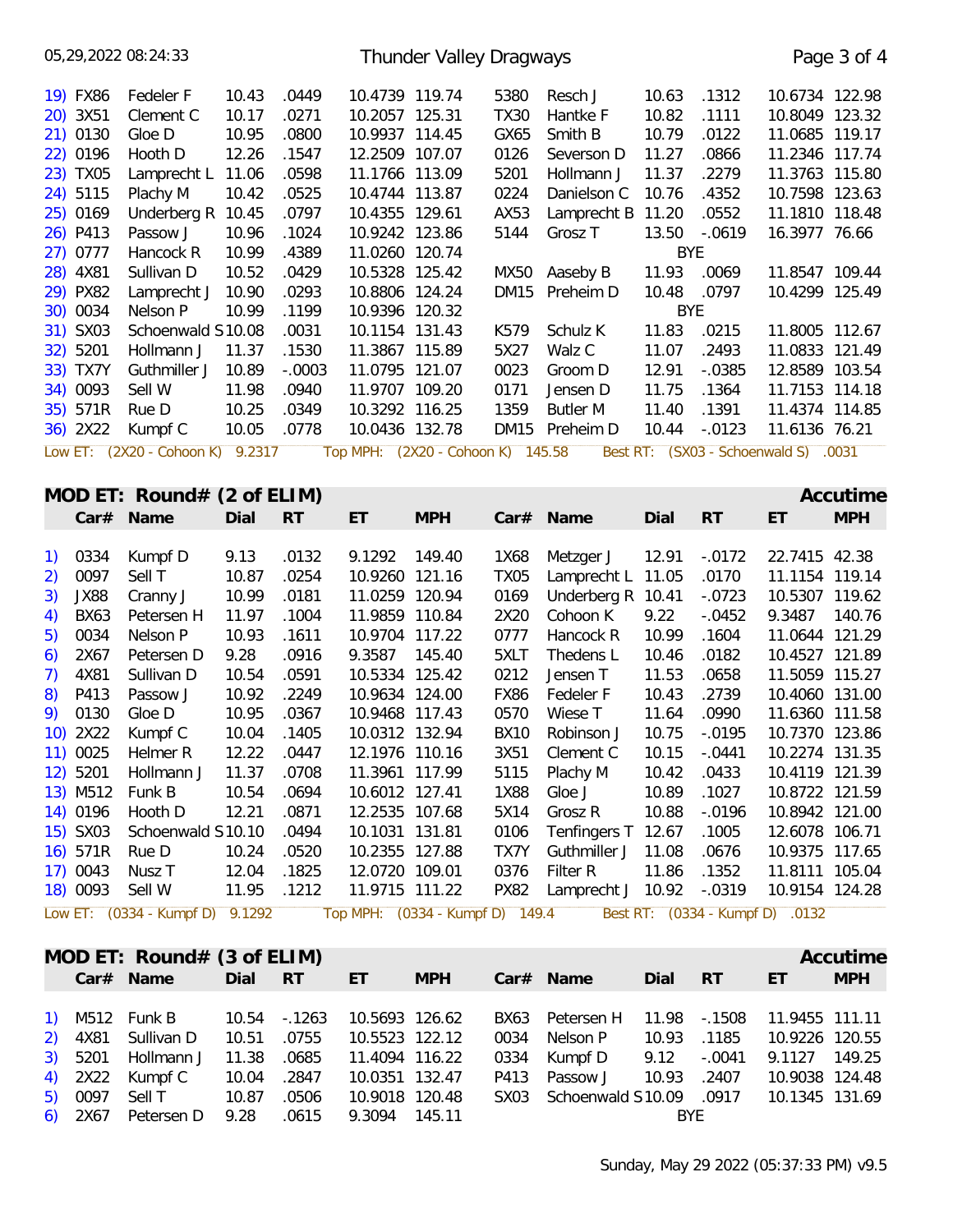|                    |                | 05,29,2022 08:24:33                             |                               |                |                                                    | Thunder Valley Dragways         |              |                                                                          |                         |                                |                                                    | Page 4 of 4 |
|--------------------|----------------|-------------------------------------------------|-------------------------------|----------------|----------------------------------------------------|---------------------------------|--------------|--------------------------------------------------------------------------|-------------------------|--------------------------------|----------------------------------------------------|-------------|
| 8)                 |                | 7) 0130 Gloe D<br>571R Rue D<br>9) 0196 Hooth D | 10.93<br>10.23<br>12.22 .0487 | .0400<br>.0541 | 10.9205 118.20<br>10.2918 128.50<br>12.2831 106.96 |                                 | JX88         | 0043 Nusz T<br>Cranny J<br>0025 Helmer R                                 | 12.06<br>10.98<br>12.17 | .0996<br>$-.0123$<br>.1712     | 12.0418 109.46<br>11.0544 115.71<br>12.2119 109.94 |             |
|                    |                | Low ET: (2X67 - Petersen D) 9.3094              |                               |                |                                                    |                                 |              | Top MPH: (2X67 - Petersen D) 145.11    Best RT: (0130 - Gloe D)    .0400 |                         |                                |                                                    |             |
|                    |                | MOD ET: Round# $(4 \text{ of ELIM})$            |                               |                |                                                    |                                 |              |                                                                          |                         |                                |                                                    | Accutime    |
|                    |                | Car# Name                                       | Dial RT                       |                | ET.                                                | <b>MPH</b>                      |              | Car# Name                                                                | Dial RT                 |                                | ET.                                                | <b>MPH</b>  |
|                    |                |                                                 |                               |                |                                                    |                                 |              |                                                                          |                         |                                |                                                    |             |
| <sup>1</sup>       | 0097           | Sell T                                          | 10.87<br>10.03                | .0580          | 11.0520 120.64                                     |                                 |              |                                                                          | <b>BYE</b>              |                                |                                                    |             |
| 2)<br>3)           | 2X22<br>0196   | Kumpf C<br>Hooth D                              | 12.21                         | .0234<br>.0019 | 10.0887 127.77<br>12.2911 107.04                   |                                 | 5201<br>0130 | Hollmann J<br>Gloe D                                                     | 11.40<br>10.90          | .2369<br>$-.0143$              | 11.3791 116.13<br>10.8947 123.97                   |             |
| 4)                 | 4X81           | Sullivan D                                      | 10.53                         | .0509          | 10.5323 125.21                                     |                                 | 2X67         | Petersen D                                                               | 9.30                    | .0609                          | 9.2722 144.79                                      |             |
| 5)                 |                | M512 Funk B                                     | 10.55                         | .0538          | 10.5500 126.72                                     |                                 |              | 571R Rue D                                                               | 10.23                   | .0623                          | 10.2539 127.55                                     |             |
|                    |                | Low ET: (2X22 - Kumpf C) 10.0887                |                               |                |                                                    |                                 |              | Top MPH: (2X22 - Kumpf C) 127.77 Best RT: (0196 - Hooth D) .0019         |                         |                                |                                                    |             |
|                    |                |                                                 |                               |                |                                                    |                                 |              |                                                                          |                         |                                |                                                    |             |
|                    |                | MOD ET: Round# $(5 \text{ of ELIM})$            |                               |                |                                                    |                                 |              |                                                                          |                         |                                |                                                    | Accutime    |
|                    |                | Car# Name                                       | Dial RT                       |                | ET.                                                | <b>MPH</b>                      |              | Car# Name                                                                | Dial RT                 |                                | ET.                                                | <b>MPH</b>  |
|                    |                | M512 Funk B                                     | 10.55                         | $-.0278$       | 10.5685 126.40                                     |                                 |              |                                                                          | <b>BYE</b>              |                                |                                                    |             |
| <sup>1</sup><br>2) | 0097           | Sell T                                          | 10.87                         | .0337          | 10.9032 120.26                                     |                                 |              | 2X22 Kumpf C                                                             | 10.06 .0962             |                                | 10.0685 131.69                                     |             |
|                    |                | 3) 0196 Hooth D                                 | 12.26                         | .0419          | 12.2746 106.89                                     |                                 |              | 4X81 Sullivan D                                                          | 10.52 .0341             |                                | 10.5816 124.69                                     |             |
|                    |                | Low ET: (M512 - Funk B) 10.5685                 |                               |                |                                                    | Top MPH: (M512 - Funk B) 126.4  |              |                                                                          |                         | Best RT: (0097 - Sell T) .0337 |                                                    |             |
|                    |                |                                                 |                               |                |                                                    |                                 |              |                                                                          |                         |                                |                                                    |             |
|                    |                | MOD ET: Round# $(6 \text{ of ELIM})$            |                               |                |                                                    |                                 |              |                                                                          |                         |                                |                                                    | Accutime    |
|                    |                | Car# Name                                       | Dial RT                       |                | ET.                                                | <b>MPH</b>                      |              | Car# Name                                                                | Dial RT                 |                                | ET.                                                | <b>MPH</b>  |
|                    |                |                                                 |                               |                |                                                    |                                 |              |                                                                          |                         |                                |                                                    |             |
|                    | 1) 0196        | Hooth D                                         | 12.24                         | .0568          | 12.2715 106.84                                     |                                 |              |                                                                          | <b>BYE</b>              |                                |                                                    |             |
| 2)                 | 0097 Sell T    |                                                 | 10.87 .0777                   |                | 10.8821 120.13                                     |                                 |              | M512 Funk B                                                              | 10.56 .1094             |                                | 10.5740 126.40                                     |             |
|                    |                | Low ET: (0097 - Sell T) 10.8821                 |                               |                |                                                    | Top MPH: (0097 - Sell T) 120.13 |              |                                                                          |                         |                                | Best RT: (0196 - Hooth D) .0568                    |             |
|                    |                | MOD ET: Round# $(7 \text{ of ELIM})$            |                               |                |                                                    |                                 |              |                                                                          |                         |                                |                                                    | Accutime    |
|                    |                | Car# Name                                       | Dial RT                       |                | ET.                                                | <b>MPH</b>                      |              | Car# Name                                                                | Dial                    | <b>RT</b>                      | ET.                                                | <b>MPH</b>  |
|                    | 1) 0097 Sell T |                                                 | 10.87 .0621                   |                | 10.8958 120.97                                     |                                 |              | 0196 Hooth D                                                             |                         | 12.24 -.0605                   | 12.2423 107.19                                     |             |
|                    |                | Low ET: (0097 - Sell T) 10.8958                 |                               |                |                                                    | Top MPH: (0097 - Sell T) 120.97 |              |                                                                          |                         | Best RT: (0097 - Sell T) .0621 |                                                    |             |
|                    |                |                                                 |                               |                |                                                    |                                 |              |                                                                          |                         |                                |                                                    |             |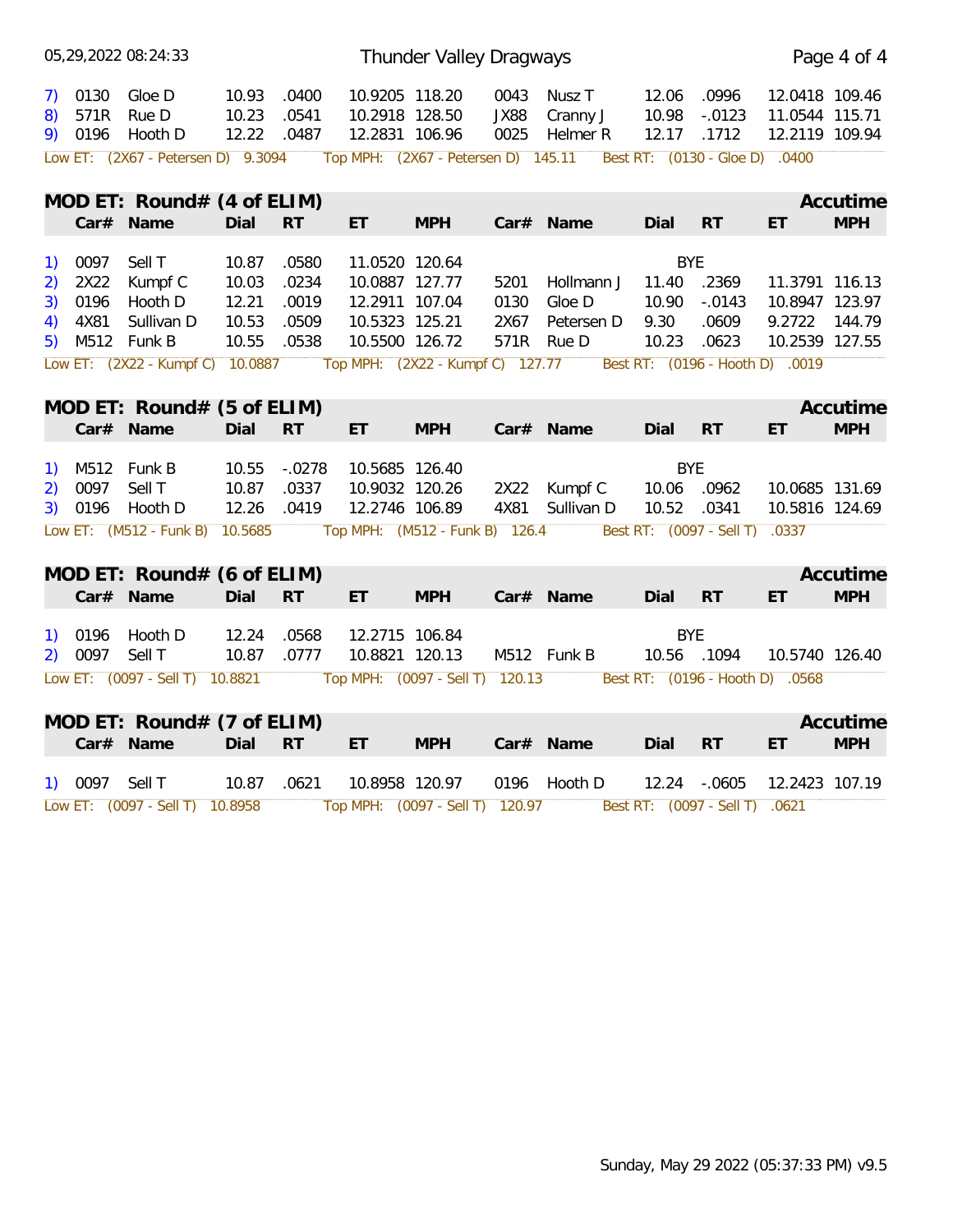| Accutime                           |                                 |           |                                   | Winners Report |                 |                 |                                |                     |                | Pro Bike   |
|------------------------------------|---------------------------------|-----------|-----------------------------------|----------------|-----------------|-----------------|--------------------------------|---------------------|----------------|------------|
|                                    | <b>Winners</b>                  |           |                                   |                |                 |                 | Losers                         |                     |                |            |
| Pro Bike: Round# (1 of TT)         |                                 |           |                                   |                |                 |                 |                                |                     |                | Accutime   |
| Car# Name                          | Dial                            | <b>RT</b> | ET                                | <b>MPH</b>     |                 | Car# Name       | Dial                           | <b>RT</b>           | ET             | <b>MPH</b> |
| 1006<br>Josephsen N<br>1)          | $\overline{\phantom{a}}$        | .2191     | 12.3043 106.36                    |                | 0191            | Halbkat M       | $\overbrace{\hspace{15em}}$    | .1379               | 13.7112 94.50  |            |
| 051X<br>Nixon R<br>2)              |                                 | .0982     | 10.0214 128.02                    |                | 1037            | Jensen T        |                                | .1912               | 13.2803 103.07 |            |
| 3082<br>3)<br>Hanson M             | $\hspace{0.05cm}$               | .0191     | 10.3923 125.24                    |                | 1057            | Bonser T        |                                | .2168               | 11.7939 112.16 |            |
| 051D<br>4)<br>Nixon D              | $\hspace{0.05cm}$               | .2586     | 10.3840 118.98                    |                | 1022            | Shoott S        |                                | .0157               | 13.1014 101.42 |            |
| 1025<br>Byer B<br>5)               |                                 | .6999     | 11.2020 127.95                    |                | T <sub>58</sub> | Criddle D       | $\overbrace{\hspace{27mm}}$    | .7065               |                |            |
| T <sub>58</sub><br>6)<br>Criddle D | $\hspace{0.05cm}$               | 2.0080    | 11.4820 125.21                    |                |                 |                 |                                | <b>BYE</b>          |                |            |
| 1041<br>7)<br>Norton D             | $\hspace{0.1mm}-\hspace{0.1mm}$ | .2454     | 10.2777 135.18                    |                | 5832            | Hoffman L       | $\overbrace{\hspace{27mm}}^{}$ | .0478               | 12.2002 110.73 |            |
| 1040<br>Cook C<br>8)               |                                 | .0738     | 10.3526 131.96                    |                | 9433            | Fedeler L       |                                | 1.1073              | 16.9794 86.97  |            |
| 0524<br>9)<br>Gurnon D             | $\hspace{0.05cm}$               | .2187     | 10.6086 113.12                    |                |                 | A1028 Buckley T |                                | .8738               | 12.2520 116.04 |            |
| 5047<br>10)<br>Larson A            | $\hspace{0.05cm}$               | .0153     | 13.3710 96.94                     |                |                 |                 |                                | <b>BYE</b>          |                |            |
| Low ET: $(051X - Nixon R)$         | 10.0214                         |           | Top MPH: (1041 - Norton D) 135.18 |                |                 |                 | Best RT:                       | $(5047 - Larson A)$ | .0153          |            |
| Pro Bike: Round# (2 of TT)         |                                 |           |                                   |                |                 |                 |                                |                     |                | Accutime   |
| Car# Name                          | Dial                            | <b>RT</b> | ET                                | <b>MPH</b>     |                 | Car# Name       | Dial                           | <b>RT</b>           | ET             | <b>MPH</b> |
|                                    |                                 |           |                                   |                |                 |                 |                                |                     |                |            |
| 051X<br>Nixon R                    |                                 | .1517     | 10.0526 130.40                    |                | 051D            | Nixon D         |                                | .2896               | 10.3674 119.30 |            |
| 1037<br>Jensen T<br>2)             | $\hspace{0.05cm}$               | .0866     | 12.7658 104.87                    |                | 0191            | Halbkat M       | $\overbrace{\hspace{27mm}}^{}$ | .1237               | 13.8125 94.04  |            |
| 3082<br>3)<br>Hanson M             | $\hspace{0.05cm}$               | .0170     | 10.4650 124.72                    |                | 1057            | Bonser T        |                                | .1068               | 11.7618 112.25 |            |
| 1041<br>Norton D<br>4)             | $\hspace{0.05cm}$               | .1980     | 10.2972 134.89                    |                | 1040            | Cook C          | $\overbrace{\hspace{27mm}}^{}$ | $-.0801$            | 10.1635 133.69 |            |
| <b>T58</b><br>5)<br>Criddle D      | $\overline{\phantom{a}}$        | .5756     | 11.0258 126.16                    |                | 1006            | Johnson N       | $\overbrace{\hspace{27mm}}^{}$ | $-0629$             | 12.6935 93.36  |            |
| 9433<br>6)<br>Fedeler L            | $\hspace{0.05cm}$               | .8081     | 15.8496 92.84                     |                | 5832            | Hoffman L       |                                | $-.0210$            | 12.1088 110.78 |            |
| A1028 Buckley T<br>7)              | $\overbrace{\hspace{15em}}$     | .6179     | 12.7140 113.46                    |                | 1025            | Byer B          |                                | $-0.1091$           | 10.8007 128.94 |            |

9) 0524 Gurnon D - .4055 11.0550 70.03 Low ET: (051X - Nixon R) 10.0526 Top MPH: (1041 - Norton D) 134.89 Best RT: (3082 - Hanson M) .0170

8) 1022 Shoott S - .0846 13.0942 100.72 5047 Larson A - .0900 13.3083 96.77

|           | Pro Bike: Round# (1 of ELIM)     |       |           |                                   |            |      |                 |            |           |                                  | Accutime   |
|-----------|----------------------------------|-------|-----------|-----------------------------------|------------|------|-----------------|------------|-----------|----------------------------------|------------|
|           | Car# Name                        | Dial  | <b>RT</b> | ET                                | <b>MPH</b> |      | $Car#$ Name     | Dial       | <b>RT</b> | ET                               | <b>MPH</b> |
|           |                                  |       |           |                                   |            |      |                 |            |           |                                  |            |
| 1) 051D   | Nixon D                          | 10.35 | .0813     | 10.3657 119.74                    |            | 1040 | Cook C          | 10.10      | -.0701    | 10.5392 133.29                   |            |
| 2) 5832   | Hoffman L                        | 12.15 | $-.2047$  | 11.9339 112.95                    |            | 1006 | Johnson N       | 12.45      | -.3356    | 12.3261 105.93                   |            |
| 3) T58    | Criddle D                        | 10.97 | .9962     | 12.2496 124.10                    |            | 1037 | Jensen T        | 13.00      | -.0933    | 16.1177 103.93                   |            |
| 4) 1057   | Bonser T                         | 11.70 | .2610     | 11.7847 106.66                    |            |      | 1025 Byer B     | 10.50      | .3072     | 10.6063 131.20                   |            |
|           | 5) 1022 Shoott S                 | 12.86 | .1171     | 12.9483 99.82                     |            |      | 1041 Norton D   | 10.25      | .3886     | 10.5363 133.18                   |            |
| $6)$ 0524 | Gurnon D                         | 9.35  | .6265     | 9.5531 135.99                     |            |      | 3082 Hanson M   | 10.43      | -.0304    | 10.9759 124.48                   |            |
|           | 7) 051X Nixon R                  | 10.03 | .3190     | 10.8548 115.47                    |            |      | A1028 Buckley T | 12.00      | .9630     | 12.4455 113.75                   |            |
| 8) 0191   | Halbkat M                        | 13.81 | .1468     | 14.0378 85.05                     |            |      | 9433 Fedeler L  | 15.80      | .1226     | 16.1052 89.11                    |            |
| 9) 5047   | Larson A                         | 13.28 | .0324     | 13.3326 96.59                     |            |      |                 | <b>BYE</b> |           |                                  |            |
|           | Low ET: (0524 - Gurnon D) 9.5531 |       |           | Top MPH: (0524 - Gurnon D) 135.99 |            |      |                 |            |           | Best RT: (5047 - Larson A) .0324 |            |

| Pro Bike: Round# (2 of ELIM)<br>Car# Name | Dial  | - RT  | FT.            | MPH |      | Car# Name | Dial  | - RT  | ET            | Accutime<br><b>MPH</b> |
|-------------------------------------------|-------|-------|----------------|-----|------|-----------|-------|-------|---------------|------------------------|
| 051D<br>Nixon D                           | 10.35 | .1880 | 10.4328 111.61 |     | 0191 | Halbkat M | 13.92 | .0610 | 14.2973 93.17 |                        |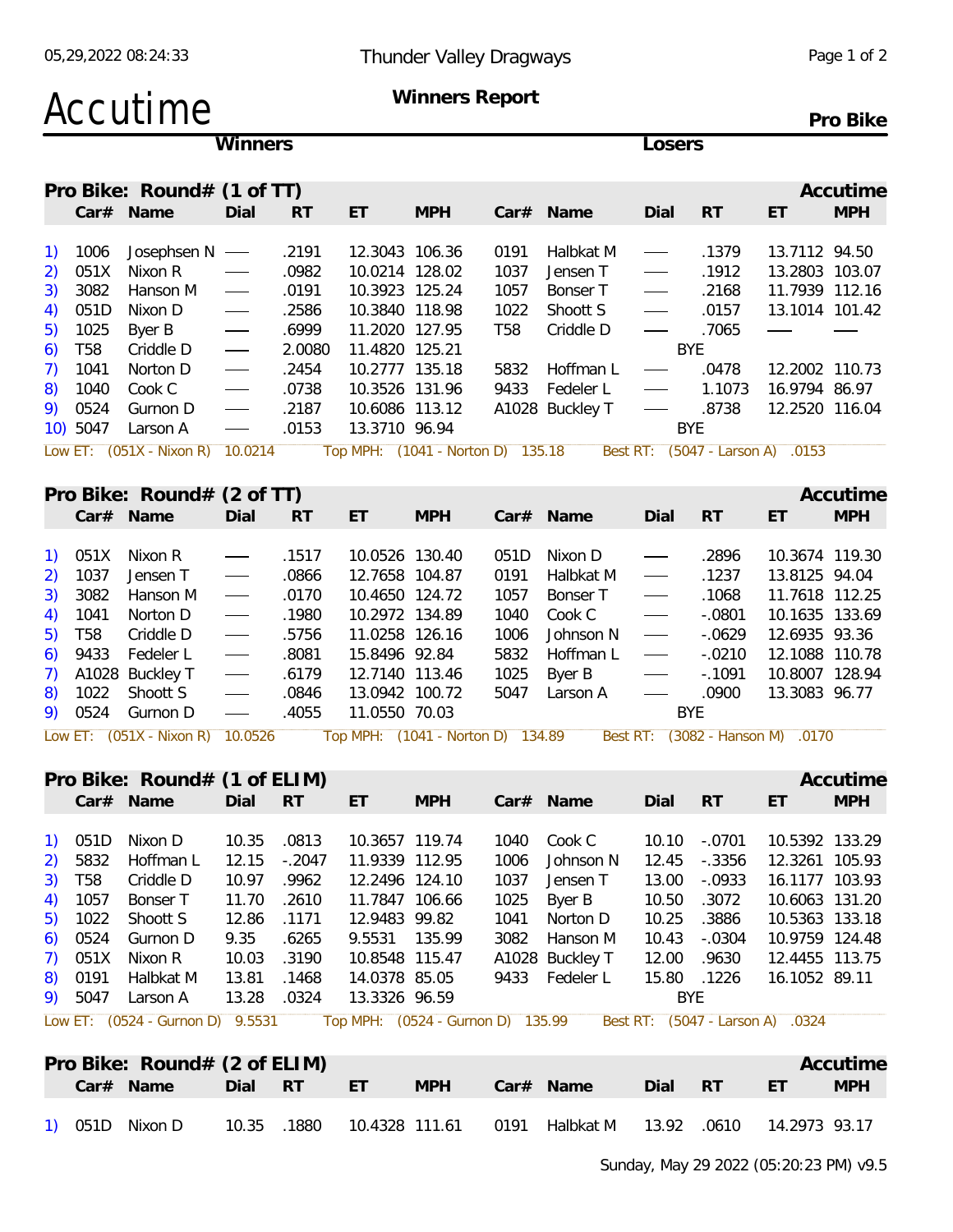|    |                    | 05,29,2022 08:24:33               |                |                |                                   | Thunder Valley Dragways |                |                                |                           |           |                                  | Page 2 of 2 |
|----|--------------------|-----------------------------------|----------------|----------------|-----------------------------------|-------------------------|----------------|--------------------------------|---------------------------|-----------|----------------------------------|-------------|
|    | 2) 051X            | Nixon R                           | 10.03          | .0898          | 10.1149 129.98                    |                         | 0524           | Gurnon D                       | 9.39                      | .4692     | 21.0152 28.60                    |             |
| 3) | 1057               | Bonser T                          | 11.70          | .1187          | 11.7044 113.18                    |                         | 5832           | Hoffman L                      | 11.90                     | $-.0397$  | 12.2106 109.65                   |             |
| 4) | 5047<br>5) 1022    | Larson A<br>Shoott S              | 13.28<br>12.86 | .2084<br>.0511 | 13.3356 88.67<br>12.8859 102.34   |                         | T58            | Criddle D                      | 10.99 .6021<br><b>BYE</b> |           | 11.9333 125.17                   |             |
|    |                    | Low ET: (051X - Nixon R) 10.1149  |                |                | Top MPH: (051X - Nixon R) 129.98  |                         |                |                                |                           |           | Best RT: (1022 - Shoott S) .0511 |             |
|    |                    | Pro Bike: $Round#$ (3 of ELIM)    |                |                |                                   |                         |                |                                |                           |           |                                  | Accutime    |
|    |                    | Car# Name                         | Dial           | <b>RT</b>      | ET                                | <b>MPH</b>              |                | Car# Name                      | Dial                      | <b>RT</b> | ET                               | <b>MPH</b>  |
|    | 1) 051X            | Nixon R                           | 10.07          | .0354          | 10.1358 129.42                    |                         |                |                                | <b>BYE</b>                |           |                                  |             |
|    | 2) 051D<br>3) 1057 | Nixon D<br>Bonser T               | 10.35<br>11.70 | .0077<br>.1704 | 10.7184 119.43<br>11.7150 109.92  |                         |                | 1022 Shoott S<br>5047 Larson A | 12.86 .1159<br>13.27      | .1302     | 12.8599 98.92<br>13.3733 89.78   |             |
|    |                    | Low ET: $(051X - Nixon R)$        | 10.1358        |                | Top MPH: (051X - Nixon R) 129.42  |                         |                |                                |                           |           | Best RT: (051D - Nixon D) .0077  |             |
|    |                    | Pro Bike: Round# (4 of ELIM)      |                |                |                                   |                         |                |                                |                           |           |                                  | Accutime    |
|    |                    | Car# Name                         | Dial           | <b>RT</b>      | ET                                | <b>MPH</b>              |                | Car# Name                      | Dial                      | <b>RT</b> | ET                               | <b>MPH</b>  |
|    | $1)$ 1057          | Bonser T                          | 11.70          | .0978          | 11.8227 111.63                    |                         | $\overline{0}$ |                                |                           | LB3A      |                                  |             |
|    |                    | $2)$ 051X Nixon R                 | 10.09          | .0781          | 10.2280 117.74                    |                         |                | 051D Nixon D                   | 10.40                     | .0785     | 10.6186 119.08                   |             |
|    |                    | Low ET: (051X - Nixon R) 10.228   |                |                | Top MPH: (051X - Nixon R) 117.74  |                         |                |                                |                           |           | Best RT: (051X - Nixon R) .0781  |             |
|    |                    | Pro Bike: Round# (5 of ELIM)      |                |                |                                   |                         |                |                                |                           |           |                                  | Accutime    |
|    |                    | Car# Name                         | Dial           | <b>RT</b>      | ET                                | <b>MPH</b>              |                | Car# Name                      | Dial                      | <b>RT</b> | ET                               | <b>MPH</b>  |
|    | 1) 1057            | Bonser T                          | 11.75          | .1116          | 11.7728 111.61                    |                         |                | 051X Nixon R                   | 10.10                     | $-.0055$  | 10.1807 129.12                   |             |
|    |                    | Low ET: (1057 - Bonser T) 11.7728 |                |                | Top MPH: (1057 - Bonser T) 111.61 |                         |                |                                |                           |           | Best RT: (1057 - Bonser T) .1116 |             |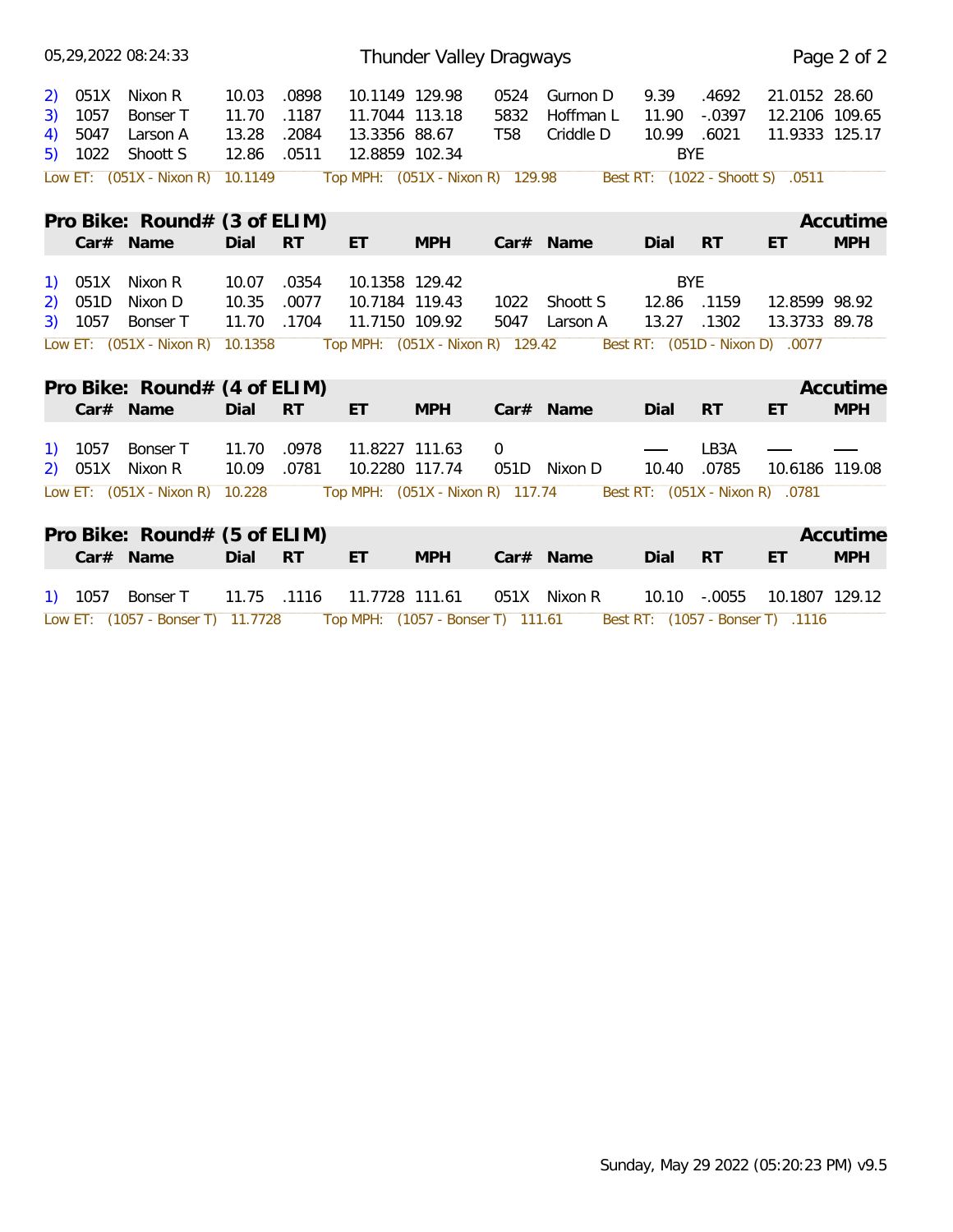**Pro Trophy**

### Accutime **Winners Report**

**Winners Losers**

|          | Pro Trophy: $Round# (1 of TT)$                                              |       |           |                |            |              |             |       |                          |                | Accutime   |
|----------|-----------------------------------------------------------------------------|-------|-----------|----------------|------------|--------------|-------------|-------|--------------------------|----------------|------------|
|          | Car# Name                                                                   | Dial  | <b>RT</b> | ET             | <b>MPH</b> |              | $Car#$ Name | Dial  | <b>RT</b>                | ET             | <b>MPH</b> |
| 1) 8120  |                                                                             | 12.60 |           | 13.2265 99.96  |            | 010A         |             | 13.51 |                          | 13.8050 95.36  |            |
|          | Johnson J                                                                   |       | .5547     |                |            |              | Johnson A   |       | .5844                    |                |            |
| 2) 0043  | Nusz T                                                                      | 11.97 | .1151     | 12.0254 111.25 |            | 1079         | Serbousek E | 13.88 | .3081                    | 14.0549 99.05  |            |
| 3) 0036  | Benda A                                                                     | 12.29 | .1070     | 12.3118 108.75 |            | NX50         | Nedved D    | 12.77 | .0846                    | 12.9991 104.14 |            |
| 4) 0047  | Kocmich J                                                                   | 11.74 | .1094     | 11.7322 114.33 |            | 0379         | Nachtman F  | 13.98 | .2287                    | 14.1558 96.75  |            |
| 5) TV001 | Roth N                                                                      | 12.15 | .0524     | 12.3215 107.40 |            | <b>FX161</b> | Delfs C     | 11.99 | $-0688$                  | 12.1228 109.78 |            |
| 6) NX18  | Nedved S                                                                    | 12.60 | .3605     | 12.9759 102.51 |            | 0173         | Rozeboom S  | 12.00 | .3757                    | 13.0423 114.01 |            |
| 7) 8X98  | Sila M                                                                      | 13.45 | .0025     | 13.6005 98.08  |            | 0128         | Nachtman D  | 15.56 | .3570                    | 15.3366 92.29  |            |
| 8) 0025  | Helmer R                                                                    | 12.25 | .0193     | 12.3434 108.99 |            | 0082         | Otto J      | 12.23 | .1017                    | 12.3514 109.49 |            |
| 9) 5X67  | Johnke D                                                                    | 13.06 | .0443     | 13.1272 107.76 |            | AX03         | McCarty J   | 11.92 | $-.0073$                 | 12.0676 109.57 |            |
| 10) 5X66 | Walz G                                                                      | 11.60 | .1148     | 12.3403 108.28 |            | 1068         | Finken D    | 11.50 | .2739                    | 13.3594 99.62  |            |
| 11) 8X66 | Kocmich J                                                                   | 15.23 | .1926     | 15.2637 90.56  |            | 0189         | Hardin T    | 13.00 | .2577                    | 15.5336 90.43  |            |
| 12) A130 | Flewelling A 11.00                                                          |       | .1741     | 11.4453 120.58 |            | 0197         | Winholt L   | 12.34 | .0572                    | 12.6923 105.78 |            |
|          | Low ET: (A130 - Flewelling A) 11.4453 Top MPH: (A130 - Flewelling A) 120.58 |       |           |                |            |              |             |       | Best RT: (8X98 - Sila M) | .0025          |            |

|                          | Pro Trophy: Round# (2 of TT)<br>Accutime<br>$Car#$ Name |           |                |            |      |                   |       |           |                |            |  |  |  |  |  |
|--------------------------|---------------------------------------------------------|-----------|----------------|------------|------|-------------------|-------|-----------|----------------|------------|--|--|--|--|--|
| Car# Name                | Dial                                                    | <b>RT</b> | ET             | <b>MPH</b> |      |                   | Dial  | <b>RT</b> | ET             | <b>MPH</b> |  |  |  |  |  |
|                          |                                                         |           |                |            |      |                   |       |           |                |            |  |  |  |  |  |
| 1) TV001 Roth N          | 12.24                                                   | .0341     | 12.2771 107.78 |            | 5X66 | Walz G            | 12.20 | .0985     | 12.2802 108.41 |            |  |  |  |  |  |
| 2) 0082<br>Otto J        | 12.34                                                   | .1941     | 12.3982 109.38 |            | 0189 | Hardin T          | 13.00 | .0754     | 15.2774 92.59  |            |  |  |  |  |  |
| 3) 0043<br>Nusz T        | 12.02                                                   | .0666     | 12.0502 111.39 |            | 0047 | Kocmich J         | 11.70 | $-.0087$  | 11.8808 113.87 |            |  |  |  |  |  |
| 4) 0379<br>Nachtman F    | 13.97                                                   | $-.0191$  | 14.2375 97.42  |            | 0036 | Benda A           | 12.29 | $-.0533$  | 12.3274 108.38 |            |  |  |  |  |  |
| 5) NX18<br>Nedved S      | 12.80                                                   | .1283     | 12.8784 103.26 |            | 0128 | Nachtman D        | 15.33 | .1347     | 15.1349 93.44  |            |  |  |  |  |  |
| 6) 0025<br>Helmer R      | 12.27                                                   | .2070     | 12.2642 109.57 |            | 8X98 | Sila M            | 13.48 | .1107     | 13.4655 98.86  |            |  |  |  |  |  |
| 7) NX50<br>Nedved D      | 12.88                                                   | .1689     | 12.9778 104.80 |            | 010A | Johnson A         | 13.60 | .1146     |                |            |  |  |  |  |  |
| 8) FX161 Delfs C         | 12.12                                                   | .1100     | 12.1219 109.84 |            | 5X67 | Johnke D          | 13.07 | .0810     | 13.0875 107.58 |            |  |  |  |  |  |
| 9) 0197<br>Winholt L     | 12.44                                                   | .0905     | 12.6065 105.61 |            | 8120 | Johnson J         | 12.70 | .3416     | 13.0553 102.41 |            |  |  |  |  |  |
| 10) A130<br>Flewelling A | 11.40                                                   | .0943     | 11.4435 120.61 |            | 0173 | Rozeboom S 13.00  |       | .1395     | 11.8972 114.30 |            |  |  |  |  |  |
| 11) AX03<br>McCarty J    | 11.98                                                   | .0649     | 11.9534 109.54 |            | 1079 | Serbousek E 14.03 |       | $-.0789$  | 14.0972 98.55  |            |  |  |  |  |  |
| 12) 1068<br>Finken D     | 13.35                                                   | .0502     | 13.0755 101.31 |            | 8X66 | Kocmich J         | 15.26 | .0998     | 15.2424 90.87  |            |  |  |  |  |  |

|          | Pro Trophy: $Round# (1 of ELIM)$ |       |       |                |            |      |                  |              |           |                | Accutime   |
|----------|----------------------------------|-------|-------|----------------|------------|------|------------------|--------------|-----------|----------------|------------|
|          |                                  |       |       |                |            |      |                  |              |           |                |            |
|          | Car# Name                        | Dial  | RT    | ET             | <b>MPH</b> |      | $Car#$ Name      | Dial         | <b>RT</b> | ET             | <b>MPH</b> |
|          |                                  |       |       |                |            |      |                  |              |           |                |            |
| 1) 8X98  | Sila M                           | 13.44 | .0211 | 13.4468 98.47  |            | 0036 | Benda A          | 12.32        | .0579     | 12.4542 108.30 |            |
| 2) 0043  | Nusz T                           | 12.04 | .0870 | 12.2599 94.34  |            | 0197 | Winholt L        | 12.60        | .1384     | 14.4851 66.38  |            |
|          | 3) FX161 Delfs C                 | 12.12 | .2540 | 12.0525 110.67 |            | NX50 | Nedved D         | 12.88        | -.2397    | 12.9392 104.90 |            |
|          | 4) NX18 Nedved S                 | 12.84 | .2310 | 12.9978 103.28 |            | 1068 | Finken D         | 13.07        | $-.0173$  | 12.9743 101.72 |            |
| 5) 0025  | Helmer R                         | 12.27 | .1265 | 12.4499 96.05  |            | 0128 | Nachtman D 15.12 |              | .4595     | 15.1603 93.15  |            |
| 6) 0047  | Kocmich J                        | 11.85 | .0545 | 12.1510 112.30 |            |      | TV001 Roth N     | 12.24        | -.0058    | 15.4992 59.36  |            |
| 7) 5X66  | Walz G                           | 12.30 | .1210 | 12.4054 107.66 |            | 0189 | Hardin T         | 15.20        | .0777     | 15.0237 94.36  |            |
| 8) 0082  | Otto J                           | 12.39 | .0681 | 12.4672 105.34 |            | 8120 | Johnson J        | 12.90        | .1132     | 12.9727 100.38 |            |
| 9) 0173  | Rozeboom S 11.90                 |       | .3003 | 13.1418 113.29 |            | 1079 | Serbousek E      | 14.07        | -.0921    | 18.7532 55.11  |            |
| 10) 5X67 | Johnke D                         | 13.10 | .0747 | 13.0969 108.04 |            | AX03 | McCarty J        | 11.98 -.0060 |           | 11.9835 113.21 |            |
| 11) A130 | Flewelling A $11.40 - 0122$      |       |       | 11.6916 120.39 |            |      |                  | BYE.         |           |                |            |
|          |                                  |       |       |                |            |      |                  |              |           |                |            |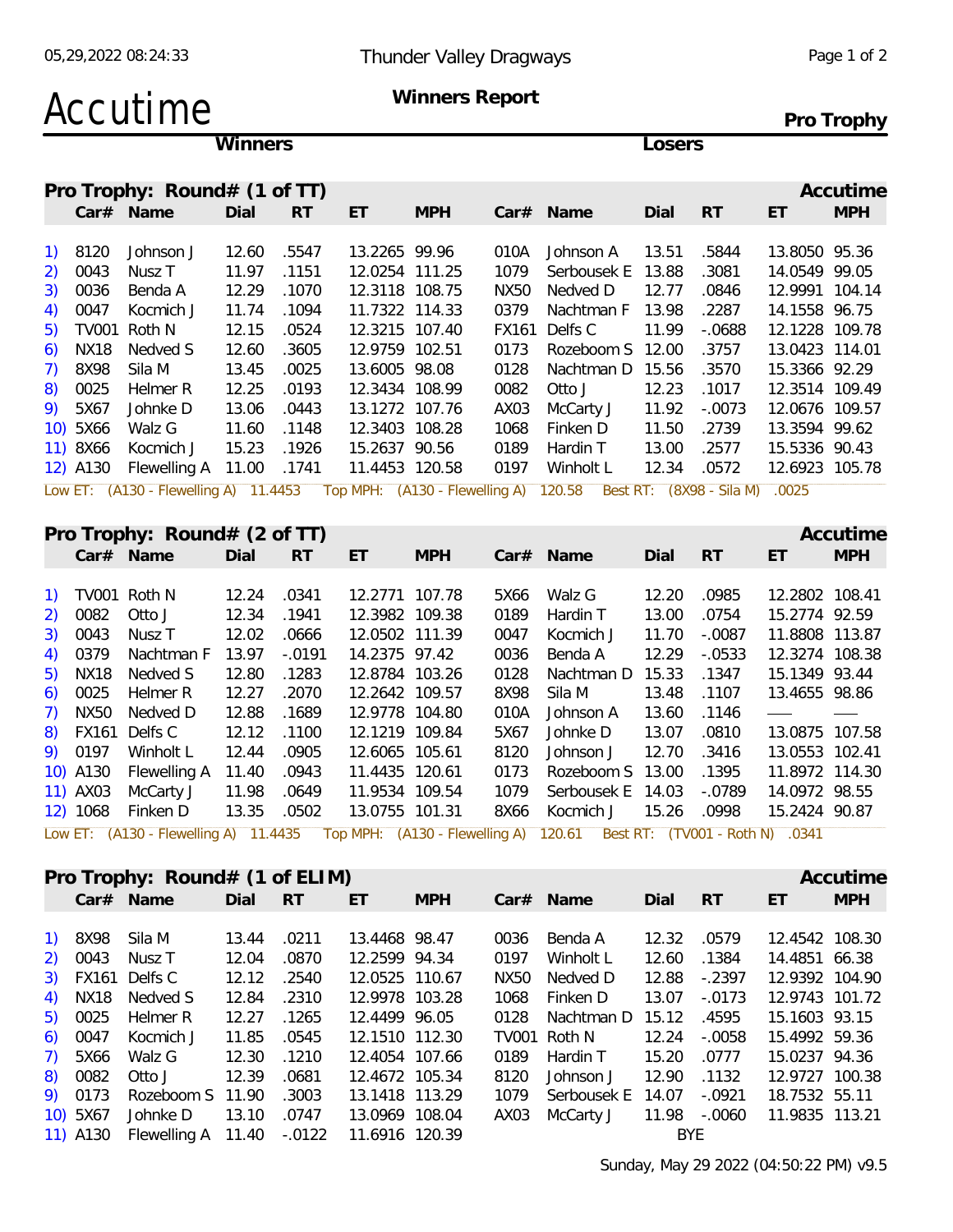05,29,2022 08:24:33

|                                                |      | 12) 8X66 Kocmich J                                                                                         |             |           |                | 15.25 .1446  15.2156  91.06       |      | 0379 Nachtman F 14.21 -.2747 14.3006 95.36 |             |                 |                                  |            |
|------------------------------------------------|------|------------------------------------------------------------------------------------------------------------|-------------|-----------|----------------|-----------------------------------|------|--------------------------------------------|-------------|-----------------|----------------------------------|------------|
|                                                |      | Low ET: (A130 - Flewelling A) 11.6916 Top MPH: (A130 - Flewelling A) 120.39 Best RT: (8X98 - Sila M) .0211 |             |           |                |                                   |      |                                            |             |                 |                                  |            |
|                                                |      | Pro Trophy: $Round# (2 of ELIM)$                                                                           |             |           |                |                                   |      |                                            |             |                 |                                  | Accutime   |
|                                                |      | Car# Name                                                                                                  | Dial        | <b>RT</b> | ET.            | <b>MPH</b>                        |      | Car# Name                                  | Dial        | <b>RT</b>       | ET                               | <b>MPH</b> |
| $\left( \begin{matrix} 1 \end{matrix} \right)$ |      | NX18 Nedved S                                                                                              | 12.90       | .0425     | 13.0671 103.02 |                                   | 0043 | Nusz T                                     | 12.05       | .1716           | 12.0335 110.92                   |            |
| 2)                                             | 0025 | Helmer R                                                                                                   | 12.26       | .0626     | 12.2324 109.89 |                                   | 0047 | Kocmich J                                  | 11.91       | $-.0012$        | 11.8948 113.32                   |            |
| 3)                                             |      | FX161 Delfs C                                                                                              | 12.08       | .1379     | 12.0913 100.02 |                                   | A130 | Flewelling A 11.48                         |             | .2539           | 12.0106 113.07                   |            |
| 4)                                             | 8X98 | Sila M                                                                                                     | 13.42       | .0435     | 13.4589 94.78  |                                   | 0173 | Rozeboom S 12.00                           |             | .0582           | 13.1731 113.49                   |            |
| 5)                                             | 5X66 | Walz G                                                                                                     | 12.35       | .1834     | 12.3988 105.39 |                                   | 8X66 | Kocmich J                                  | 15.20       | .1707           | 15.1274 86.97                    |            |
| 6)                                             | 5X67 | Johnke D                                                                                                   | 13.14       | .0080     | 13.0202 108.80 |                                   | 0082 | Otto J                                     | 12.39       | $-.0205$        | 12.4082 109.41                   |            |
|                                                |      | Low ET: (FX161 - Delfs C) 12.0913                                                                          |             |           |                | Top MPH: (0025 - Helmer R) 109.89 |      |                                            |             |                 | Best RT: (5X67 - Johnke D) .0080 |            |
|                                                |      | Pro Trophy: Round# (3 of ELIM)                                                                             |             |           |                |                                   |      |                                            |             |                 |                                  | Accutime   |
|                                                |      | Car# Name                                                                                                  | Dial RT     |           | ET.            | <b>MPH</b>                        |      | Car# Name                                  | Dial        | <b>RT</b>       | ET                               | <b>MPH</b> |
| <b>1</b>                                       | 0025 | Helmer R                                                                                                   | 12.17       | .0096     | 12.2207 109.54 |                                   |      | 8X98 Sila M                                | 13.40       | .0502           | 13.3991 99.34                    |            |
| 2)                                             |      | FX161 Delfs C                                                                                              | 12.02       | .0536     | 12.0495 110.67 |                                   |      | NX18 Nedved S                              | 12.95       | .1780           | 12.7990 95.52                    |            |
| 3)                                             |      | 5X66 Walz G                                                                                                | 12.40 .1430 |           | 12.3655 107.60 |                                   | 5X67 | Johnke D                                   | 13.10       | .1300           | 13.0087 106.74                   |            |
|                                                |      | Low ET: (FX161 - Delfs C) 12.0495                                                                          |             |           |                | Top MPH: (FX161 - Delfs C) 110.67 |      |                                            |             |                 | Best RT: (0025 - Helmer R) .0096 |            |
|                                                |      | Pro Trophy: Round# (4 of ELIM)                                                                             |             |           |                |                                   |      |                                            |             |                 |                                  | Accutime   |
|                                                |      | Car# Name                                                                                                  | Dial RT     |           | ET.            | <b>MPH</b>                        |      | Car# Name                                  | Dial        | RT <sub>R</sub> | ET                               | <b>MPH</b> |
|                                                |      | FX161 Delfs C                                                                                              | 12.02 .1254 |           | 12.0132 110.57 |                                   |      |                                            | <b>BYE</b>  |                 |                                  |            |
|                                                |      | 2) 0025 Helmer R                                                                                           | 12.19 .0442 |           | 12.2096 109.60 |                                   |      | 5X66 Walz G                                | 12.35 .0492 |                 | 12.3429 106.16                   |            |
|                                                |      | Low ET: (FX161 - Delfs C) 12.0132                                                                          |             |           |                | Top MPH: (FX161 - Delfs C) 110.57 |      |                                            |             |                 | Best RT: (0025 - Helmer R) .0442 |            |
|                                                |      | Pro Trophy: Round# (5 of ELIM)                                                                             |             |           |                |                                   |      |                                            |             |                 |                                  | Accutime   |
|                                                |      | Car# Name                                                                                                  | Dial        | RT        | ET.            | <b>MPH</b>                        |      | Car# Name                                  | Dial        | <b>RT</b>       | ET                               | <b>MPH</b> |
|                                                |      | 1) 0025 Helmer R                                                                                           | 12.19 .0683 |           | 12.2193 105.93 |                                   |      | FX161 Delfs C                              | 12.02 .2619 |                 | 12.0287 110.24                   |            |
|                                                |      |                                                                                                            |             |           |                |                                   |      |                                            |             |                 |                                  |            |

Low ET: (0025 - Helmer R) 12.2193 Top MPH: (0025 - Helmer R) 105.93 Best RT: (0025 - Helmer R) .0683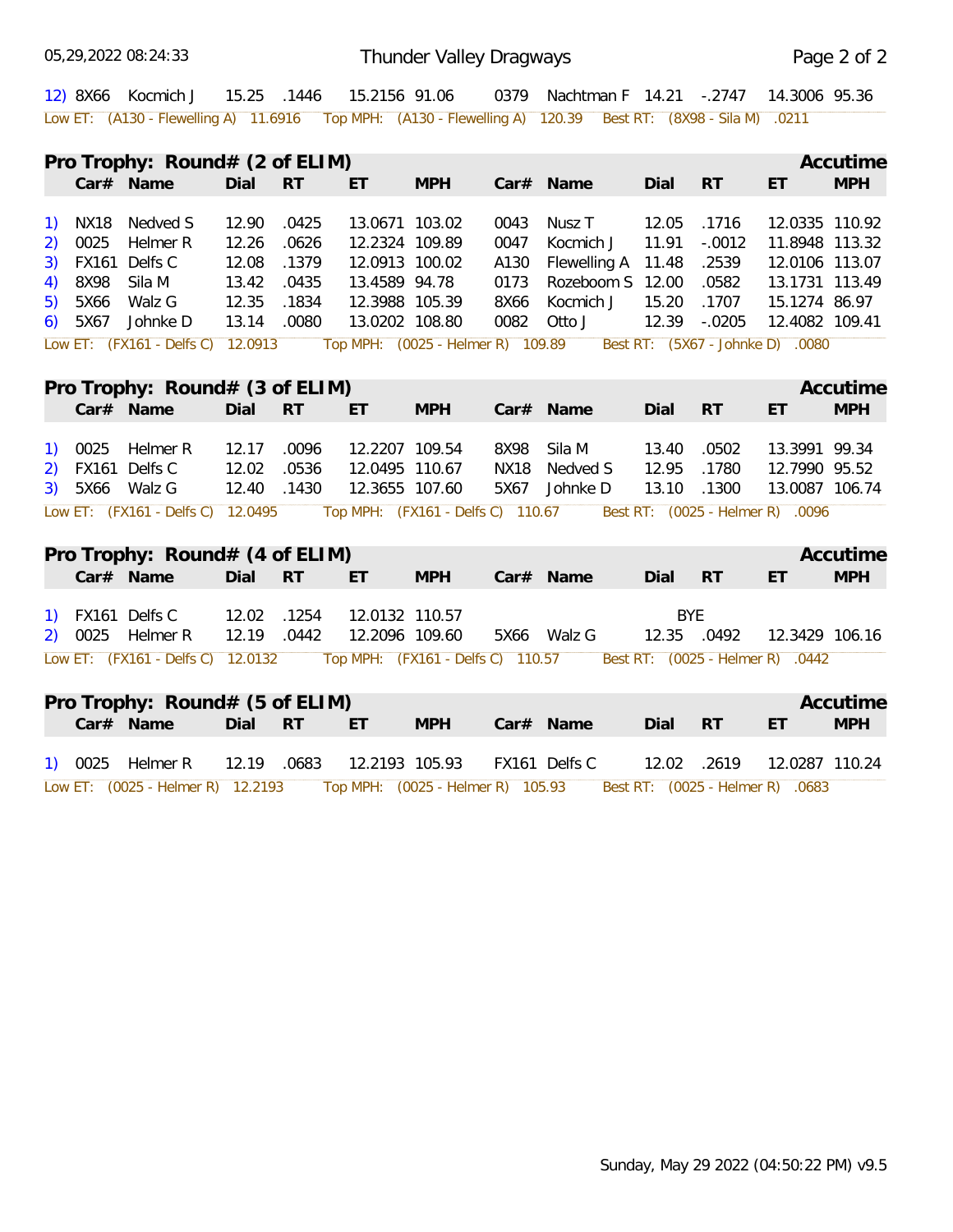**Super Trophy**

### Accutime **Winners Report**

**Winners Losers**

|                                                |          | Super Trophy: Round# (1 of TT) |       |           |                   |            |      |                    |       |           |                | Accutime   |
|------------------------------------------------|----------|--------------------------------|-------|-----------|-------------------|------------|------|--------------------|-------|-----------|----------------|------------|
|                                                |          | Car# Name                      | Dial  | <b>RT</b> | ET                | <b>MPH</b> |      | $Car#$ Name        | Dial  | <b>RT</b> | ET             | <b>MPH</b> |
|                                                |          |                                |       |           |                   |            |      |                    |       |           |                |            |
| $\left( \begin{matrix} 1 \end{matrix} \right)$ | 5X67     | Johnke D                       | 12.99 | .1033     | 13.0784 107.86    |            | 0159 | Herndon J          | 13.44 | .1352     | 13.3846 103.02 |            |
| 2)                                             | 0199     | Bouska K                       | 12.65 | .0887     | 12.5979 106.46    |            | 0106 | Tenfingers T 12.66 |       | .1350     | 12.6659 105.73 |            |
| 3)                                             | 1134     | Bremmon D                      | 12.79 | .0626     | 12.9287 103.19    |            | RB43 | Bohlman R          | 15.60 | .1478     | 16.7186 81.32  |            |
| 4)                                             | 4X51     | Lardy W                        | 12.18 | .0686     | 12.2330 110.78    |            | 0186 | Swenson C          | 13.00 | .0175     | 13.5081 101.79 |            |
| 5).                                            | 0204     | McCurdy C                      | 12.60 | .5060     | 12.2494 108.36    |            | 1X07 | Heirigs E          | 15.50 | $-.2940$  | 15.5756 88.41  |            |
| 6)                                             | 8X66     | Kocmich J                      | 15.44 | .2119     | 15.2669 90.18     |            | 0080 | Harkness E         | 12.88 | $-.0408$  | 12.9979 112.47 |            |
| 7).                                            | 0084     | Kretzschmar                    | 12.72 | .1153     | 12.9014 105.36    |            | 0396 | Nedved J           | 16.49 | .5680     | 16.5359 81.45  |            |
| 8)                                             | 0214     | Rossow A                       | 16.05 | .4176     | 16.2338 83.46     |            | 0076 | Toupal C           | 12.70 | LB3A      | 14.1081 105.96 |            |
|                                                | 9) 0147  | Hartinger P                    | 14.67 | 3.1132    | $\hspace{0.05cm}$ |            | MD11 | Preheim M          | 15.50 | $-.2385$  |                |            |
|                                                | 10) 0147 | Hartinger P                    | 14.67 | .1679     | 14.8192 91.02     |            | MD11 | Preheim M          | 15.50 | .1755     | 15.9872 80.21  |            |
|                                                | 11) 0155 | Moysis W                       | 12.10 | .3939     | 12.0293 114.77    |            | 0144 | Bremer N           | 12.40 | .1469     | 12.4402 109.14 |            |
|                                                | 12) 0054 | Gloe J                         | 13.07 | .2152     | 13.2153 108.91    |            | 7X91 | Culp C             | 14.60 | .2223     | 14.3377 95.74  |            |
|                                                | 13) 0153 | Bicknell J                     | 11.95 | .1710     | 11.9510 110.89    |            | 1X90 | Rue G              | 13.90 | .0792     | 13.8418 96.17  |            |

#### **Super Trophy: Round# (2 of TT) Accutime**

|            | $\sigma$           |       |           |                |            |      |                   |       |           |                | 1111110    |
|------------|--------------------|-------|-----------|----------------|------------|------|-------------------|-------|-----------|----------------|------------|
|            | Car# Name          | Dial  | <b>RT</b> | ET             | <b>MPH</b> |      | $Car#$ Name       | Dial  | <b>RT</b> | ET             | <b>MPH</b> |
|            |                    |       |           |                |            |      |                   |       |           |                |            |
| 1) 5X67    | Johnke D           | 13.10 | .0780     | 13.0774 107.97 |            | 0159 | Herndon J         | 13.38 | .1674     | 13.3682 103.16 |            |
| 2) 0199    | Bouska K           | 12.58 | .0282     | 12.5790 106.43 |            | 0080 | Harkness E        | 12.94 | .2256     | 12.8905 111.61 |            |
| 3) 0106    | Tenfingers T 12.67 |       | .0540     | 12.6800 105.68 |            | 1X07 | Heirigs E         | 15.50 | .1138     | 15.3886 87.74  |            |
| 4) 0153    | Bicknell J         | 11.94 | .0504     | 11.9489 110.67 |            | 4X51 | Lardy W           | 12.18 | .0679     | 12.1132 111.94 |            |
| 5) 8X66    | Kocmich J          | 15.26 | .1175     | 15.2658 90.56  |            | 0396 | Nedved J          | 16.53 | .1860     | 16.2924 83.38  |            |
| $6)$ 0155  | Moysis W           | 11.99 | .3562     | 11.9461 115.30 |            | 1134 | Bremmon D         | 11.28 | .1607     | 12.9642 102.79 |            |
| 7) 0054    | Gloe J             | 13.10 | .0877     | 13.1928 108.49 |            | 0186 | Swenson C         | 13.25 | .0519     | 13.5079 102.48 |            |
| 8) 0084    | Kretzschmar        | 12.80 | .2399     | 12.7590 105.81 |            | 0216 | Jorgensen S 12.00 |       | LB3A      | 13.6048 119.74 |            |
| 9) 0076    | Toupal C           | 12.70 | .5012     | 12.7556 105.26 |            | RB43 | Bohlman R         | 16.70 | .2419     | 15.8338 86.22  |            |
| 10) 7X91   | Culp C             | 14.30 | .2931     | 13.9774 95.95  |            | 0204 | McCurdy C         | 12.25 | .6590     | 16.0969 49.16  |            |
| $11)$ 0144 | Bremer N           | 12.45 | .0228     | 12.8249 80.09  |            | 0147 | Hartinger P       | 14.67 | .1697     | 14.5939 91.20  |            |
|            | 12) MD11 Preheim M | 15.58 | .2665     | 15.3570 84.59  |            | 0214 | Rossow A          | 16.15 | .4203     | 16.2890 83.16  |            |
|            | 13) 1X90 Rue G     | 13.87 | .1124     | 13.8448 96.05  |            |      |                   | BYE.  |           |                |            |

|         | Super Trophy: Round# (1 of ELIM) |             |       |                |            |      |                              |             |           |                | Accutime   |
|---------|----------------------------------|-------------|-------|----------------|------------|------|------------------------------|-------------|-----------|----------------|------------|
|         | Car# Name                        | Dial        | RT.   | ET.            | <b>MPH</b> |      | Car# Name                    | Dial        | <b>RT</b> | ET             | <b>MPH</b> |
|         |                                  |             |       |                |            |      |                              |             |           |                |            |
|         | 1) 5X67 Johnke D                 | 13.07       | .0875 | 13.1223 107.81 |            | 0080 | Harkness E 12.87             |             | .1094     | 12.8531 111.66 |            |
|         | 2) 0084 Kretzschmar 12.71 .0729  |             |       | 12.7354 98.10  |            |      | 0204 McCurdy C 12.25 .7161   |             |           | 12.1934 108.77 |            |
|         | 3) 1134 Bremmon D 12.96 .0390    |             |       | 13.0416 92.75  |            |      | 0396 Nedved J                | 16.53 .3782 |           | 16.6059 76.70  |            |
|         | 4) 0199 Bouska K 12.56 .1358     |             |       | 12.5918 106.13 |            |      | RB43 Bohlman R 15.80 .1739   |             |           | 15.8052 86.76  |            |
|         | 5) 8X66 Kocmich J 15.24 .1041    |             |       | 15.2506 90.76  |            |      | 0216 Jorgensen S 11.90 .4190 |             |           | 11.4034 120.13 |            |
|         | 6) 0106 Tenfingers T 12.67 .1744 |             |       | 12.6800 105.71 |            |      | MD11 Preheim M 15.50         |             | .2404     | 15.3583 84.36  |            |
|         | 7) 1X90 Rue G 13.84              |             | .0061 | 13.8670 94.46  |            |      | 0155 Moysis W                | 11.94 .1847 |           | 11.8908 115.53 |            |
|         | 8) 4X51 Lardy W                  | 12.13 .0242 |       | 12.3670 96.05  |            |      |                              |             |           | 14.2631 97.00  |            |
| 9) 0076 | Toupal C  12.73  .0460           |             |       | 12.6685 106.84 |            |      | 1X07 Heirigs E               | 15.40       | .1973     | 15.2040 89.13  |            |
|         |                                  |             |       |                |            |      |                              |             |           |                |            |

Sunday, May 29 2022 (04:47:11 PM) v9.5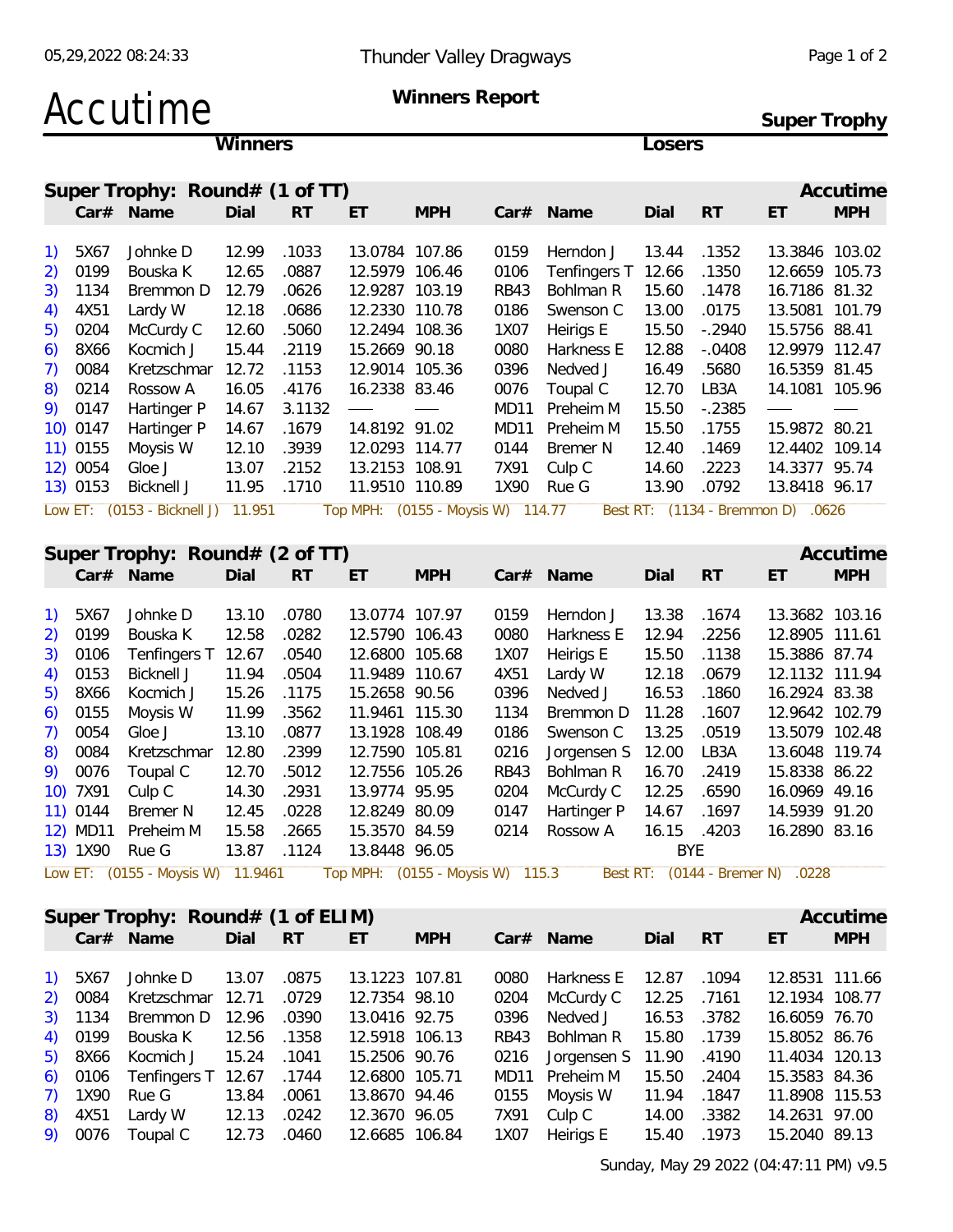|                                                |                                  | 05,29,2022 08:24:33                                     |                                  |                                  |                                                                      | Thunder Valley Dragways             |                      |                                            |                                       |                         |                                                  | Page 2 of 2 |
|------------------------------------------------|----------------------------------|---------------------------------------------------------|----------------------------------|----------------------------------|----------------------------------------------------------------------|-------------------------------------|----------------------|--------------------------------------------|---------------------------------------|-------------------------|--------------------------------------------------|-------------|
|                                                | 10) 0159<br>11) 0054<br>12) 0153 | Herndon J<br>Gloe J<br>Bicknell J<br>13) 0186 Swenson C | 13.34<br>13.19<br>11.94<br>13.50 | .1800<br>.1373<br>.1573<br>.2016 | 13.4861 103.23<br>13.2612 108.56<br>11.9536 111.17<br>13.5658 102.16 |                                     | 0144<br>0214<br>0147 | <b>Bremer N</b><br>Rossow A<br>Hartinger P | 12.45<br>16.21<br>14.58<br><b>BYE</b> | .0921<br>.0888<br>.1019 | 12.4205 109.76<br>16.3620 83.03<br>14.5342 92.55 |             |
|                                                |                                  | Low ET: (0153 - Bicknell J) 11.9536                     |                                  |                                  |                                                                      | Top MPH: (0153 - Bicknell J) 111.17 |                      |                                            |                                       | Best RT: (1X90 - Rue G) | .0061                                            |             |
|                                                |                                  | Super Trophy: Round# (2 of ELIM)                        |                                  |                                  |                                                                      |                                     |                      |                                            |                                       |                         |                                                  | Accutime    |
|                                                |                                  | Car# Name                                               | Dial                             | <b>RT</b>                        | ET                                                                   | <b>MPH</b>                          |                      | Car# Name                                  | Dial                                  | RT                      | ET                                               | <b>MPH</b>  |
| 1)                                             | 0159                             | Herndon J                                               | 13.44                            | .1744                            | 13.5548 103.02                                                       |                                     |                      |                                            | <b>BYE</b>                            |                         |                                                  |             |
| 2)                                             | 1134                             | Bremmon D                                               | 12.93                            | .0823                            | 12.9297 103.76                                                       |                                     | 0084                 | Kretzschmar                                | 12.60                                 | LB3A                    | 15.1088 102.60                                   |             |
| 3)                                             | 0153                             | Bicknell J                                              | 11.95                            | .0430                            | 12.0512 107.60                                                       |                                     | 0054                 | Gloe J                                     | 13.19                                 | .0844                   | 13.2555 108.38                                   |             |
| 4)                                             | 0199                             | Bouska K                                                | 12.56                            | .0112                            | 12.5734 107.27                                                       |                                     | 1X90                 | Rue G                                      | 13.84                                 | .0254                   | 13.8019 94.52                                    |             |
| 5)                                             | 4X51                             | Lardy W                                                 | 12.14                            | .0863                            | 12.2145 105.19                                                       |                                     | 8X66                 | Kocmich J                                  | 15.21                                 | .1734                   | 15.2098 91.26                                    |             |
| 6)                                             | 0106                             | Tenfingers T 12.67                                      |                                  | .2033                            | 12.6553 101.95                                                       |                                     | 0076                 | Toupal C                                   | 12.73                                 | .2948                   | 12.6637 106.69                                   |             |
| 7)                                             | 5X67                             | Johnke D                                                | 13.10                            | .1601                            | 13.1780 108.67                                                       |                                     | 0186                 | Swenson C                                  | 13.55                                 | .0006                   | 13.5392 100.47                                   |             |
|                                                |                                  | Low ET: (0153 - Bicknell J) 12.0512                     |                                  |                                  |                                                                      | Top MPH: (5X67 - Johnke D) 108.67   |                      |                                            |                                       |                         | Best RT: (0199 - Bouska K) .0112                 |             |
|                                                |                                  |                                                         |                                  |                                  |                                                                      |                                     |                      |                                            |                                       |                         |                                                  |             |
|                                                |                                  | Super Trophy: Round# (3 of ELIM)                        |                                  |                                  |                                                                      |                                     |                      |                                            |                                       |                         |                                                  | Accutime    |
|                                                |                                  | Car# Name                                               | Dial                             | <b>RT</b>                        | ET.                                                                  | <b>MPH</b>                          |                      | Car# Name                                  | Dial                                  | RT                      | ET                                               | <b>MPH</b>  |
|                                                |                                  |                                                         |                                  |                                  |                                                                      |                                     |                      |                                            |                                       |                         |                                                  |             |
| $\left( \begin{matrix} 1 \end{matrix} \right)$ | 0199                             | Bouska K                                                | 12.56                            | .1428                            | 12.7357 106.89                                                       |                                     |                      |                                            | <b>BYE</b>                            |                         |                                                  |             |
|                                                | 1134                             | Bremmon D                                               | 12.92                            | .0534                            | 12.9201 100.56                                                       |                                     | 0159                 | Herndon J                                  | 13.51 .0700                           |                         | 13.6909 93.71                                    |             |
| 2)<br>3)                                       | 5X67                             | Johnke D                                                | 13.10                            | .1112                            | 13.1035 108.49                                                       |                                     | 0106                 | Tenfingers T 12.60                         |                                       | .1211                   | 12.6238 105.66                                   |             |
| 4)                                             | 0153                             | <b>Bicknell J</b>                                       | 11.95                            | .1079                            | 12.0374 107.42                                                       |                                     | 4X51                 | Lardy W                                    | 12.18                                 | .0784                   | 12.3041 111.28                                   |             |
|                                                |                                  |                                                         |                                  |                                  |                                                                      |                                     |                      |                                            |                                       |                         |                                                  |             |
|                                                |                                  | Low ET: (0153 - Bicknell J) 12.0374                     |                                  |                                  |                                                                      | Top MPH: (5X67 - Johnke D) 108.49   |                      |                                            |                                       |                         | Best RT: (1134 - Bremmon D) .0534                |             |
|                                                |                                  | Super Trophy: Round# (4 of ELIM)                        |                                  |                                  |                                                                      |                                     |                      |                                            |                                       |                         |                                                  | Accutime    |
|                                                |                                  | Car# Name                                               | Dial                             | <b>RT</b>                        | ET                                                                   | <b>MPH</b>                          |                      | Car# Name                                  | Dial                                  | <b>RT</b>               | ET                                               | <b>MPH</b>  |
|                                                |                                  |                                                         |                                  |                                  |                                                                      |                                     |                      |                                            |                                       |                         |                                                  |             |
| $\left( \begin{matrix} 1 \end{matrix} \right)$ | 0153                             | Bicknell J                                              | 11.95                            | .1398                            | 11.9137 110.73                                                       |                                     | 1134                 | Bremmon D                                  | 12.91                                 | $-.0131$                | 12.9159 103.35                                   |             |
| 2)                                             | 5X67                             | Johnke D                                                | 13.05                            | .0929                            | 13.1984 101.81                                                       |                                     | 0199                 | Bouska K                                   | 12.56                                 | .1643                   | 12.6962 106.36                                   |             |
|                                                |                                  | Low ET: (0153 - Bicknell J) 11.9137                     |                                  |                                  |                                                                      | Top MPH: (0153 - Bicknell J) 110.73 |                      |                                            |                                       |                         | Best RT: (5X67 - Johnke D) .0929                 |             |
|                                                |                                  |                                                         |                                  |                                  |                                                                      |                                     |                      |                                            |                                       |                         |                                                  |             |
|                                                |                                  | Super Trophy: Round# (5 of ELIM)                        |                                  |                                  |                                                                      |                                     |                      |                                            |                                       |                         |                                                  | Accutime    |
|                                                |                                  | Car# Name                                               | Dial                             | RT                               | ET.                                                                  | <b>MPH</b>                          |                      | Car# Name                                  | Dial                                  | <b>RT</b>               | ET                                               | <b>MPH</b>  |
|                                                |                                  |                                                         |                                  |                                  |                                                                      |                                     |                      |                                            |                                       |                         |                                                  |             |
|                                                |                                  | 1) 5X67 Johnke D                                        | 13.05 .1098                      |                                  | 13.0754 108.70                                                       |                                     |                      | 0153 Bicknell J                            |                                       |                         | 11.92 - 1342 11.9921 110.51                      |             |
|                                                |                                  | Low ET: (5X67 - Johnke D) 13.0754                       |                                  |                                  |                                                                      | Top MPH: (5X67 - Johnke D) 108.7    |                      |                                            |                                       |                         | Best RT: (5X67 - Johnke D) .1098                 |             |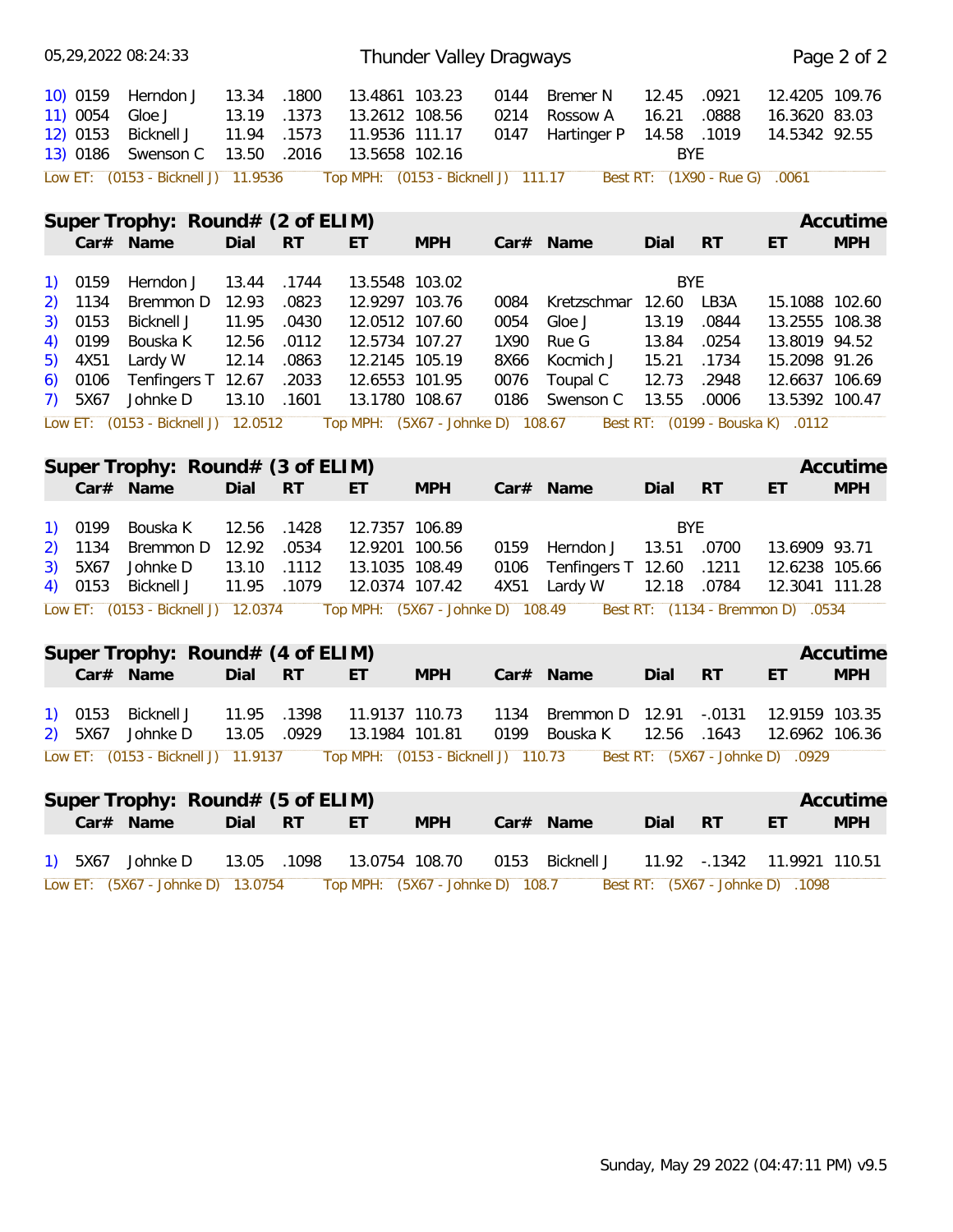### Accutime **Winners Report**

**7 INDEX**

| Accutime<br>7 INDEX: Round# (1 of ELIM)<br><b>MPH</b><br><b>MPH</b><br>Car# Name<br>Dial<br>RT<br>ET<br>Car# Name<br>Dial<br><b>RT</b><br>ET<br>7.0966<br>98.23<br>Sullivan D<br>7.00<br>.7771<br>88.46<br>Hancock R<br>7.00<br>1.0383<br>6.9479<br>4X81<br>0777<br>7.00<br>.7171<br>6.9864<br>98.88<br><b>TX05</b><br>Lamprecht L<br>7.00<br>.7091<br>7.0116<br>97.61<br>0130<br>Gloe D<br>B5115 Plachy B<br>74.04<br>7.00<br>7.00<br>.7549<br>7.0139<br><b>TX32</b><br>Lamprecht J<br>.9169<br>6.9442<br>97.23<br>7.00<br><b>TX30</b><br>Hantke F<br>.7582<br>7.0591<br>85.67<br><b>1X88</b><br>Gloe J<br>7.00<br>.8222<br>6.9313<br>95.81<br>4)<br><b>JX88</b><br>Cranny J<br>7.00<br>.1332<br>7.0092<br>100.63<br>7.00<br>LB3A<br>5)<br>0126<br>Severson D<br>7.0585<br>7.00<br>.8947<br>6.9916<br>98.40<br>AX53<br>Lamprecht J 7.00<br>.7173<br>92.99<br>TX7Y<br>Guthmiller J<br>6)<br>6.9599<br>5X35<br>Jackson K<br>7.00<br>.8124<br>7.0632<br>89.59<br><b>TX78</b><br>Bierle D<br>7.00<br>.8573<br>94.84<br>Lamprecht B 7.00<br>7.0189<br><b>BYE</b><br><b>PX82</b><br>.7815<br>98.68<br>Low ET: (JX88 - Cranny J) 7.0092<br>Top MPH: (JX88 - Cranny J) 100.63<br>Best RT: (JX88 - Cranny J) .1332<br>7 INDEX: Round# (2 of ELIM)<br>Dial<br><b>RT</b><br><b>MPH</b><br>RT<br><b>MPH</b><br>Car# Name<br>ET<br>Car# Name<br>ET.<br>Dial<br>94.50<br>4X81<br>Sullivan D<br>7.00<br>.7235<br>7.0669<br>88.41<br>Lamprecht L<br>7.00<br>.8785<br>7.0065<br>TX05<br><b>PX82</b><br>Lamprecht B 7.00<br>.9139<br>7.0074<br>97.89<br>B5115 Plachy B<br>7.00<br>.7811<br>7.1542<br>88.86<br>.7669<br>6.9901<br>100.16<br><b>TX30</b><br>Hantke F<br>7.00<br>.8538<br>7.0151<br>86.47<br>JX88<br>Cranny J<br>7.00<br>7.00<br>.8485<br>AX53<br>Lamprecht J 7.00<br>.7158<br>7.0165<br>93.83<br>5X35<br>7.0040<br>94.38<br>Jackson K<br>4)<br>Low ET: (PX82 - Lamprecht B) 7.0074 Top MPH: (PX82 - Lamprecht B) 97.89<br>Best RT: (AX53 - Lamprecht J) .7158<br>7 INDEX: Round# (3 of ELIM)<br><b>RT</b><br><b>MPH</b><br>Car# Name<br>Dial<br><b>RT</b><br>ET<br><b>MPH</b><br>Car# Name<br>ET<br>Dial<br>7.1586<br>1) PX82<br>Lamprecht B 7.00<br>.7642<br>7.0045<br>98.12<br>4X81<br>Sullivan D<br>7.00<br>.6371<br>96.03<br>7.0378<br>Lamprecht J 7.00<br>7.0969<br>90.20<br><b>TX30</b><br>7.00<br>1.0488<br>2) AX53<br>.8061<br>Hantke F<br>83.61<br>Low ET: (PX82 - Lamprecht B) 7.0045  Top MPH: (PX82 - Lamprecht B) 98.12<br>Best RT: (PX82 - Lamprecht B) .7642<br>7 INDEX: Round# (4 of ELIM)<br>Dial<br><b>RT</b><br><b>RT</b><br><b>MPH</b><br>Car# Name<br>ET<br><b>MPH</b><br>Dial<br>ET<br>Car# Name<br>Lamprecht J 7.00<br>.8315<br>6.9827<br>97.23<br>PX82 Lamprecht B 7.00<br>.7990<br>6.9717<br>98.19<br>1) AX53<br>Low ET: (AX53 - Lamprecht J) 6.9827 Top MPH: (AX53 - Lamprecht J) 97.23 Best RT: (AX53 - Lamprecht J) .8315 |                                                |  | Winners |  |  |  |  |  | Losers |  |  |  |
|----------------------------------------------------------------------------------------------------------------------------------------------------------------------------------------------------------------------------------------------------------------------------------------------------------------------------------------------------------------------------------------------------------------------------------------------------------------------------------------------------------------------------------------------------------------------------------------------------------------------------------------------------------------------------------------------------------------------------------------------------------------------------------------------------------------------------------------------------------------------------------------------------------------------------------------------------------------------------------------------------------------------------------------------------------------------------------------------------------------------------------------------------------------------------------------------------------------------------------------------------------------------------------------------------------------------------------------------------------------------------------------------------------------------------------------------------------------------------------------------------------------------------------------------------------------------------------------------------------------------------------------------------------------------------------------------------------------------------------------------------------------------------------------------------------------------------------------------------------------------------------------------------------------------------------------------------------------------------------------------------------------------------------------------------------------------------------------------------------------------------------------------------------------------------------------------------------------------------------------------------------------------------------------------------------------------------------------------------------------------------------------------------------------------------------------------------------------------------------------------------------------------------------------------------------------------------------------------------------------------------------------------------------------------------------------------------------------------------------------------------------------------------------------------------------------------------------------------------|------------------------------------------------|--|---------|--|--|--|--|--|--------|--|--|--|
|                                                                                                                                                                                                                                                                                                                                                                                                                                                                                                                                                                                                                                                                                                                                                                                                                                                                                                                                                                                                                                                                                                                                                                                                                                                                                                                                                                                                                                                                                                                                                                                                                                                                                                                                                                                                                                                                                                                                                                                                                                                                                                                                                                                                                                                                                                                                                                                                                                                                                                                                                                                                                                                                                                                                                                                                                                                    |                                                |  |         |  |  |  |  |  |        |  |  |  |
|                                                                                                                                                                                                                                                                                                                                                                                                                                                                                                                                                                                                                                                                                                                                                                                                                                                                                                                                                                                                                                                                                                                                                                                                                                                                                                                                                                                                                                                                                                                                                                                                                                                                                                                                                                                                                                                                                                                                                                                                                                                                                                                                                                                                                                                                                                                                                                                                                                                                                                                                                                                                                                                                                                                                                                                                                                                    |                                                |  |         |  |  |  |  |  |        |  |  |  |
| Accutime<br>Accutime<br>Accutime                                                                                                                                                                                                                                                                                                                                                                                                                                                                                                                                                                                                                                                                                                                                                                                                                                                                                                                                                                                                                                                                                                                                                                                                                                                                                                                                                                                                                                                                                                                                                                                                                                                                                                                                                                                                                                                                                                                                                                                                                                                                                                                                                                                                                                                                                                                                                                                                                                                                                                                                                                                                                                                                                                                                                                                                                   | $\left( \begin{matrix} 1 \end{matrix} \right)$ |  |         |  |  |  |  |  |        |  |  |  |
|                                                                                                                                                                                                                                                                                                                                                                                                                                                                                                                                                                                                                                                                                                                                                                                                                                                                                                                                                                                                                                                                                                                                                                                                                                                                                                                                                                                                                                                                                                                                                                                                                                                                                                                                                                                                                                                                                                                                                                                                                                                                                                                                                                                                                                                                                                                                                                                                                                                                                                                                                                                                                                                                                                                                                                                                                                                    | 2)                                             |  |         |  |  |  |  |  |        |  |  |  |
|                                                                                                                                                                                                                                                                                                                                                                                                                                                                                                                                                                                                                                                                                                                                                                                                                                                                                                                                                                                                                                                                                                                                                                                                                                                                                                                                                                                                                                                                                                                                                                                                                                                                                                                                                                                                                                                                                                                                                                                                                                                                                                                                                                                                                                                                                                                                                                                                                                                                                                                                                                                                                                                                                                                                                                                                                                                    | 3)                                             |  |         |  |  |  |  |  |        |  |  |  |
|                                                                                                                                                                                                                                                                                                                                                                                                                                                                                                                                                                                                                                                                                                                                                                                                                                                                                                                                                                                                                                                                                                                                                                                                                                                                                                                                                                                                                                                                                                                                                                                                                                                                                                                                                                                                                                                                                                                                                                                                                                                                                                                                                                                                                                                                                                                                                                                                                                                                                                                                                                                                                                                                                                                                                                                                                                                    |                                                |  |         |  |  |  |  |  |        |  |  |  |
|                                                                                                                                                                                                                                                                                                                                                                                                                                                                                                                                                                                                                                                                                                                                                                                                                                                                                                                                                                                                                                                                                                                                                                                                                                                                                                                                                                                                                                                                                                                                                                                                                                                                                                                                                                                                                                                                                                                                                                                                                                                                                                                                                                                                                                                                                                                                                                                                                                                                                                                                                                                                                                                                                                                                                                                                                                                    |                                                |  |         |  |  |  |  |  |        |  |  |  |
|                                                                                                                                                                                                                                                                                                                                                                                                                                                                                                                                                                                                                                                                                                                                                                                                                                                                                                                                                                                                                                                                                                                                                                                                                                                                                                                                                                                                                                                                                                                                                                                                                                                                                                                                                                                                                                                                                                                                                                                                                                                                                                                                                                                                                                                                                                                                                                                                                                                                                                                                                                                                                                                                                                                                                                                                                                                    |                                                |  |         |  |  |  |  |  |        |  |  |  |
|                                                                                                                                                                                                                                                                                                                                                                                                                                                                                                                                                                                                                                                                                                                                                                                                                                                                                                                                                                                                                                                                                                                                                                                                                                                                                                                                                                                                                                                                                                                                                                                                                                                                                                                                                                                                                                                                                                                                                                                                                                                                                                                                                                                                                                                                                                                                                                                                                                                                                                                                                                                                                                                                                                                                                                                                                                                    | 7)                                             |  |         |  |  |  |  |  |        |  |  |  |
|                                                                                                                                                                                                                                                                                                                                                                                                                                                                                                                                                                                                                                                                                                                                                                                                                                                                                                                                                                                                                                                                                                                                                                                                                                                                                                                                                                                                                                                                                                                                                                                                                                                                                                                                                                                                                                                                                                                                                                                                                                                                                                                                                                                                                                                                                                                                                                                                                                                                                                                                                                                                                                                                                                                                                                                                                                                    | 8)                                             |  |         |  |  |  |  |  |        |  |  |  |
|                                                                                                                                                                                                                                                                                                                                                                                                                                                                                                                                                                                                                                                                                                                                                                                                                                                                                                                                                                                                                                                                                                                                                                                                                                                                                                                                                                                                                                                                                                                                                                                                                                                                                                                                                                                                                                                                                                                                                                                                                                                                                                                                                                                                                                                                                                                                                                                                                                                                                                                                                                                                                                                                                                                                                                                                                                                    |                                                |  |         |  |  |  |  |  |        |  |  |  |
|                                                                                                                                                                                                                                                                                                                                                                                                                                                                                                                                                                                                                                                                                                                                                                                                                                                                                                                                                                                                                                                                                                                                                                                                                                                                                                                                                                                                                                                                                                                                                                                                                                                                                                                                                                                                                                                                                                                                                                                                                                                                                                                                                                                                                                                                                                                                                                                                                                                                                                                                                                                                                                                                                                                                                                                                                                                    |                                                |  |         |  |  |  |  |  |        |  |  |  |
|                                                                                                                                                                                                                                                                                                                                                                                                                                                                                                                                                                                                                                                                                                                                                                                                                                                                                                                                                                                                                                                                                                                                                                                                                                                                                                                                                                                                                                                                                                                                                                                                                                                                                                                                                                                                                                                                                                                                                                                                                                                                                                                                                                                                                                                                                                                                                                                                                                                                                                                                                                                                                                                                                                                                                                                                                                                    |                                                |  |         |  |  |  |  |  |        |  |  |  |
|                                                                                                                                                                                                                                                                                                                                                                                                                                                                                                                                                                                                                                                                                                                                                                                                                                                                                                                                                                                                                                                                                                                                                                                                                                                                                                                                                                                                                                                                                                                                                                                                                                                                                                                                                                                                                                                                                                                                                                                                                                                                                                                                                                                                                                                                                                                                                                                                                                                                                                                                                                                                                                                                                                                                                                                                                                                    |                                                |  |         |  |  |  |  |  |        |  |  |  |
|                                                                                                                                                                                                                                                                                                                                                                                                                                                                                                                                                                                                                                                                                                                                                                                                                                                                                                                                                                                                                                                                                                                                                                                                                                                                                                                                                                                                                                                                                                                                                                                                                                                                                                                                                                                                                                                                                                                                                                                                                                                                                                                                                                                                                                                                                                                                                                                                                                                                                                                                                                                                                                                                                                                                                                                                                                                    | $\left( \begin{matrix} 1 \end{matrix} \right)$ |  |         |  |  |  |  |  |        |  |  |  |
|                                                                                                                                                                                                                                                                                                                                                                                                                                                                                                                                                                                                                                                                                                                                                                                                                                                                                                                                                                                                                                                                                                                                                                                                                                                                                                                                                                                                                                                                                                                                                                                                                                                                                                                                                                                                                                                                                                                                                                                                                                                                                                                                                                                                                                                                                                                                                                                                                                                                                                                                                                                                                                                                                                                                                                                                                                                    | 2)                                             |  |         |  |  |  |  |  |        |  |  |  |
|                                                                                                                                                                                                                                                                                                                                                                                                                                                                                                                                                                                                                                                                                                                                                                                                                                                                                                                                                                                                                                                                                                                                                                                                                                                                                                                                                                                                                                                                                                                                                                                                                                                                                                                                                                                                                                                                                                                                                                                                                                                                                                                                                                                                                                                                                                                                                                                                                                                                                                                                                                                                                                                                                                                                                                                                                                                    | 3)                                             |  |         |  |  |  |  |  |        |  |  |  |
|                                                                                                                                                                                                                                                                                                                                                                                                                                                                                                                                                                                                                                                                                                                                                                                                                                                                                                                                                                                                                                                                                                                                                                                                                                                                                                                                                                                                                                                                                                                                                                                                                                                                                                                                                                                                                                                                                                                                                                                                                                                                                                                                                                                                                                                                                                                                                                                                                                                                                                                                                                                                                                                                                                                                                                                                                                                    |                                                |  |         |  |  |  |  |  |        |  |  |  |
|                                                                                                                                                                                                                                                                                                                                                                                                                                                                                                                                                                                                                                                                                                                                                                                                                                                                                                                                                                                                                                                                                                                                                                                                                                                                                                                                                                                                                                                                                                                                                                                                                                                                                                                                                                                                                                                                                                                                                                                                                                                                                                                                                                                                                                                                                                                                                                                                                                                                                                                                                                                                                                                                                                                                                                                                                                                    |                                                |  |         |  |  |  |  |  |        |  |  |  |
|                                                                                                                                                                                                                                                                                                                                                                                                                                                                                                                                                                                                                                                                                                                                                                                                                                                                                                                                                                                                                                                                                                                                                                                                                                                                                                                                                                                                                                                                                                                                                                                                                                                                                                                                                                                                                                                                                                                                                                                                                                                                                                                                                                                                                                                                                                                                                                                                                                                                                                                                                                                                                                                                                                                                                                                                                                                    |                                                |  |         |  |  |  |  |  |        |  |  |  |
|                                                                                                                                                                                                                                                                                                                                                                                                                                                                                                                                                                                                                                                                                                                                                                                                                                                                                                                                                                                                                                                                                                                                                                                                                                                                                                                                                                                                                                                                                                                                                                                                                                                                                                                                                                                                                                                                                                                                                                                                                                                                                                                                                                                                                                                                                                                                                                                                                                                                                                                                                                                                                                                                                                                                                                                                                                                    |                                                |  |         |  |  |  |  |  |        |  |  |  |
|                                                                                                                                                                                                                                                                                                                                                                                                                                                                                                                                                                                                                                                                                                                                                                                                                                                                                                                                                                                                                                                                                                                                                                                                                                                                                                                                                                                                                                                                                                                                                                                                                                                                                                                                                                                                                                                                                                                                                                                                                                                                                                                                                                                                                                                                                                                                                                                                                                                                                                                                                                                                                                                                                                                                                                                                                                                    |                                                |  |         |  |  |  |  |  |        |  |  |  |
|                                                                                                                                                                                                                                                                                                                                                                                                                                                                                                                                                                                                                                                                                                                                                                                                                                                                                                                                                                                                                                                                                                                                                                                                                                                                                                                                                                                                                                                                                                                                                                                                                                                                                                                                                                                                                                                                                                                                                                                                                                                                                                                                                                                                                                                                                                                                                                                                                                                                                                                                                                                                                                                                                                                                                                                                                                                    |                                                |  |         |  |  |  |  |  |        |  |  |  |
|                                                                                                                                                                                                                                                                                                                                                                                                                                                                                                                                                                                                                                                                                                                                                                                                                                                                                                                                                                                                                                                                                                                                                                                                                                                                                                                                                                                                                                                                                                                                                                                                                                                                                                                                                                                                                                                                                                                                                                                                                                                                                                                                                                                                                                                                                                                                                                                                                                                                                                                                                                                                                                                                                                                                                                                                                                                    |                                                |  |         |  |  |  |  |  |        |  |  |  |
|                                                                                                                                                                                                                                                                                                                                                                                                                                                                                                                                                                                                                                                                                                                                                                                                                                                                                                                                                                                                                                                                                                                                                                                                                                                                                                                                                                                                                                                                                                                                                                                                                                                                                                                                                                                                                                                                                                                                                                                                                                                                                                                                                                                                                                                                                                                                                                                                                                                                                                                                                                                                                                                                                                                                                                                                                                                    |                                                |  |         |  |  |  |  |  |        |  |  |  |
|                                                                                                                                                                                                                                                                                                                                                                                                                                                                                                                                                                                                                                                                                                                                                                                                                                                                                                                                                                                                                                                                                                                                                                                                                                                                                                                                                                                                                                                                                                                                                                                                                                                                                                                                                                                                                                                                                                                                                                                                                                                                                                                                                                                                                                                                                                                                                                                                                                                                                                                                                                                                                                                                                                                                                                                                                                                    |                                                |  |         |  |  |  |  |  |        |  |  |  |
|                                                                                                                                                                                                                                                                                                                                                                                                                                                                                                                                                                                                                                                                                                                                                                                                                                                                                                                                                                                                                                                                                                                                                                                                                                                                                                                                                                                                                                                                                                                                                                                                                                                                                                                                                                                                                                                                                                                                                                                                                                                                                                                                                                                                                                                                                                                                                                                                                                                                                                                                                                                                                                                                                                                                                                                                                                                    |                                                |  |         |  |  |  |  |  |        |  |  |  |
|                                                                                                                                                                                                                                                                                                                                                                                                                                                                                                                                                                                                                                                                                                                                                                                                                                                                                                                                                                                                                                                                                                                                                                                                                                                                                                                                                                                                                                                                                                                                                                                                                                                                                                                                                                                                                                                                                                                                                                                                                                                                                                                                                                                                                                                                                                                                                                                                                                                                                                                                                                                                                                                                                                                                                                                                                                                    |                                                |  |         |  |  |  |  |  |        |  |  |  |
|                                                                                                                                                                                                                                                                                                                                                                                                                                                                                                                                                                                                                                                                                                                                                                                                                                                                                                                                                                                                                                                                                                                                                                                                                                                                                                                                                                                                                                                                                                                                                                                                                                                                                                                                                                                                                                                                                                                                                                                                                                                                                                                                                                                                                                                                                                                                                                                                                                                                                                                                                                                                                                                                                                                                                                                                                                                    |                                                |  |         |  |  |  |  |  |        |  |  |  |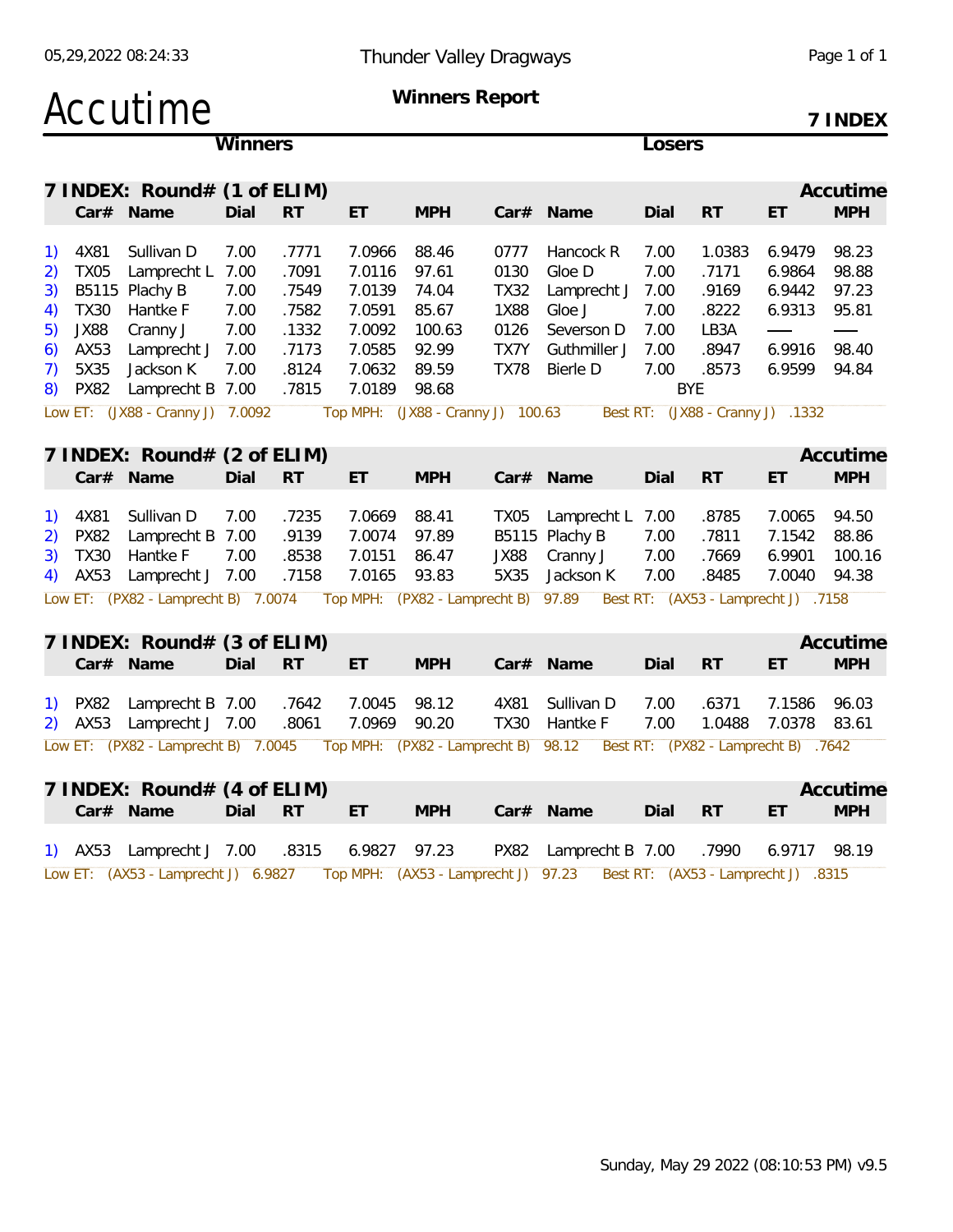|    |                  | 05,29,2022 08:24:33                   |         |           |        | Page 1 of 1                       |             |                                                                                                                  |            |                                        |        |               |  |  |
|----|------------------|---------------------------------------|---------|-----------|--------|-----------------------------------|-------------|------------------------------------------------------------------------------------------------------------------|------------|----------------------------------------|--------|---------------|--|--|
|    |                  | Accutime                              |         |           |        | Winners Report                    |             |                                                                                                                  |            |                                        |        | 6 INDEX       |  |  |
|    |                  |                                       | Winners |           |        |                                   |             |                                                                                                                  | Losers     |                                        |        |               |  |  |
|    |                  | 6 INDEX: Round# $(1 \text{ of ELIM})$ |         |           |        |                                   | Accutime    |                                                                                                                  |            |                                        |        |               |  |  |
|    |                  | Car# Name                             | Dial    | <b>RT</b> | ET     | <b>MPH</b>                        |             | Car# Name                                                                                                        | Dial       | <b>RT</b>                              | ET     | <b>MPH</b>    |  |  |
| 1) | <b>TX01</b>      | Engbrecht P 6.00                      |         | .7059     | 5.3728 | 99.78                             |             |                                                                                                                  |            | <b>BYE</b>                             |        |               |  |  |
| 2) | AX <sub>02</sub> | McCarty S                             | 6.00    | .6085     | 6.2446 | 101.65                            | 051X        |                                                                                                                  | 6.00       | 1.0304                                 | 6.1701 | 111.63        |  |  |
| 3) | 0X31             | Heckenlaible 6.00                     |         | .6554     | 6.3776 | 86.31                             | 3X51        | Clement C                                                                                                        | 6.00       | .8231                                  | 6.4730 | 105.44        |  |  |
| 4) | 2X20             | Cohoon K                              | 6.00    | .7820     | 5.8777 | 115.74                            | <b>TX16</b> | Bierle C                                                                                                         | 6.00       | LB3A                                   |        |               |  |  |
| 5) | SX21             | Schoenfelder 6.00                     |         | .7955     | 6.0682 | 113.32                            | 0206        | Puttmann B                                                                                                       | 6.00       | .8944                                  | 6.2199 | 104.85        |  |  |
| 6) | 5X08             | Dvoracek M 6.00                       |         | .7409     | 6.1025 | 104.02                            | 0298        | Olson N                                                                                                          | 6.00       | .8872                                  |        | 7.1743 105.58 |  |  |
|    |                  | Low ET: (TX01 - Engbrecht P) 5.3728   |         |           |        | Top MPH: (2X20 - Cohoon K) 115.74 |             |                                                                                                                  |            | Best RT: (AX02 - McCarty S) .6085      |        |               |  |  |
|    |                  | 6 INDEX: Round# $(2 \text{ of ELIM})$ |         |           |        |                                   |             |                                                                                                                  |            |                                        |        | Accutime      |  |  |
|    |                  | Car# Name                             | Dial    | <b>RT</b> | ET.    | <b>MPH</b>                        |             | Car# Name                                                                                                        | Dial       | <b>RT</b>                              | ET     | <b>MPH</b>    |  |  |
|    |                  |                                       |         |           |        |                                   |             |                                                                                                                  |            |                                        |        |               |  |  |
| 1) | OX31             | Heckenlaible 6.00                     |         | .6906     | 6.0557 | 108.83                            | AX02        | McCarty S                                                                                                        | 6.00       | .6932                                  | 6.0796 | 111.86        |  |  |
| 2) | 2X20             | Cohoon K                              | 6.00    | .8757     | 6.0868 | 115.56                            | <b>TX01</b> | Engbrecht P 6.00                                                                                                 |            | .8762                                  | 6.0967 | 92.40         |  |  |
| 3) | 5X08             | Dvoracek M 6.00                       |         | .7799     | 6.0085 | 111.11                            | SX21        | Schoenfelder 6.00                                                                                                |            | .7712                                  | 6.0368 | 113.09        |  |  |
|    |                  | Low ET: (5X08 - Dvoracek M) 6.0085    |         |           |        | Top MPH: (2X20 - Cohoon K) 115.56 |             |                                                                                                                  |            | Best RT: (0X31 - Heckenlaible C) .6906 |        |               |  |  |
|    |                  |                                       |         |           |        |                                   |             |                                                                                                                  |            |                                        |        |               |  |  |
|    |                  | 6 INDEX: Round# $(3 \text{ of ELIM})$ |         |           |        |                                   |             |                                                                                                                  |            | Accutime                               |        |               |  |  |
|    |                  | Car# Name                             | Dial    | <b>RT</b> | ET.    | <b>MPH</b>                        |             | Car# Name                                                                                                        | Dial       | <b>RT</b>                              | ET     | <b>MPH</b>    |  |  |
|    |                  |                                       |         |           |        |                                   |             |                                                                                                                  |            |                                        |        |               |  |  |
|    | OX31             | Heckenlaible 6.00                     |         | .7530     | 5.9850 | 117.04                            |             |                                                                                                                  | <b>BYE</b> |                                        |        |               |  |  |
| 2) | 5X08             | Dvoracek M 6.00                       |         | .7076     | 6.0159 | 110.13                            | 2X20        | Cohoon K                                                                                                         | 6.00       | .7831                                  |        | 5.9126 112.81 |  |  |
|    |                  |                                       |         |           |        |                                   |             | Low ET: (0X31 - Heckenlaible C) 5.985 Top MPH: (0X31 - Heckenlaible C) 117.04 Best RT: (5X08 - Dvoracek M) .7076 |            |                                        |        |               |  |  |
|    |                  | 6 INDEX: Round# (4 of ELIM)           |         |           |        |                                   |             |                                                                                                                  |            |                                        |        | Accutime      |  |  |
|    |                  | Car# Name                             | Dial    | <b>RT</b> | ET.    | <b>MPH</b>                        |             | Car# Name                                                                                                        | Dial       | <b>RT</b>                              | ET     | <b>MPH</b>    |  |  |
|    |                  |                                       |         |           |        |                                   |             |                                                                                                                  |            |                                        |        |               |  |  |
|    |                  | 1) 0X31 Heckenlaible 6.00             |         | .6146     | 6.0217 | 118.67                            | 5X08        | Dvoracek M 6.00                                                                                                  |            | .6419                                  |        | 6.0160 114.83 |  |  |

Low ET: (0X31 - Heckenlaible C) 6.0217 Top MPH: (0X31 - Heckenlaible C) 118.67 Best RT: (0X31 - Heckenlaible C) .6146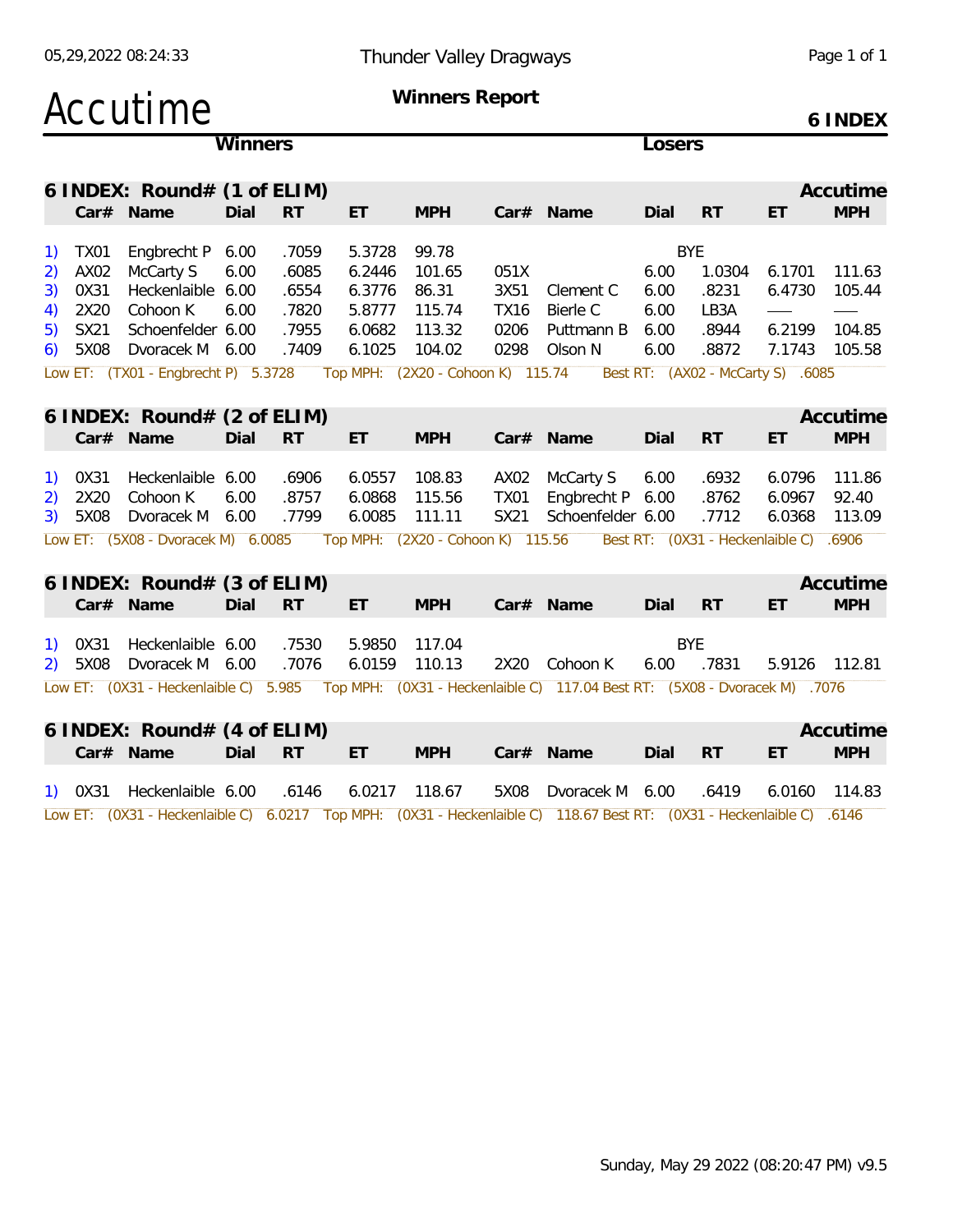### Accutime **Winners Report**

**5 INDEX**

|         |                                     | <b>Winners</b> |           |        |            |      |                                                                          |          | _osers    |        |            |  |  |  |
|---------|-------------------------------------|----------------|-----------|--------|------------|------|--------------------------------------------------------------------------|----------|-----------|--------|------------|--|--|--|
|         | $5$ INDEX: Round# (1 of ELIM)       |                |           |        |            |      |                                                                          | Accutime |           |        |            |  |  |  |
|         | $Car#$ Name                         | Dial           | <b>RT</b> | ET     | <b>MPH</b> |      | $Car#$ Name                                                              | Dial     | -RT       | ET     | <b>MPH</b> |  |  |  |
| 1) TX01 | Engbrecht P $5.00$                  |                | .7697     | 5.5095 | 99.12      | 0X08 | Ide D                                                                    | 5.00     | .7271     | 6.3679 | 131.35     |  |  |  |
| 2) 5X83 | Medenwald D 5.00                    |                | .6258     | 5.1273 | 120.13     | 1X12 | Hento D                                                                  | 5.00     | .9728     | 5.3805 | 132.78     |  |  |  |
|         | Low ET: (5X83 - Medenwald D) 5.1273 |                |           |        |            |      | Top MPH: (5X83 - Medenwald D) 120.13 Best RT: (5X83 - Medenwald D) .6258 |          |           |        |            |  |  |  |
|         | 5 INDEX: Round# (2 of ELIM)         |                |           |        |            |      |                                                                          |          |           |        | Accutime   |  |  |  |
|         | Car# Name                           | Dial           | <b>RT</b> | ET     | <b>MPH</b> |      | $Car#$ Name                                                              | Dial     | <b>RT</b> | ET     | <b>MPH</b> |  |  |  |
| 1) TX01 | Engbrecht $P$ 5.00                  |                | .2581     | 5.0757 | 132.31     | 5X83 | Medenwald D 5.00                                                         |          | .6503     | 5.0294 | 135.95     |  |  |  |

Low ET: (TX01 - Engbrecht P) 5.0757 Top MPH: (TX01 - Engbrecht P) 132.31 Best RT: (TX01 - Engbrecht P) .2581